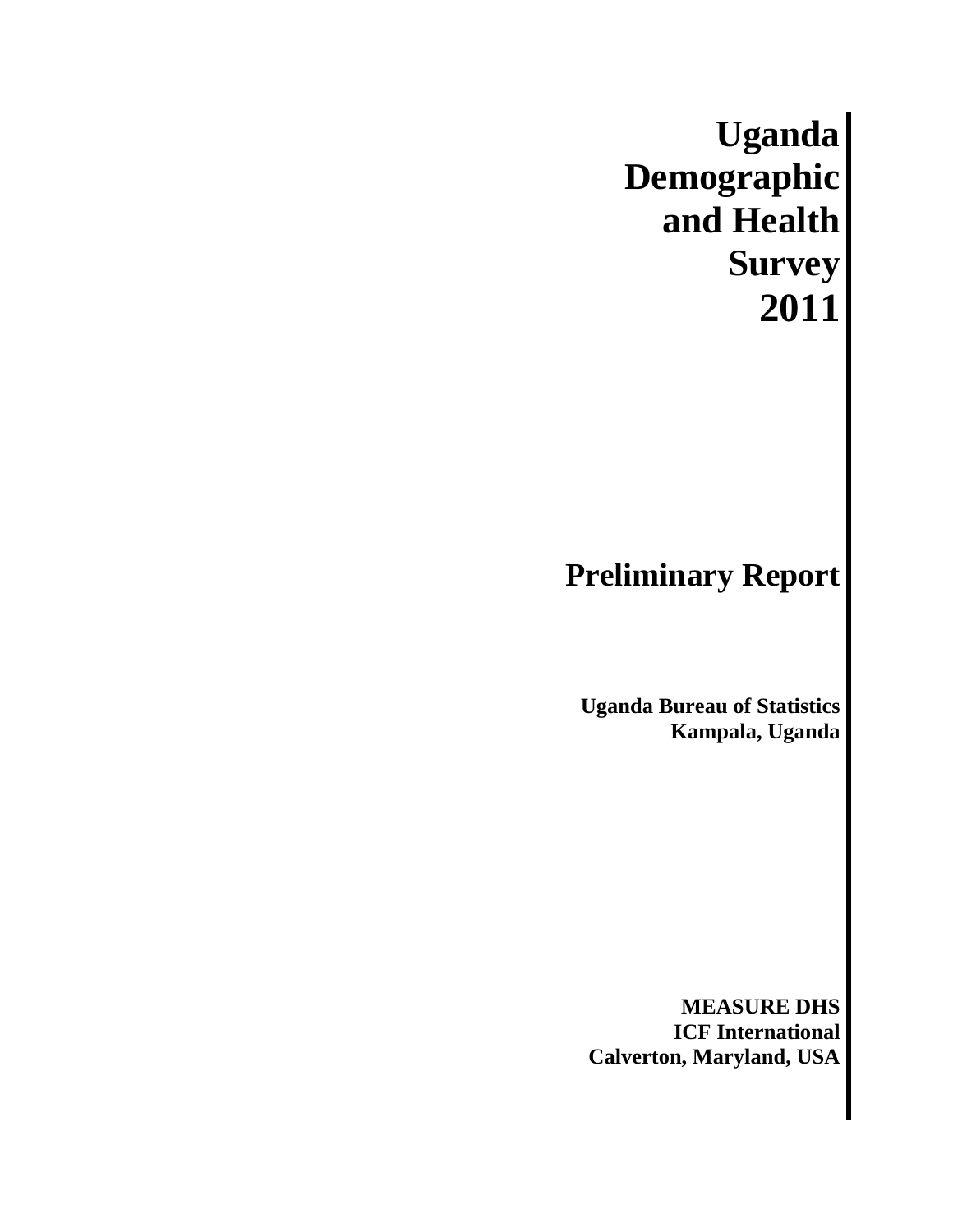The 2011 Uganda Demographic and Health Survey (2011 UDHS) was implemented by Uganda Bureau of Statistics from May to December 2011. The funding for the 2011 UDHS was provided by the Government Uganda, USAID, UNFPA, UNICEF, WHO and Irish Aid. ICF International provided technical assistance to the project through the MEASURE DHS project, a USAID-funded project providing support and technical assistance in the implementation of population and health surveys in countries worldwide.

Additional information about the 2011 UDHS may be obtained from the Uganda Bureau of Statistics (UBOS), Plot 9 Collville Street, P.O Box 7186, Kampala, Uganda; Telephone: (256-41) 706000; Fax: (256-41) 237553/230370; Email: ubos@ubos.org; Internet: http://www.ubos.org.

Information about the MEASURE DHS project may be obtained from ICF International, 11785 Beltsville Drive, Suite 300, Calverton, MD 20705, USA; Telephone: 301-572-0200, Fax: 301-572-0999, E-mail: info@measuredhs.com, Internet: http://www.measuredhs.com.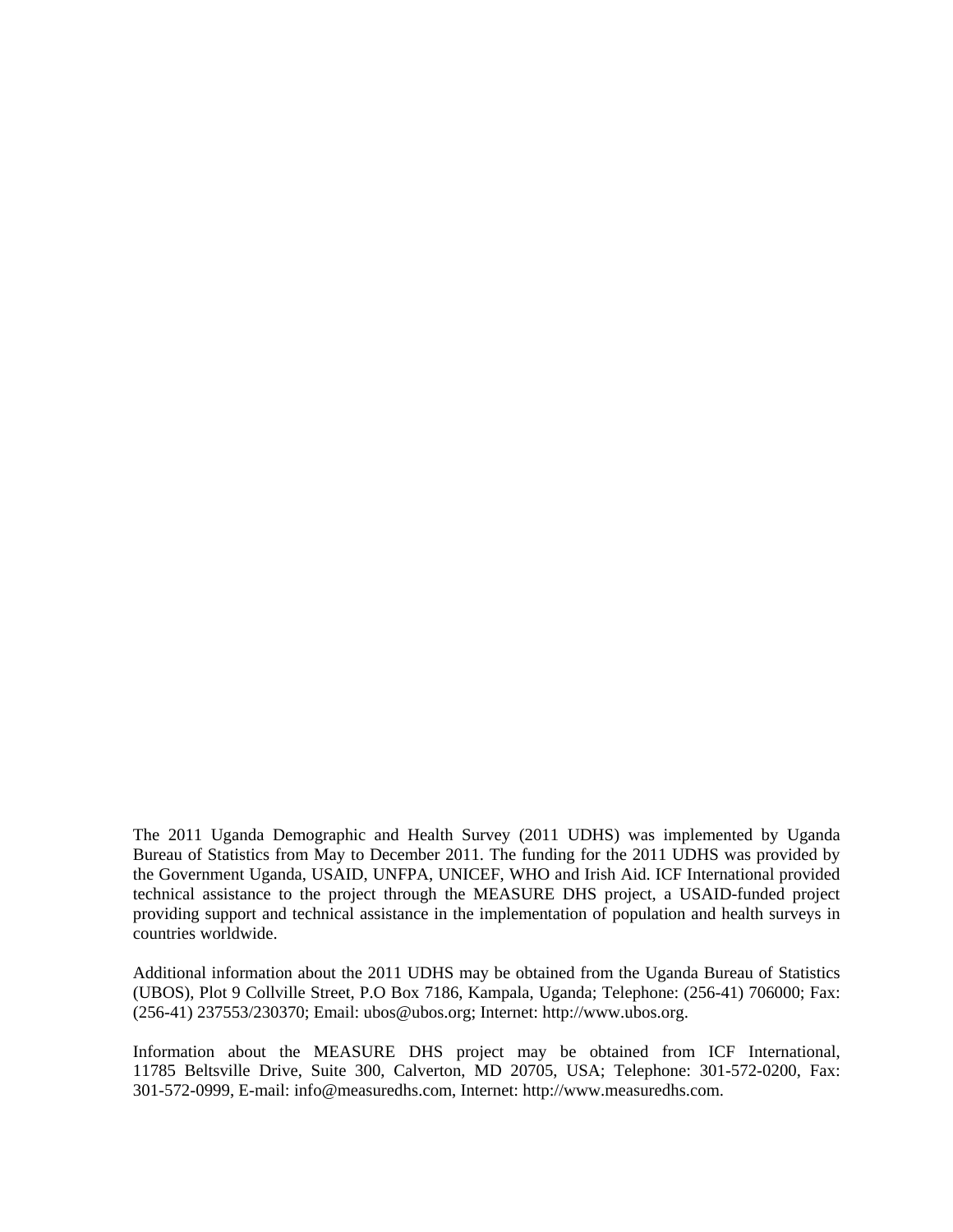

# **Uganda Demographic and Health Survey 2011**

## **Preliminary Report**

Uganda Bureau of Statistics Kampala, Uganda

MEASURE DHS ICF International Calverton, Maryland, USA

March 2012





**World Health<br>Organization** 





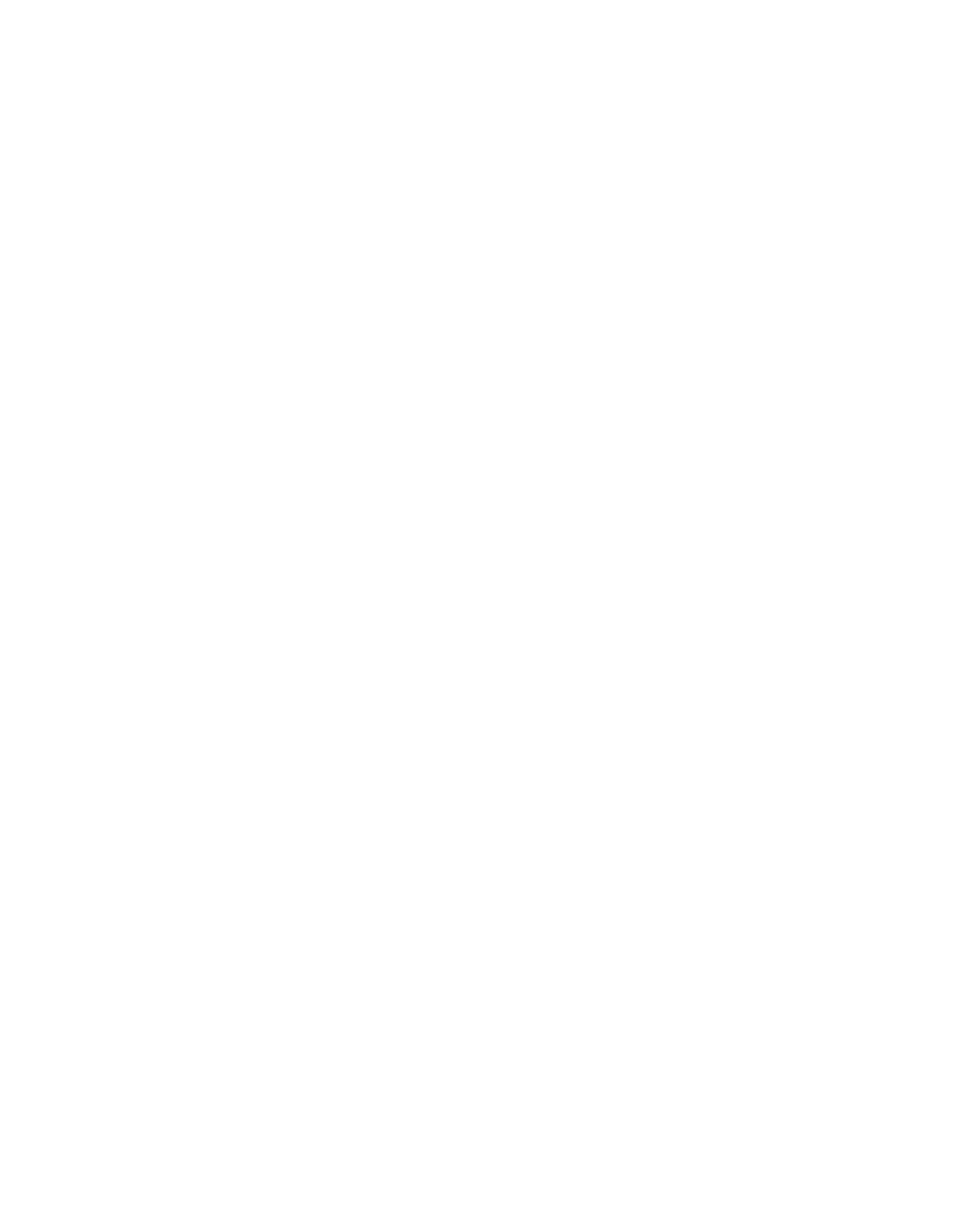## **CONTENTS**

| $\mathbf{I}$ .                                             |                            |  |
|------------------------------------------------------------|----------------------------|--|
| II.<br>Α.<br>В.<br>D.<br>F.                                | C.<br>Ε.                   |  |
| III.<br>Α.<br>B.<br>Е.<br>F.<br>L.<br>J.<br>K.<br>L.<br>N. | C.<br>D.<br>G.<br>Η.<br>M. |  |
|                                                            |                            |  |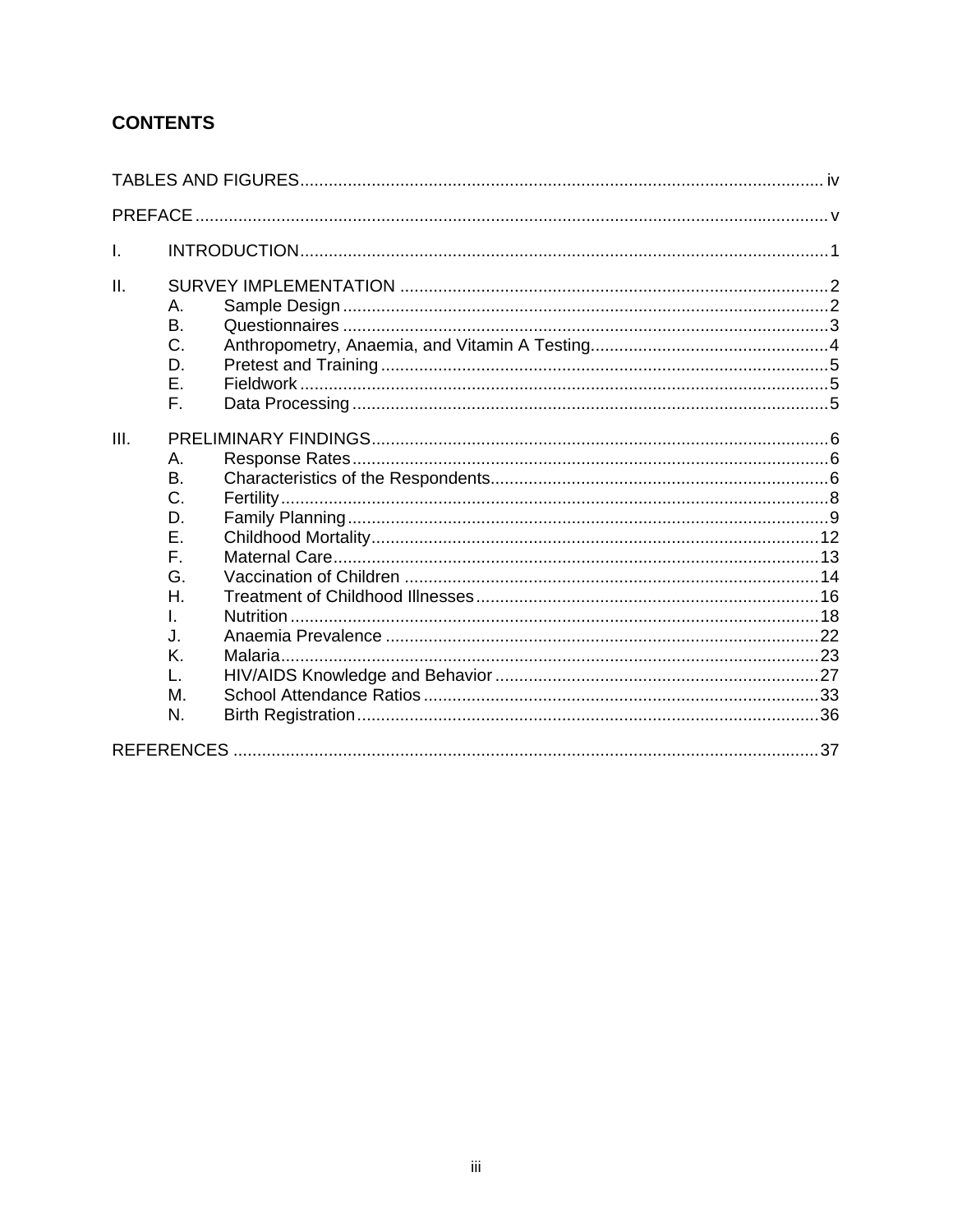## **TABLES AND FIGURES**

| Table 1    |                                                                       |  |
|------------|-----------------------------------------------------------------------|--|
| Table 2    |                                                                       |  |
| Table 3    |                                                                       |  |
| Table 4    |                                                                       |  |
| Table 5    | Current use of contraception by background characteristics11          |  |
| Table 6    |                                                                       |  |
| Table 7    |                                                                       |  |
| Table 8    |                                                                       |  |
| Table 9    | Treatment for acute respiratory infection, fever, and diarrhoea17     |  |
| Table 10   |                                                                       |  |
| Table 11   |                                                                       |  |
| Table 12   |                                                                       |  |
| Table 13   |                                                                       |  |
| Table 14   |                                                                       |  |
| Table 15   |                                                                       |  |
| Table 16.1 |                                                                       |  |
| Table 16.2 |                                                                       |  |
| Table 17   |                                                                       |  |
| Table 18   |                                                                       |  |
| Figure 1   |                                                                       |  |
| Figure 2   |                                                                       |  |
| Figure 3   |                                                                       |  |
| Figure 4   | Trends in Nutritional Status for Children under Five Years, UDHS 2006 |  |

and 2011 ............................................................................................................. 20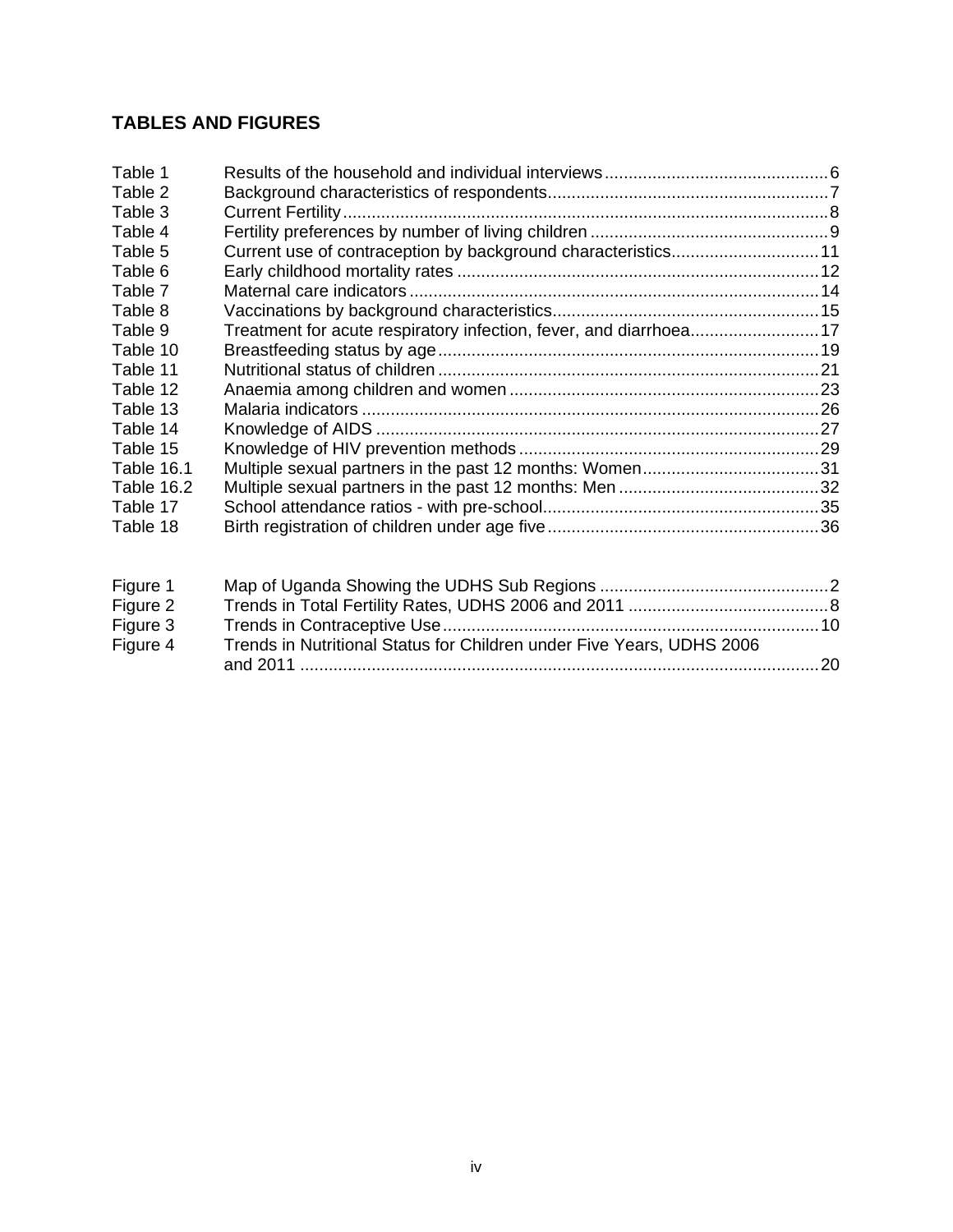## **PREFACE**

The 2011 Uganda Demographic and Health Survey (2011 UDHS) was designed as a follow-up to the 1988/89, 1995, 2000-01 and 2006 Uganda Demographic and Health Surveys. The main objective of the 2011 UDHS was to obtain current data on demography, family planning, maternal mortality, infant and child mortality, and health related information such as breastfeeding, antenatal care, delivery, children's immunization, and childhood diseases. In addition, the survey was designed to evaluate the nutritional status of mothers and children, to measure the prevalence of anaemia among women and children, and to measure the prevalence of HIV infection among the male and female adult population age 15-49 years.

This report presents preliminary findings from the 2011 Uganda Demographic and Health Survey (2011 UDHS). The survey findings will be used by policy makers to evaluate the demographic and health status of the Ugandan population in order to formulate appropriate population and health policies and programs in Uganda. The forthcoming UDHS final report will contain more detailed findings.

Uganda Bureau of Statistics would like to acknowledge the efforts of a number of organizations and individuals who contributed immensely to the success of the survey. The Ministry of Health chaired the Technical Working Committee, which offered guidance on the implementation of the survey. The Makerere University School of Public Health (MakSPH) and the Department of Biochemistry conducted the Quality Control study and the laboratory testing for vitamin A deficiency respectively.

Financial assistance was provided by the Government of Uganda, USAID/Uganda, the United Nations Population Fund (UNFPA), the United Nations Children's Fund (UNICEF), the World Health Organization (WHO) and Irish Aid - the Government of Ireland. ICF International is greatly appreciated for providing important technical support.

Finally, we highly appreciate all the field staff and, more importantly, the survey respondents whose participation was critical to the successful completion of this survey.

Muasa.

**John B. Male-Mukasa** Executive Director Uganda Bureau of Statistics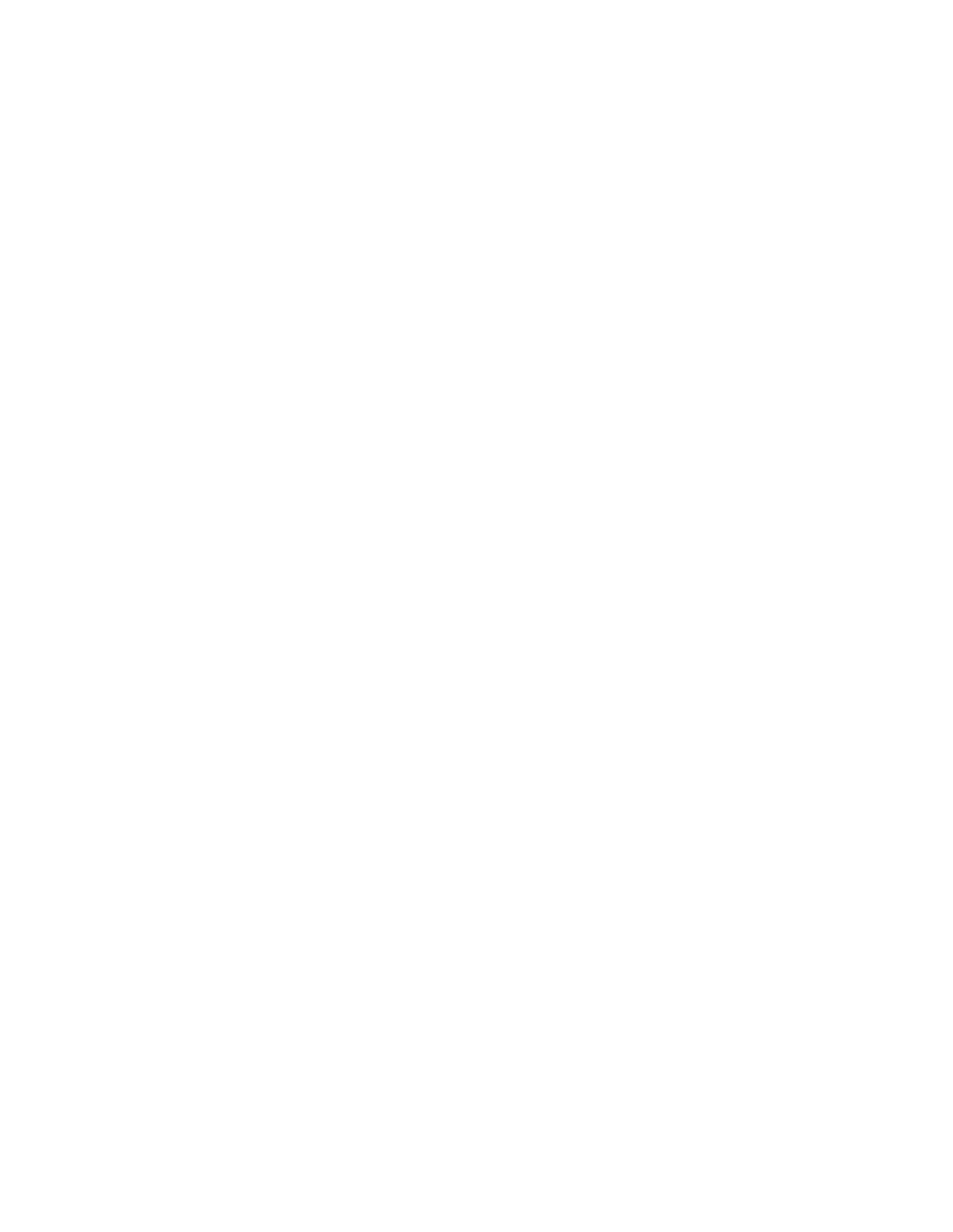## **I. INTRODUCTION**

The 2011 Uganda Demographic and Health Survey (2011 UDHS) was designed as a follow-up to the 1988/89, 1995, 2000-01 and 2006 Uganda Demographic and Health Surveys with the objective of providing updated estimates of basic demographic and health indicators. However, it is only the 2006 and 2011 that covered the entire country. The 2011 UDHS was conducted under the Uganda Bureau of Statistics, Act 1998. The data collection was carried out from June to December 2011.

The Uganda Bureau of Statistics (UBOS) was the major implementer of the survey. Other agencies and organizations that facilitated the successful implementation of the survey through technical support include the UDHS Technical Working Committee, the Makerere University School of Public Health, and the Biochemistry Department of Makerere University. Financial support was provided by USAID/Uganda, UNFPA, UNICEF, WHO and the Irish Aid, Government of Ireland. In addition, ICF International provided technical assistance through the MEASURE DHS project, a USAID-funded program supporting the implementation of population and health surveys in countries worldwide.

This preliminary report presents a summary of selected 2011 UDHS results. A final report with a comprehensive analysis of the data will be presented in the survey final report to be published mid-2012. Although the results presented here are considered provisional, they are not expected to differ significantly from those to be presented in the final report.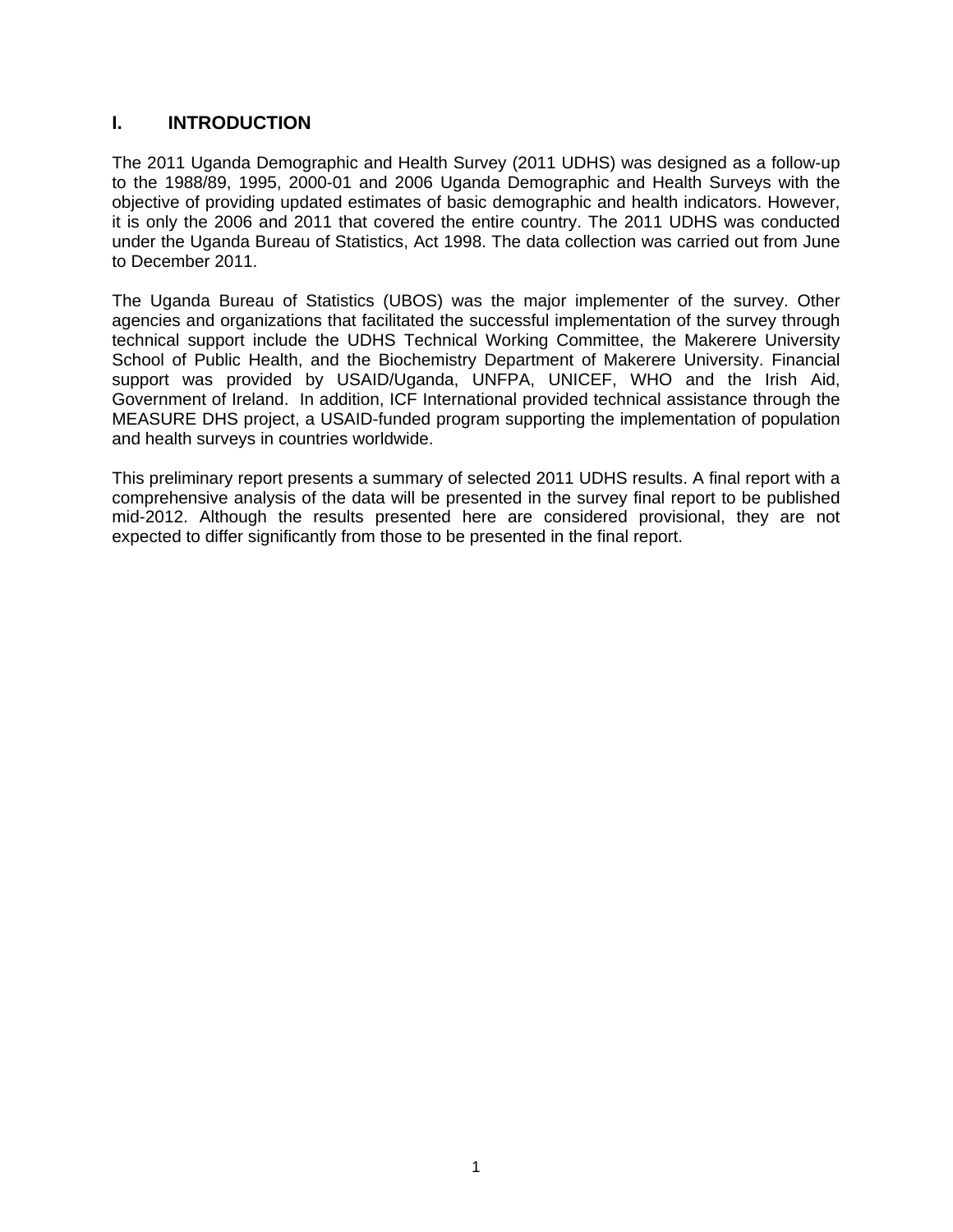## **II. SURVEY IMPLEMENTATION**

## **A. Sample Design**

The sample for the 2011 UDHS was designed to provide population and health indicator estimates for the country as a whole and for urban and rural areas. Survey estimates can also be reported for the 10 sub regions grouped as shown in Figure 1 below. The results presented in this report show key indicators that correspond to these sub regions.





A representative sample of 10,086 households was selected for the 2011 UDHS. The sample was selected in two stages. In the first stage, 404 EAs were selected from among a list of clusters sampled in the 2009/10 Uganda National Household Survey (2010 UNHS). This matching of samples was done in order to allow for linking of the 2011 UDHS health indicators to poverty data from the 2009/10 UNHS. The clusters in the UNHS were selected from the 2002 Population Census sample frame.

In the second stage, households in each cluster were selected based on a complete listing of households. In all clusters new lists of the households were generated for the purpose of updating the sample list. Households were systematically selected from the households listed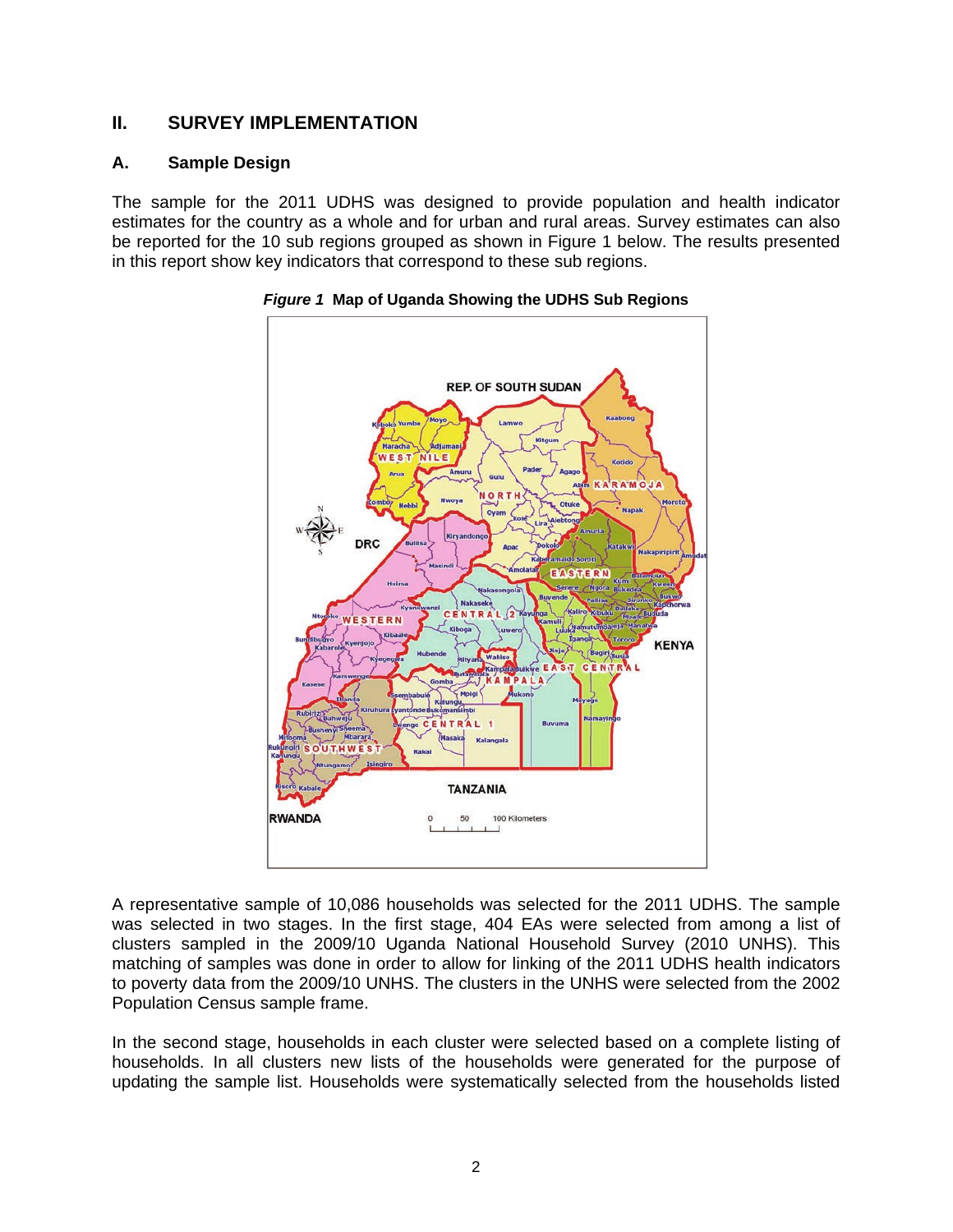during the listing exercise. (All the households covered in 2010 UNHS were purposively included in the UDHS sample.)

All women age 15-49 who were either permanent residents of the households or visitors who slept in the household on the night before the survey were eligible to be interviewed. In addition, in a sub-sample of one-third of all households selected for the survey, all men age 15-54 were eligible to be interviewed if they were either permanent residents or visitors who slept in the household on the night before the survey.

## **B. Questionnaires**

Three types of questionnaires were used for the 2011 UDHS: the Household Questionnaire, the Woman's Questionnaire, and the Man's Questionnaire. These questionnaires were adapted from model survey instruments developed for the MEASURE DHS project and the UNICEF Multiple Indicator Cluster Survey (MICS) to reflect the population and health issues relevant to Uganda. Questionnaires were discussed at a series of meetings with various stakeholders from government ministries and agencies, nongovernmental organizations (NGOs), and development partners. The questionnaires were translated into seven major languages: Ateso, Ngakarimojong, Luganda, Lugbara, Luo, Runyankole-Rukiga, and Runyoro-Rutoro.

The **Household Questionnaire** was used to list all the usual members and visitors who spent the previous night in the selected households. Some basic information was collected on the characteristics of each person listed, including his or her age, sex, education, and relationship to the head of the household. For children under age 18, survival status of the parents was determined. The data on the age and sex of household members obtained in the Household Questionnaire were used to identify women and men who were eligible for the individual interview. Additionally, the Household Questionnaire collected information on characteristics of the household's dwelling unit, such as the source of water, type of toilet facilities, materials used for the floor of the house, and ownership of various durable goods.

The **Woman's Questionnaire** was used to collect information from all eligible women age 15- 49. The eligible women were asked questions on the following topics:

- Background characteristics (age, education, media exposure, etc.)
- Birth history and childhood mortality
- Knowledge and use of family planning methods
- Fertility preferences
- Antenatal, delivery, and postnatal care
- Breastfeeding and infant feeding practices
- Vaccinations and childhood illnesses
- Marriage and sexual activity
- Women's work and husband's background characteristics
- Awareness and behaviour regarding AIDS and other sexually transmitted infections (STIs)
- Adult mortality, including maternal mortality
- Knowledge of tuberculosis and other health issues.

The **Man's Questionnaire** was administered to all eligible men age 15-54 years in one third of the sampled household in the 2011 UDHS sample. The Man's Questionnaire collected similar information found in the Woman's Questionnaire but was shorter because it did not contain a detailed reproductive history or questions on maternal and child health.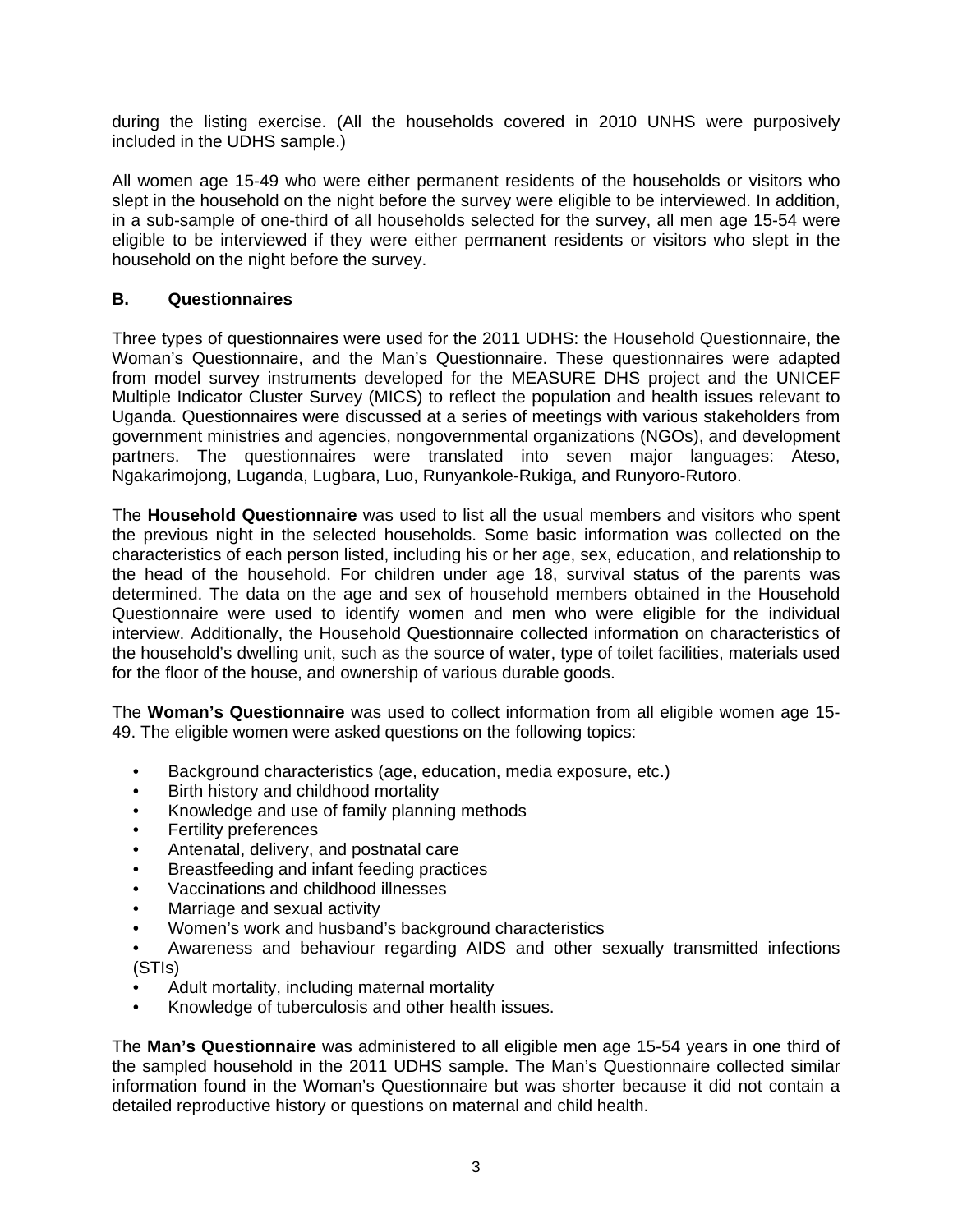All data collection instruments were pre-tested in August-September, 2010. The observations and experiences gathered from the pre-test were used to improve the data collection instruments for the main survey.

## **C. Anthropometry, Anaemia, and Vitamin A Testing**

The 2011 UDHS incorporated three biomarkers: anthropometry, anaemia testing, and vitamin A testing. The protocol for anaemia testing and for the blood specimen collection for vitamin A testing was reviewed and approved by the Institutional Review Board of ICF International.

**Anthropometry.** In all households, height and weight measurements were recorded for children age 0-59 months, women age 15-49 years, and men age 15-54.

**Anaemia testing.** Blood specimens were collected for anaemia testing from all children age 6- 59 months, women age 15-49 years and men age 15-54 years who voluntarily consented to the testing. Blood samples were drawn from a drop of blood taken from a finger prick (or a heel prick in the case of young children with small fingers) and collected in a microcuvette. Haemoglobin analysis was carried out on site using a battery-operated portable HemoCue analyzer. Results were given verbally and in writing. Parents of children with a haemoglobin level under 7 g/dl were instructed to take the child to a health facility for follow-up care. Likewise, non-pregnant women, pregnant women, and men were referred for follow-up care if their haemoglobin level was below 7 g/dl, 9 g/dl and 9 g/dl, respectively. All households in which anaemia testing was conducted were given a brochure explaining the causes and prevention of anaemia. Anaemia data were adjusted for altitude prior to being tabulated.

**Vitamin A testing.** Blood specimens were collected by the health technicians for laboratory testing of vitamin A from all women age 15-49 who consented to the test and children age 6-59 months whose parent/responsible adult consented to the test. The protocol for the blood specimen collection and analysis was based on the anonymous linked protocol developed for MEASURE DHS project. This protocol allows for the merging of the vitamin A test results with the socio-demographic data collected in the individual questionnaires, after all information that could potentially identify an individual is destroyed.

The Health technicians explained the procedure, the confidentiality of the data, and the fact that the test results would not be made available to the respondent. If a respondent consented to the vitamin A testing, a maximum of 3 blood drops from the finger prick were collected on a filter paper card to which a barcode label unique to the respondent was affixed. Respondents were asked whether they consented to having the laboratory store their blood sample for future unspecified testing. If the respondent did not consent to additional testing using their sample the words 'no additional testing' were written on the filter paper card.

Each blood sample was given a barcode label, with a duplicate label attached to the Biomarker Data Collection page of the Household Questionnaire. A third copy of the same barcode was affixed to the Blood Sample Transmittal Form to track the blood samples from the field to the laboratory. Blood samples were dried overnight and packaged for storage the following morning. Samples were periodically collected from the field and transported to the laboratory at the biochemistry department of Makerere University in Kampala to be logged in, checked and stored.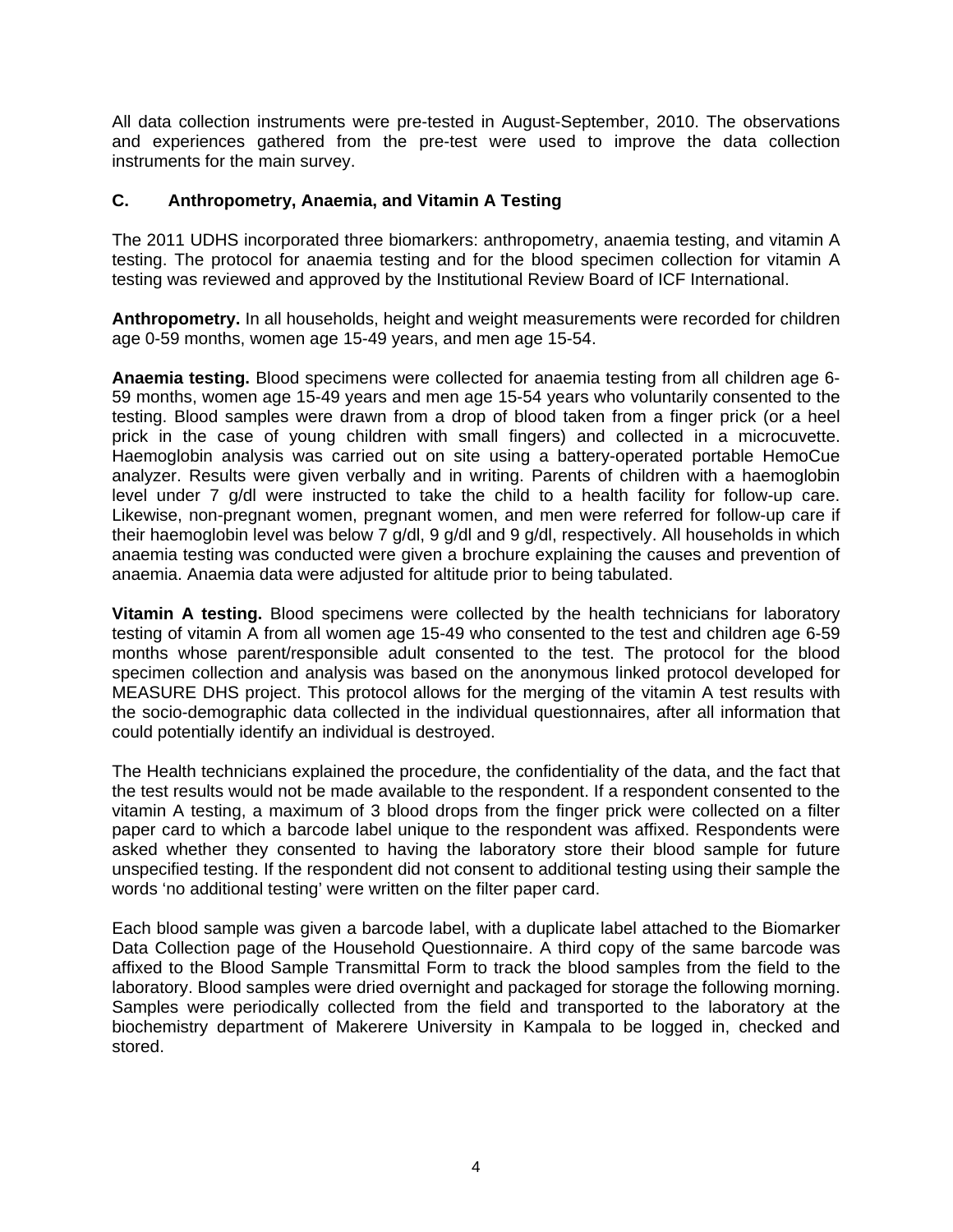This preliminary report does not include data on vitamin A deficiency. Data from the vitamin A test results will be linked to the demographic and health data and published in the 2011 UDHS final report.

## **D. Pretest and Training**

Thirty women and men were hired for the pretest. They were trained from August 30 to September 14, 2010 on the administration of the UDHS survey questionnaires. Seven days of fieldwork were followed by one day of interviewer debriefing and examination. Pretest fieldwork was conducted in two clusters in seven districts each with one rural and one urban cluster. The majority of pretest participants attended the main training and served as field editors and team leaders for the main survey. A second pretest was undertaken with the overall objective to test the management and implementation of the Computer Assisted Field data Editing (CAFÉ) program, and more specifically, to develop data editing guidelines for the 2011 UDHS.

UBOS recruited and trained 146 individuals for the main survey. The training that was conducted from May 2 to June 1, 2011, consisted of instructions regarding interviewing techniques and field procedures, a detailed review of the questions in the questionnaires, followed by tests, instruction and practice in weighing and measuring children, mock interviews and role plays between participants in the classroom and in the neighboring villages. At the end of the main training 123 individuals were retained to work as the main data collectors and 23 as data validators.

## **E. Fieldwork**

Sixteen data collection teams were formed, each comprised of a team leader, a field editor, three female interviewers, one male interviewer, and one health technician. UBOS staff coordinated and supervised fieldwork activities. Technical staff from USAID/Uganda also participated in the fieldwork monitoring. In addition to the data collection teams, a data validation team was formed for each of the 10 regions. Each data validation team included a field supervisor and three interviewers. An independent quality control team looking at survey protocol issues also visited the data collection teams. Data collection took place over a six month period, from June to December 2011.

## **F. Data Processing**

All questionnaires for the 2011 UDHS were returned to UBOS headquarters office in Kampala for data processing, which consisted of office editing, coding of open-ended questions, data entry, and editing computer-identified errors. The data were processed by a team of eight data entry operators, two office editors, and one data entry supervisor. Data entry and editing were accomplished using the CSPro software. The processing of data was initiated in August 2011 and completed in January 2012.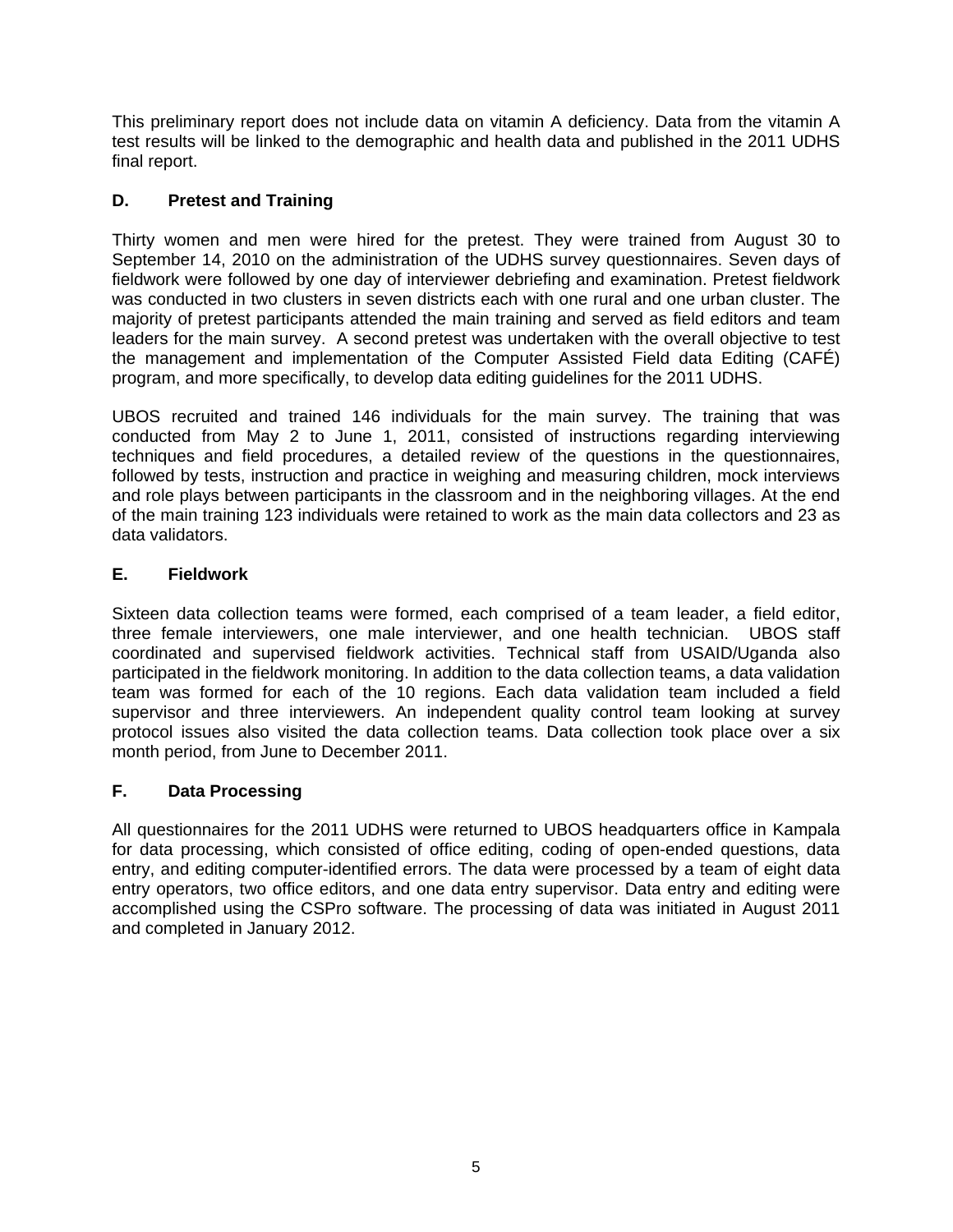## **III. PRELIMINARY FINDINGS**

## **A. Response Rates**

Table 1 shows household and individual response rates for the 2011 UDHS. A total of 10,086 households were selected for the sample, of which 9,480 were found to be occupied during data collection. Of these, 9,033 households were successfully interviewed, giving a household response rate of 95 percent.

Of the 9,247 eligible women identified in the selected households, interviews were completed with 8,674 women, yielding a response rate of 94 percent for women.

Of the 2,573 eligible men identified in the selected sub-sample of households for men, 2,295 were successfully interviewed, yielding a response rate of 89 percent for men.

Table 1 Results of the household and individual interviews

Number of households, number of interviews, and response rates, according to residence (unweighted), Uganda 2011

|                                                         | Residence |       |        |
|---------------------------------------------------------|-----------|-------|--------|
| Result                                                  | Urban     | Rural | Total  |
| <b>Household interviews</b>                             |           |       |        |
| Households selected                                     | 2,977     | 7,109 | 10,086 |
| Households occupied                                     | 2,794     | 6,686 | 9,480  |
| Households interviewed                                  | 2,551     | 6,482 | 9,033  |
| Household response rate <sup>1</sup>                    | 91.3      | 96.9  | 95.3   |
| Interviews with women age 15-49                         |           |       |        |
| Number of eligible women                                | 2,805     | 6,442 | 9,247  |
| Number of eligible women interviewed                    | 2,562     | 6,112 | 8,674  |
| Eligible women response rate <sup>2</sup>               | 91.3      | 94.9  | 93.8   |
| Interviews with men age 15-54                           |           |       |        |
| Number of eligible men                                  | 772       | 1,801 | 2,573  |
| Number of eligible men interviewed                      | 631       | 1,664 | 2,295  |
| Eligible men response rate <sup>2</sup>                 | 81.7      | 92.4  | 89.2   |
| <sup>1</sup> Households interviewed/households occupied |           |       |        |

<sup>1</sup> Households interviewed/households occupied <sup>2</sup> Respondents interviewed/eligible respondents

Response rates were higher in rural than in urban areas, with the rural-urban difference being more pronounced among men (92 and 82 percent, respectively) than among women (97 and 91 percent, respectively).

## **B. Characteristics of the Respondents**

Table 2 shows the distribution of women and men age 15-49 years in the 2011 UDHS sample, by background characteristics. About one in six women (61 percent) and men (57 percent) are below age 30, reflecting the young age structure of the Ugandan population.

The distribution of respondents by religion shows that about four in ten of all respondents are Catholic (41 percent of women and 44 percent of men), while about three in ten (30 percent of women and 32 percent) of men are Protestant.

The majority of women (17 percent) and men (16 percent) belong to the Buganda tribe.

Women who are in union (i.e., currently married or living with a man as if married) constitute over three-fifths of all interviewed women (63 percent). Among men 15-49, close to six in ten are currently in union (57 percent). The proportion of respondents age 15-49 who have never been married is higher among men (38 percent) compared with women (24 percent).

Table 2 also shows that 80 percent of women and men live in rural areas. Regional distribution shows that the largest proportion of respondents reside in the Eastern and Western regions (14 to 15 percent), while the lowest proportion of respondents reside in Karamoja (3 percent, each).

Education in Uganda is widespread; only 13 percent of women and 4 percent of men have never attended formal education. About six in ten respondents have primary education and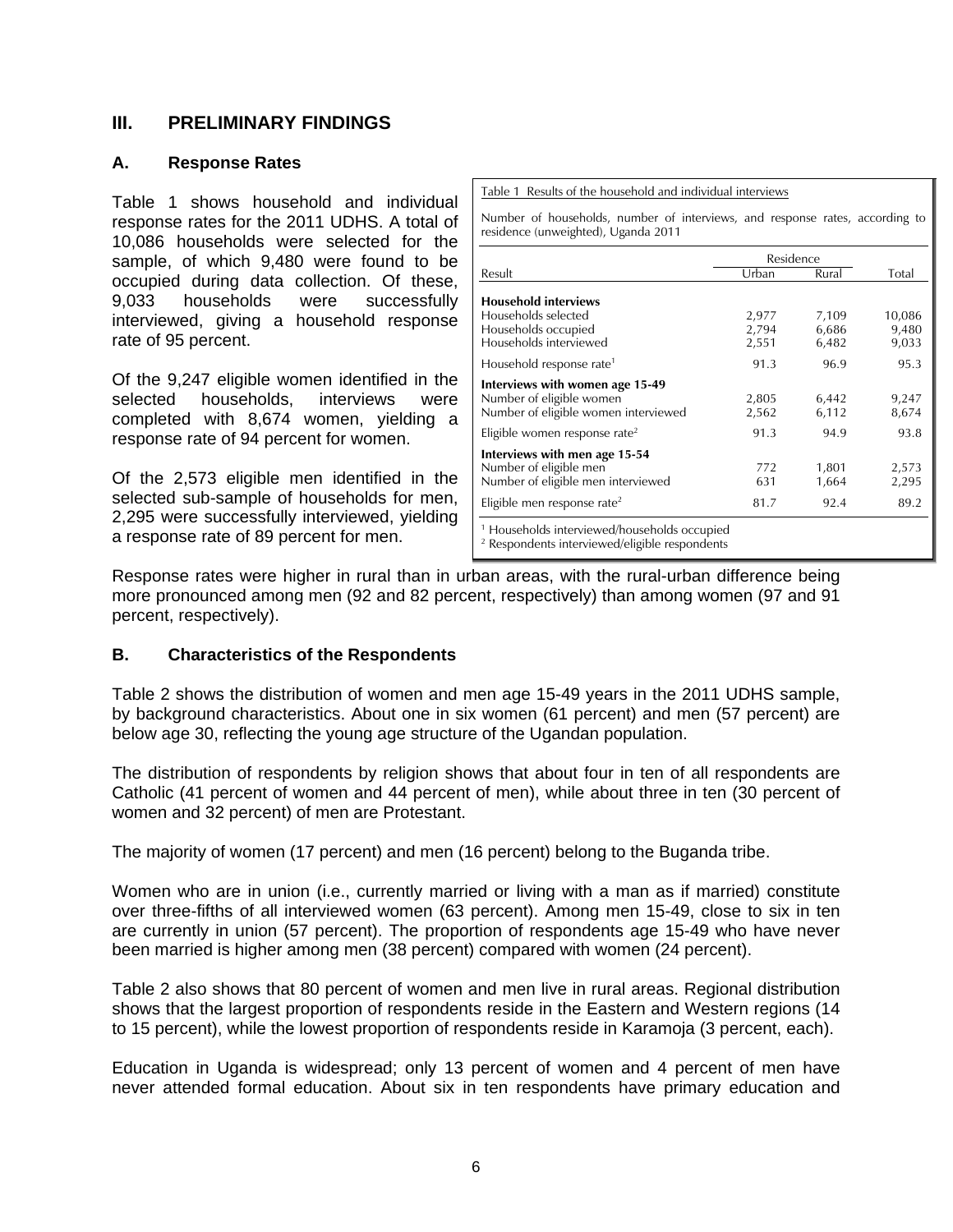about one in four have secondary education. Smaller percentages of women and men have more than secondary education, 5 percent of women and 8 percent of men.

| Table 2 Background characteristics of respondents                                                                     |                     |                    |                      |                     |                     |                      |  |  |
|-----------------------------------------------------------------------------------------------------------------------|---------------------|--------------------|----------------------|---------------------|---------------------|----------------------|--|--|
| Percent distribution of women and men age 15-49 by selected background characteristics, Uganda 2011                   |                     |                    |                      |                     |                     |                      |  |  |
|                                                                                                                       |                     | Women              |                      |                     | Men                 |                      |  |  |
| Background characteristic                                                                                             | Weighted<br>percent | Weighted<br>number | Unweighted<br>number | Weighted<br>percent | Weighted<br>number  | Unweighted<br>number |  |  |
| Age                                                                                                                   |                     |                    |                      |                     |                     |                      |  |  |
| $15 - 19$<br>$20 - 24$                                                                                                | 23.6<br>18.8        | 2,048<br>1,629     | 2,026<br>1,666       | 25.5<br>14.6        | 554<br>318          | 562<br>340           |  |  |
| 25-29                                                                                                                 | 18.1                | 1,569              | 1,618                | 16.6                | 361                 | 365                  |  |  |
| 30-34                                                                                                                 | 12.5                | 1,086              | 1,101                | 14.9                | 323                 | 310                  |  |  |
| 35-39                                                                                                                 | 11.8                | 1,026              | 992                  | 12.3                | 268                 | 284                  |  |  |
| 40-44                                                                                                                 | 8.4                 | 729                | 709                  | 8.8                 | 191                 | 179                  |  |  |
| 45-49                                                                                                                 | 6.8                 | 587                | 562                  | 7.2                 | 157                 | 151                  |  |  |
| <b>Religion</b>                                                                                                       |                     |                    |                      |                     |                     |                      |  |  |
| Catholic                                                                                                              | 40.6                | 3,524              | 3,731                | 43.8                | 952                 | 994                  |  |  |
| Protestant                                                                                                            | 30.0                | 2,601              | 2,463                | 32.0                | 695                 | 678                  |  |  |
| Muslim                                                                                                                | 13.0                | 1,124              | 1,173                | 12.4                | 269                 | 287                  |  |  |
| Pentecostal                                                                                                           | 13.3                | 1,154              | 1,079                | 8.5                 | 185                 | 169                  |  |  |
| <b>SDA</b>                                                                                                            | 1.9                 | 168                | 149                  | 1.8                 | 39                  | 34                   |  |  |
| Other                                                                                                                 | 1.2                 | 104                | 79                   | 1.5                 | 32                  | 29                   |  |  |
| <b>Ethnic group</b>                                                                                                   |                     |                    |                      |                     |                     |                      |  |  |
| Muganda                                                                                                               | 17.4                | 1,511              | 1,472                | 16.4                | 356                 | 359                  |  |  |
| Munyankole                                                                                                            | 10.2                | 887                | 778                  | 10.0                | 218                 | 184                  |  |  |
| Musoga                                                                                                                | 7.9                 | 683                | 673                  | 9.0                 | 195                 | 202                  |  |  |
| Mukiga                                                                                                                | 7.2                 | 622                | 495                  | 7.4                 | 161                 | 130                  |  |  |
| Ateso<br>Other                                                                                                        | 7.1<br>50.2         | 617<br>4,354       | 505<br>4,751         | 7.0<br>50.2         | 152<br>1,090        | 132<br>1,184         |  |  |
|                                                                                                                       |                     |                    |                      |                     |                     |                      |  |  |
| <b>Marital status</b>                                                                                                 |                     |                    |                      |                     |                     |                      |  |  |
| Never married                                                                                                         | 24.4                | 2,118              | 2,208                | 38.4                | 834                 | 872                  |  |  |
| Married                                                                                                               | 35.6                | 3,087              | 3,071                | 41.4                | 899                 | 878                  |  |  |
| Living together                                                                                                       | 26.9                | 2,331              | 2,281                | 15.1                | 329                 | 326                  |  |  |
| Divorced/separated                                                                                                    | 9.3                 | 805                | 790                  | 4.7                 | 103                 | 107                  |  |  |
| Widowed                                                                                                               | 3.8<br>0.1          | 328<br>5           | 319<br>5             | 0.3<br>0.0          | 8<br>$\overline{0}$ | 8<br>$\overline{0}$  |  |  |
| Missing                                                                                                               |                     |                    |                      |                     |                     |                      |  |  |
| <b>Residence</b>                                                                                                      |                     |                    |                      |                     |                     |                      |  |  |
| Urban                                                                                                                 | 19.8                | 1,717              | 2,562                | 20.2                | 439                 | 614                  |  |  |
| Rural                                                                                                                 | 80.2                | 6,957              | 6,112                | 79.8                | 1,734               | 1,577                |  |  |
| <b>Region</b>                                                                                                         |                     |                    |                      |                     |                     |                      |  |  |
| Central 1                                                                                                             | 11.0                | 956                | 767                  | 9.6                 | 209                 | 178                  |  |  |
| Central 2                                                                                                             | 10.4                | 902                | 830                  | 10.8                | 236                 | 221                  |  |  |
| Kampala                                                                                                               | 9.7                 | 839                | 1,039                | 10.2                | 221                 | 238                  |  |  |
| East Central<br>Eastern                                                                                               | 9.5                 | 826                | 826                  | 10.4                | 226                 | 232                  |  |  |
| North                                                                                                                 | 15.1<br>8.5         | 1,309<br>735       | 992<br>823           | 13.7<br>9.2         | 298<br>199          | 246<br>222           |  |  |
| Karamoja                                                                                                              | 3.3                 | 289                | 659                  | 2.5                 | 55                  | 116                  |  |  |
| West Nile                                                                                                             | 5.8                 | 500                | 910                  | 6.1                 | 133                 | 236                  |  |  |
| Western                                                                                                               | 14.1                | 1,221              | 919                  | 14.8                | 322                 | 280                  |  |  |
| Southwest                                                                                                             | 12.7                | 1,097              | 909                  | 12.6                | 273                 | 222                  |  |  |
| <b>Education</b>                                                                                                      |                     |                    |                      |                     |                     |                      |  |  |
| No education                                                                                                          | 12.9                | 1,120              | 1,332                | 4.1                 | 90                  | 112                  |  |  |
| Primary                                                                                                               | 59.4                | 5,152              | 4,820                | 60.2                | 1,309               | 1,250                |  |  |
| Secondary                                                                                                             | 22.5                | 1,949              | 1,972                | 27.2                | 592                 | 616                  |  |  |
| More than secondary                                                                                                   | 5.2                 | 454                | 550                  | 8.4                 | 182                 | 213                  |  |  |
| <b>Total 15-49</b>                                                                                                    | 100.0               | 8,674              | 8,674                | 100.0               | 2,173               | 2,191                |  |  |
| Men 50-59                                                                                                             | na                  | na                 | na                   | na                  | 122                 | 104                  |  |  |
| <b>Total 15-54</b>                                                                                                    | na                  | na                 | na                   | na                  | 2,295               | 2,295                |  |  |
| Note: Education categories refer to the highest level of education attended, whether or not that level was completed. |                     |                    |                      |                     |                     |                      |  |  |

na = Not applicable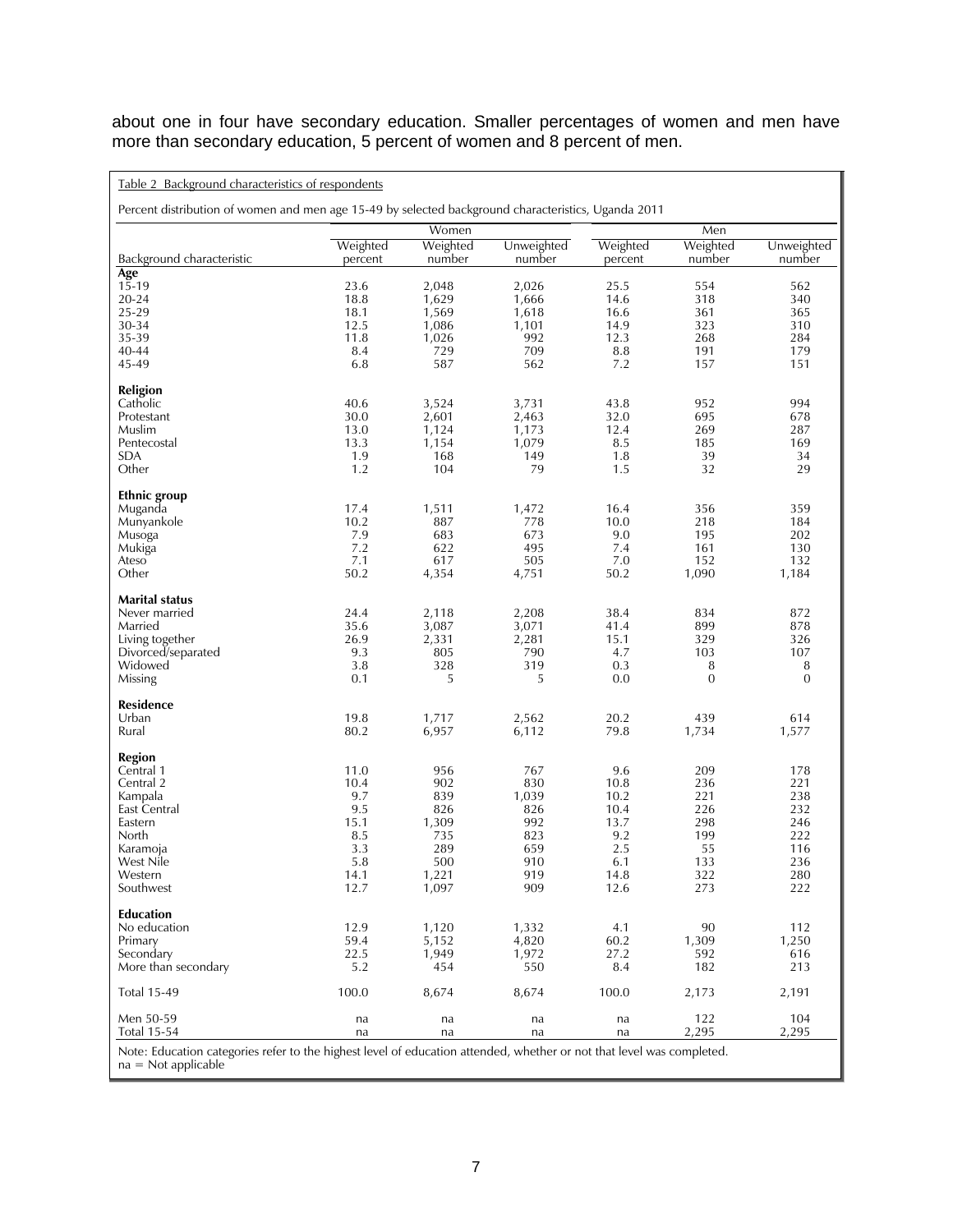## **C. Fertility**

To generate data on fertility, all women who were interviewed were asked to report the total number of sons and daughters to whom they had ever given birth in their lifetime. To ensure all information was reported, women were asked separately about children still living at home, those living elsewhere, and those who had died. A complete birth history was then obtained, including information on sex, date of birth, and survival status of each child; age at death for dead children was also recorded.

Table 3 shows age-specific fertility rates, the total fertility rate, the general fertility rate, and the crude birth rate for the three-year period preceding the survey. Agespecific and total fertility rates were calculated directly from the birth history data. The sum of age-specific fertility rates (known as the total fertility rate) is a summary measure of the level of fertility. The Total Fertility Rate (TFR) is the number of children a woman would have by the end of her childbearing years if she were to pass through those years bearing children at the current observed age-specific rates. If fertility were to remain constant at current levels, a Ugandan woman would bear an average of 6.2 children in her lifetime. This represents a decrease of 0.5 children in the 5 years since the 2006 UDHS, when the TFR was 6.7 births per woman. Fertility is significantly higher among rural than urban women. Rural women will give birth to nearly three more children during their reproductive years than urban women (3.8 and 6.8, respectively).

Figure 2 further shows that fertility has declined over the past five years for both rural and urban women.

| Table 3 Current Fertility |  |
|---------------------------|--|
|                           |  |

Age-specific rates and total fertility rate, the general fertility rate, and the crude birth rate for the three years preceding the survey, by residence, Uganda 2011

|             | Residence      |       |       |
|-------------|----------------|-------|-------|
| Age group   | Urban          | Rural | Total |
|             |                |       |       |
| $15 - 19$   | 91             | 146   | 134   |
| $20 - 24$   | 205            | 350   | 313   |
| 25-29       | 194            | 318   | 291   |
| $30 - 34$   | 171            | 248   | 232   |
| 35-39       | 87             | 187   | 172   |
| $40 - 44$   | 16             | 82    | 74    |
| 45-49       | $\overline{2}$ | 26    | 23    |
|             |                |       |       |
| TFR (15-49) | 3.8            | 6.8   | 6.2   |
| GFR         | 148            | 234   | 217   |
| <b>CBR</b>  | 40.3           | 42.4  | 42.1  |

Notes: Age-specific fertility rates are per 1,000 women. Rates for age group 45-49 may be slightly biased due to truncation. Rates are for the period 1-36 months prior to interview.

TFR: Total fertility rate expressed per woman

GFR: General fertility rate expressed per 1,000 women age 15-44

CBR: Crude birth rate, expressed per 1,000 population



## *Figure 2* **Trends in Total Fertility Rates, UDHS 2006 and 2011**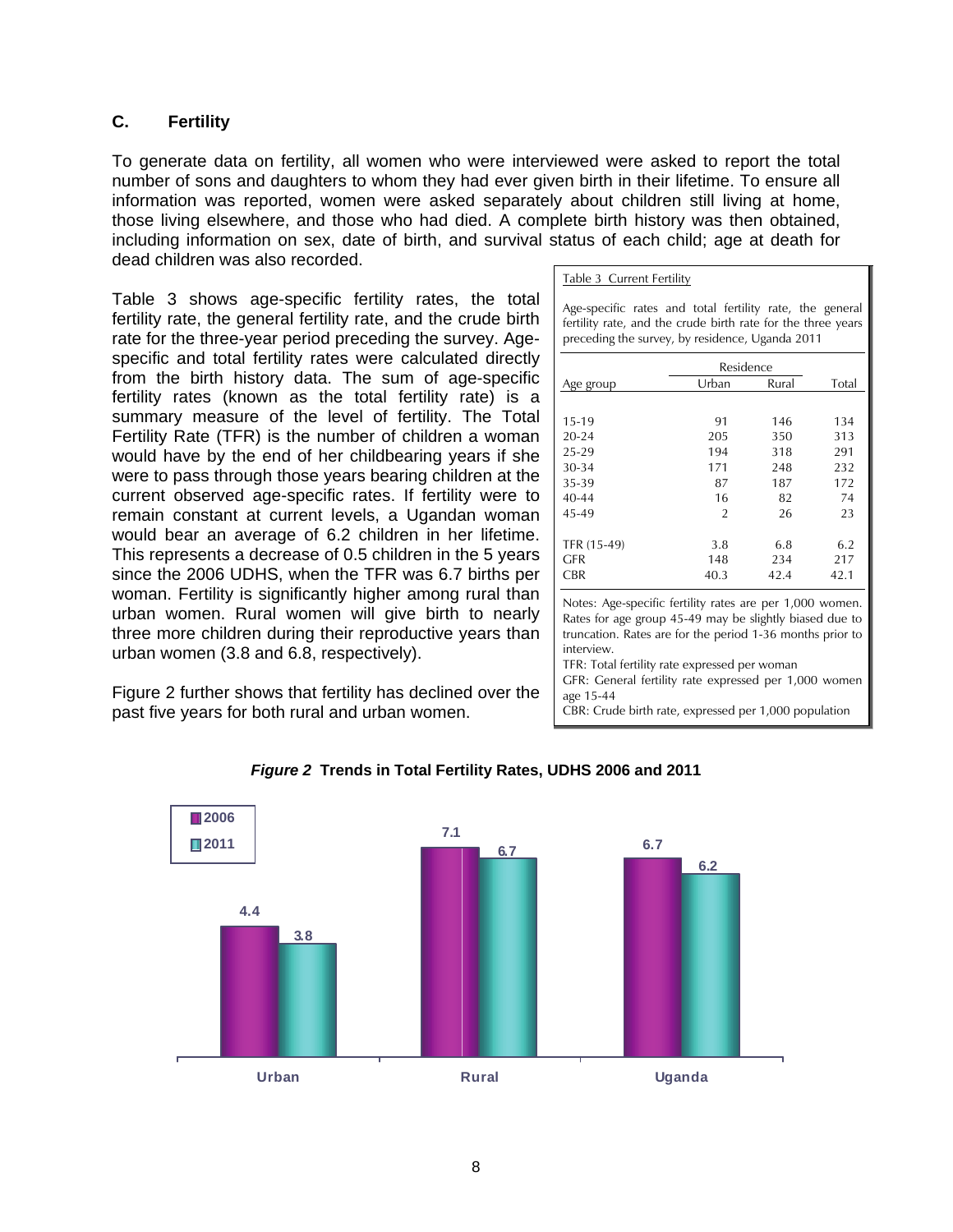Information on fertility preferences is used to assess the potential demand for family planning services for the purposes of spacing or limiting future childbearing. To elicit information on fertility preferences, several questions were asked of women (pregnant or not at the time of interview) on whether they want to have another child, and if so, how soon.

Table 4 shows that 14 percent of women want to have another child soon (within the next two years) and 38 percent want to have another child later (two or more years). Forty percent of women want no more children and 3 percent are sterilized.

Fertility preferences are closely related to the number of living children. About four out of five women with no living children (79 percent) want a child soon, compared with only 3 percent of women with six or more children. The more children a woman has, the higher the likelihood of wanting to limit child bearing.

|                                 |          |       |                | Number of living children <sup>1</sup> |       |       |       |       |
|---------------------------------|----------|-------|----------------|----------------------------------------|-------|-------|-------|-------|
| Desire for children             | $\Omega$ |       | $\overline{2}$ | 3                                      | 4     | 5     | $6+$  | Total |
| Have another soon <sup>2</sup>  | 78.9     | 25.7  | 17.2           | 16.7                                   | 8.6   | 8.9   | 3.4   | 14.3  |
| Have another later <sup>3</sup> | 9.4      | 67.7  | 63.7           | 49.3                                   | 37.6  | 27.6  | 11.9  | 37.8  |
| Have another,                   |          |       |                |                                        |       |       |       |       |
| undecided when                  | 1.3      | 0.9   | 1.0            | 0.7                                    | 1.0   | 0.7   | 0.5   | 0.8   |
| Undecided                       | 0.8      | 1.5   | 1.7            | 3.9                                    | 3.3   | 3.3   | 2.8   | 2.7   |
| Want no more                    | 3.1      | 3.0   | 14.3           | 25.9                                   | 46.5  | 53.3  | 72.4  | 39.5  |
| Sterilized <sup>4</sup>         | 0.0      | 0.0   | 0.7            | 2.2                                    | 1.6   | 4.1   | 6.6   | 3.0   |
| Declared infecund               | 6.4      | 0.9   | 1.3            | 1.1                                    | 1.4   | 2.1   | 2.3   | 1.8   |
| Missing                         | 0.0      | 0.4   | 0.1            | 0.2                                    | 0.0   | 0.0   | 0.1   | 0.1   |
| Total                           | 100.0    | 100.0 | 100.0          | 100.0                                  | 100.0 | 100.0 | 100.0 | 100.0 |
| Number of women                 | 192      | 660   | 871            | 790                                    | 738   | 665   | 1,502 | 5,418 |

2 Wants next birth within 2 years

<sup>3</sup> Wants to delay next birth for 2 or more years

4 Includes both female and male sterilization

## **D. Family Planning**

Family planning refers to a conscious effort by an individual or a couple to limit or space the number of children they want to have through the use of contraceptive methods. Information about use of contraceptive methods was collected from female respondents by asking if they (or their partner) were currently using a method. Contraceptive methods are classified as modern or traditional methods. Modern methods include female sterilization, male sterilization, pill, IUD, injectables, implants, male condom, diaphragm, lactational amenorrhea method (LAM). Traditional methods include rhythm (periodic abstinence), withdrawal, and other traditional methods.

Table 5 shows that three in ten currently married women are using some method of contraception. The majority of users rely on a modern method (26 percent). Use of modern contraceptive methods has increased substantially over the past fifteen years from 8 percent of currently married women in 1995, to 18 percent in 2006, and to 26 percent in 2011 (Figure 3).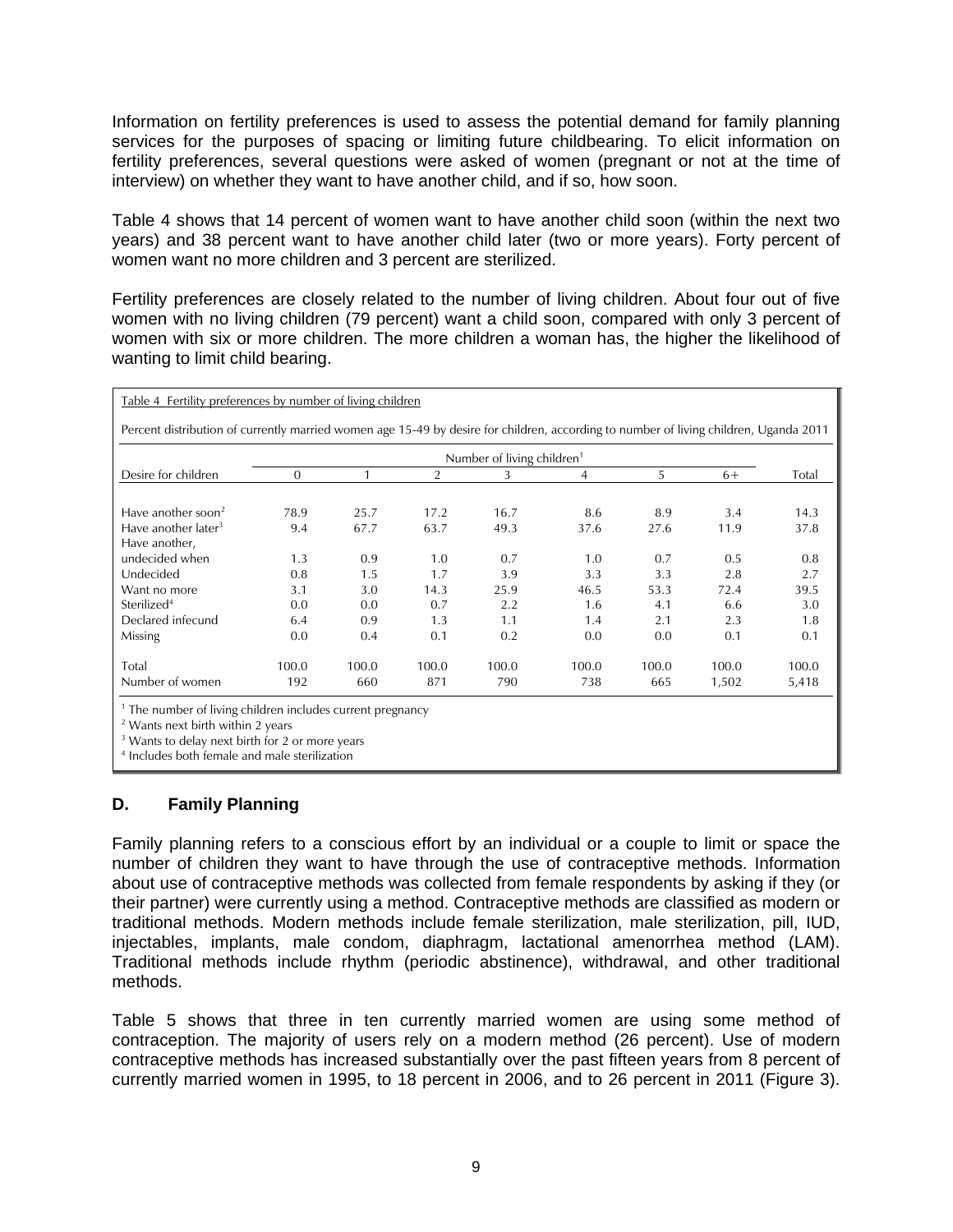The most commonly used modern methods are injectables (14 percent). Four percent of women report using traditional methods.

Variation by age shows that the use of any methods among women currently in union increases steadily with age and peaks at 38 percent among women age 35-44. For rural-urban differentials there is a wide gap in the use of any methods between urban and rural areas (39 percent versus 23 percent). Distribution by sub region shows that the percentage of women currently in union using a contraceptive method is highest in Kampala (48 percent) while West Nile (15 percent) and Karamoja (8 percent) sub regions had the lowest percentages.

The use of contraception increases with increasing level of education. Forty-four percent of currently married women with secondary or more education are using a contraceptive method compared with 18 percent of those with no education.

In general, women do not begin to use contraception until they have had at least one child. Only about one-third of currently married women with three or more children are currently using a method of contraception.



### *Figure 3* **Trends in Contraceptive Use**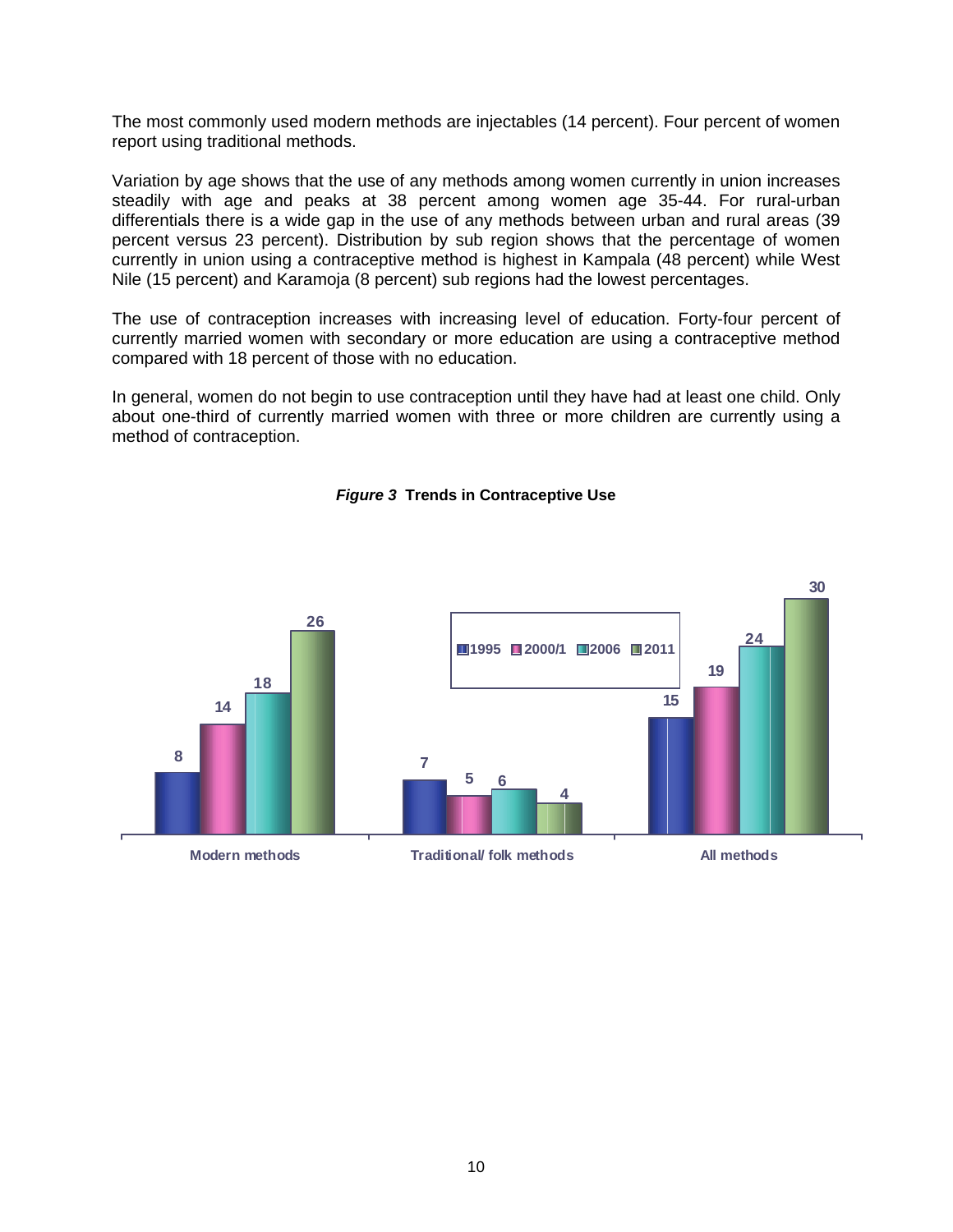| Percent distribution of currently married women age 15-49 by contraceptive method<br>Table 5 Current use of contraception by background characteristics |                                                                                   |                                                  |                                           |                                                                        |                                                   |                         | currently used, according to background characteristics, Uganda 2011 |                          |                                  |                               |                                       |                                                |                    |                                                  |                                                              |                                                                                                                                                                                                                                                                                                                                                                                  |                                                             |
|---------------------------------------------------------------------------------------------------------------------------------------------------------|-----------------------------------------------------------------------------------|--------------------------------------------------|-------------------------------------------|------------------------------------------------------------------------|---------------------------------------------------|-------------------------|----------------------------------------------------------------------|--------------------------|----------------------------------|-------------------------------|---------------------------------------|------------------------------------------------|--------------------|--------------------------------------------------|--------------------------------------------------------------|----------------------------------------------------------------------------------------------------------------------------------------------------------------------------------------------------------------------------------------------------------------------------------------------------------------------------------------------------------------------------------|-------------------------------------------------------------|
|                                                                                                                                                         |                                                                                   |                                                  |                                           |                                                                        |                                                   |                         | Modern method                                                        |                          |                                  |                               |                                       |                                                | Traditional method |                                                  |                                                              |                                                                                                                                                                                                                                                                                                                                                                                  |                                                             |
| characteristic<br>Background                                                                                                                            | method<br>Any                                                                     | modern<br>method<br><b>Any</b>                   | Female<br>sterili-<br>zation              | sterili-<br>zation<br>Male                                             | $\overline{a}$                                    | $\supseteq$             | Inject-<br>ables                                                     | Implants                 | condom<br>Male                   | MN                            | metho<br>tional<br>tradi-<br>Any<br>乊 | Rhythm                                         | drawal<br>With-    | Other                                            | currently<br>using<br>$\breve{\rm z}$                        | Total                                                                                                                                                                                                                                                                                                                                                                            | Number<br>women<br>ō                                        |
| 20-24<br>25-29<br>30-35<br>35-35<br>$A_{5-19}$<br>40-44                                                                                                 | りの 0 4 8 5 5<br>ご 2 2 5 7 7 0<br>1 2 2 5 5 5 0                                    | $27.8$<br>$31.2$<br>33.4<br>30.6<br>20.4<br>13.1 | OUNQOK<br>OUNQOK<br>0.0                   | 0.0<br>0.0                                                             | $2.6$<br>4.7<br>2.9<br>$0.5$<br>2.9<br>4.1        | angnang<br>Sasasas      | 8.0                                                                  | 01366719<br>0136410      | 8558536<br>858585                | atammee                       | oudadou<br>oudadou                    | 0011912                                        | 0.97877            | 0000000<br>00000000                              | 77.1<br>$3290$<br>$329$<br>86.1                              | $\begin{array}{c} 100.0 \\ 100.0 \\ 100.0 \\ 100.0 \\ \end{array}$<br>100.0<br>100.0                                                                                                                                                                                                                                                                                             | 1,095<br>1,096<br>1,090<br>1,097<br>409                     |
| Residence<br>Urban<br>45-49<br>Rural                                                                                                                    | $45.8$<br>26.9                                                                    | 15.2<br>39.4                                     | $\frac{2.5}{3.0}$                         | 0.4<br>0.7                                                             | $7.9$<br>1.9<br>0.5                               | $\frac{16}{0.3}$        | 4.8<br>$19.9$<br>$12.9$                                              | $1.8$<br>2.8             | 1.2<br>$4.7$<br>2.3              | 0.1                           | 6.5<br>3.5                            | 2.8                                            | 3.3<br>3.2         | 0.5                                              | 54.2<br>73.1                                                 | 100.0<br>100.0                                                                                                                                                                                                                                                                                                                                                                   | 892<br>4,526<br>364                                         |
| East Central<br>West Nile<br>Karamoja<br>Central <sub>2</sub><br>Central 1<br>Kampala<br>Western<br>Region<br>Eastern<br>North                          |                                                                                   | 222222222222222222222222<br>30.7                 | 21008272057<br>2200420572                 | annooooooo<br>ooooooooo                                                | 0.80190<br>4.6<br>3.0<br>10.3<br>$\frac{1}{4}$ .0 |                         | 19.3<br>16.4<br>$15.288$<br>$12.788$<br>15.0<br>14.3<br>15.5         | 2464806725<br>2464806725 | 5344100221 1 3 2 4 4 1 0 0 1 8 0 | TO00T00N0<br>TO0000000<br>0.2 | 6905954994) c 200500 4                | d 4 9 9 9 4 9 9 9 9 9<br>0 9 9 9 9 9 9 9 9 9 9 | 0.58577<br>0.027   | 0.4<br>0.0                                       | 51.8<br>68.0<br>73.7<br>76.1<br>92.2<br>67.3<br>66.3<br>62.7 | 100.0<br>$\begin{bmatrix} 0 & 0 & 0 \\ 0 & 0 & 0 \\ 0 & 0 & 0 \\ 0 & 0 & 0 \\ 0 & 0 & 0 \\ 0 & 0 & 0 \\ 0 & 0 & 0 \\ 0 & 0 & 0 \\ 0 & 0 & 0 \\ 0 & 0 & 0 \\ 0 & 0 & 0 \\ 0 & 0 & 0 \\ 0 & 0 & 0 \\ 0 & 0 & 0 \\ 0 & 0 & 0 \\ 0 & 0 & 0 \\ 0 & 0 & 0 \\ 0 & 0 & 0 & 0 \\ 0 & 0 & 0 & 0 \\ 0 & 0 & 0 & 0 \\ 0 & 0 & 0 & 0 \\ 0 & 0 & 0 & 0 & $<br>100.0<br>100.0<br>100.0<br>100.0 | 565<br>555<br>884<br>215<br>330<br>559<br>397<br>487<br>743 |
| No education<br>Secondary +<br>Education<br>Southwest<br>Primary                                                                                        | $\frac{17.9}{28.1}$<br>29.6                                                       | $15.5$<br>$24.5$<br>$37.7$                       | $\frac{1}{3}$ $\frac{3}{1}$ $\frac{1}{9}$ | 0.0<br>$\overline{0}$ .<br>$\overline{0}$ :                            | $\frac{0.5}{6.5}$                                 | 0.4<br>$\overline{0}$ . | 14.0<br>$13.9$<br>$19.9$<br>6.3                                      | 3 9 9<br>2 9 2           | 7.000                            | 0.74                          | n n n<br>$\sim$ $\sim$                | $\frac{3}{1}$ $\frac{3}{1}$ $\frac{3}{1}$      | 0.70               | $\begin{array}{c} 0.9 \\ 0.9 \\ 0.9 \end{array}$ | 82.1<br>72.8<br>70.4                                         | 100.0<br>100.0<br>100.0<br>100.0                                                                                                                                                                                                                                                                                                                                                 | $\begin{array}{c} 877 \\ 3,313 \\ 1,227 \end{array}$<br>681 |
| Number of living<br>children<br>$1-2$<br>$3 + 4$<br>$\circ$                                                                                             | $\frac{5}{2}$<br>$\frac{7}{2}$<br>$\frac{1}{3}$<br>$\frac{3}{3}$<br>$\frac{3}{3}$ | $4.2$<br>23.7<br>29.1                            |                                           | $_{\rm 0.0}$<br>$\overline{0}$ .<br>$\overline{C}$<br>$\overline{0}$ . | $7.00$<br>$7.00$<br>$\frac{8}{1}$                 | 0.572                   | $13.8$<br>$16.4$<br>1.3<br>14.6                                      | 0 m i 0 4<br>0 m i 0 m   | $7.495$<br>$7.795$               | 0252<br>0000                  | 0.8<br>4.4<br>4.6                     | 0.0004                                         | sorta<br>Oraia     | 0339                                             | 99952<br>92962                                               | 100.0<br>100.0<br>100.0                                                                                                                                                                                                                                                                                                                                                          | $7, 7, 60$<br>$7, 7, 60$<br>$7, 7, 60$                      |
| Total                                                                                                                                                   | 30.0                                                                              | 26.0                                             | 2.9                                       | $\overline{0}$ .                                                       | 2.9                                               | 0.5                     | 14.1                                                                 | 2.7                      | 2.7                              | 0.2                           | 4.0                                   | 1.4                                            | 2.1                | $0.\overline{5}$                                 | 70.0                                                         | 100.0                                                                                                                                                                                                                                                                                                                                                                            | 5,418                                                       |
| Note: If more than one method is used, only the most effective method is considered in this tabulation. LAM = Lactational amenorthea method             |                                                                                   |                                                  |                                           |                                                                        |                                                   |                         |                                                                      |                          |                                  |                               |                                       |                                                |                    |                                                  |                                                              |                                                                                                                                                                                                                                                                                                                                                                                  |                                                             |

 $\overline{1}$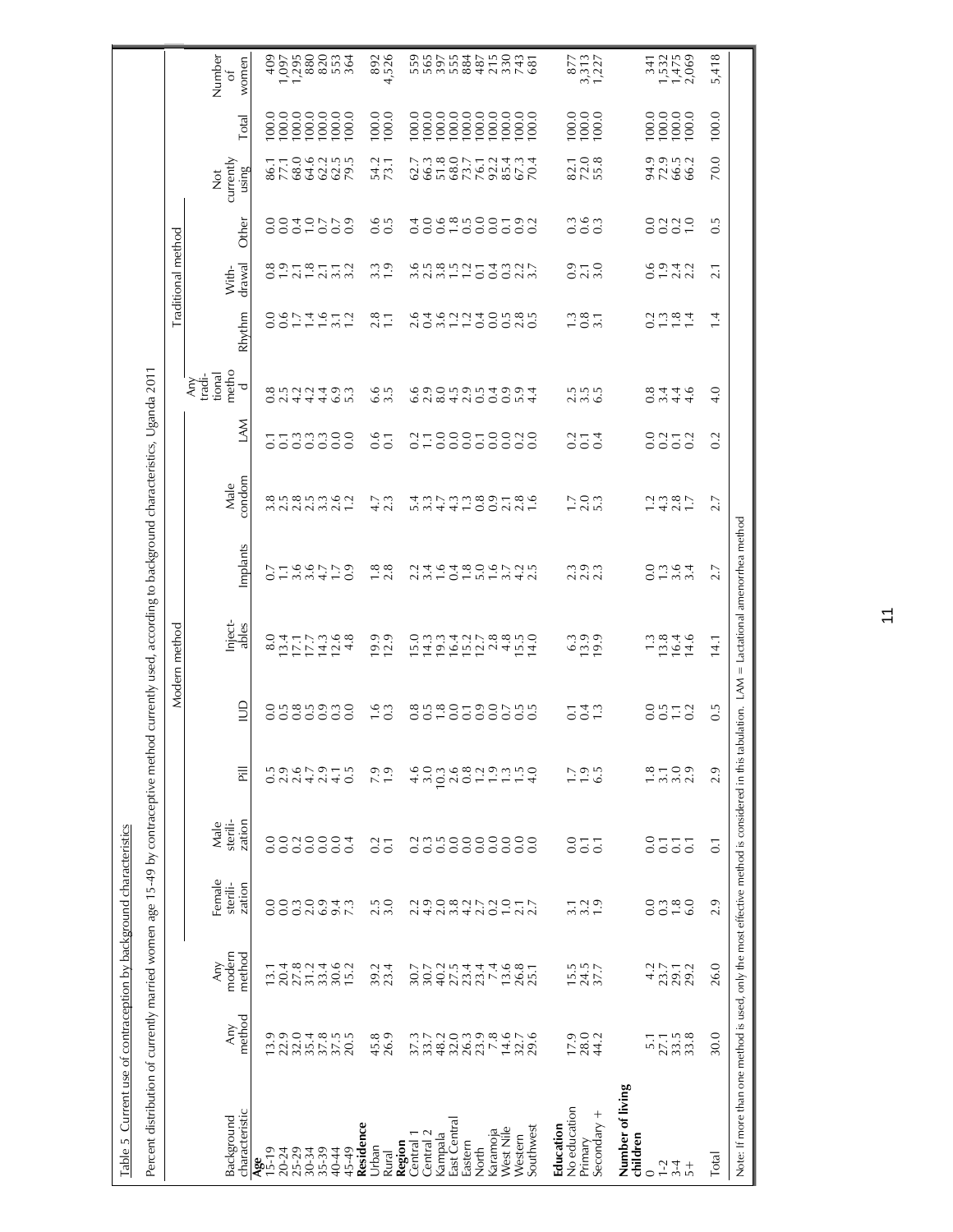## **E. Childhood Mortality**

Infant and child mortality rates are basic indicators of a country's socioeconomic situation and quality of life (UNDP, 2007). Estimates of childhood mortality are based on information collected in the birth history section of the questionnaire administered to individual women. The section begins with questions about the aggregate childbearing experience of respondents (i.e., the number of sons and daughters who live with the mother, the number who live elsewhere, and the number who have died).

The rates are estimated directly from the information collected using the birth history table on a child's birth date, survivorship status, and age at death for children who died. This information is used to directly estimate the following five mortality rates:

**Neonatal mortality:** the probability of dying within the first month of life **Post-neonatal mortality:** the arithmetic difference between infant and neonatal mortality **Infant mortality:** the probability of dying before the first birthday **Child mortality:** the probability of dying between the first and fifth birthday **Under-five mortality:** the probability of dying between birth and the fifth birthday

All rates are expressed per 1,000 live births, except for child mortality, which is expressed per 1,000 children surviving to 12 months of age.

Table 6 shows early childhood mortality rates for successive five-year periods preceding the survey. For the five years immediately preceding the survey (corresponding roughly to 2006– 2010), the infant mortality rate was 54 deaths per 1,000 live births, the child mortality was 38 deaths per 1,000 children surviving to 12 months of age, and the overall under-five mortality rate was 90 deaths per 1,000 live births. This implies that about one in 18 Ugandan children dies before the first birthday and one in 11 Ugandan children dies before the fifth birthday.

The 2011 UDHS results show that early childhood mortality rates have decreased over time. For example, under-five mortality has decreased from 143 deaths per 1,000 live births in the 10-14 years prior to the survey to 125 deaths in the 5-9 years prior to the survey to 90 deaths per 1,000 live births in the 5 years prior to the survey. Further investigation of the trends in early childhood mortality will be discussed in the 2011 UDHS final report.

| Table 6 Early childhood mortality rates                                                                                        |                            |                                                  |                             |                          |                                 |
|--------------------------------------------------------------------------------------------------------------------------------|----------------------------|--------------------------------------------------|-----------------------------|--------------------------|---------------------------------|
| Neonatal, post-neonatal, infant, child, and under-five mortality rates for five-year periods preceding the survey, Uganda 2011 |                            |                                                  |                             |                          |                                 |
| Years preceding the survey                                                                                                     | Neonatal<br>mortality (NN) | Post-neonatal<br>mortality<br>(PNN) <sup>1</sup> | Infant<br>mortality $(1q0)$ | Child mortality<br>(4q1) | Under-five<br>mortality $(5q0)$ |
| $0 - 4$                                                                                                                        | 27                         | 27                                               | 54                          | 38                       | 90                              |
| $5-9$                                                                                                                          | 34                         | 43                                               |                             | 52                       | 125                             |
| $10 - 14$                                                                                                                      | 34                         | 54                                               | 89                          | 60                       | 143                             |
| <sup>1</sup> Computed as the difference between the infant and neonatal mortality rates                                        |                            |                                                  |                             |                          |                                 |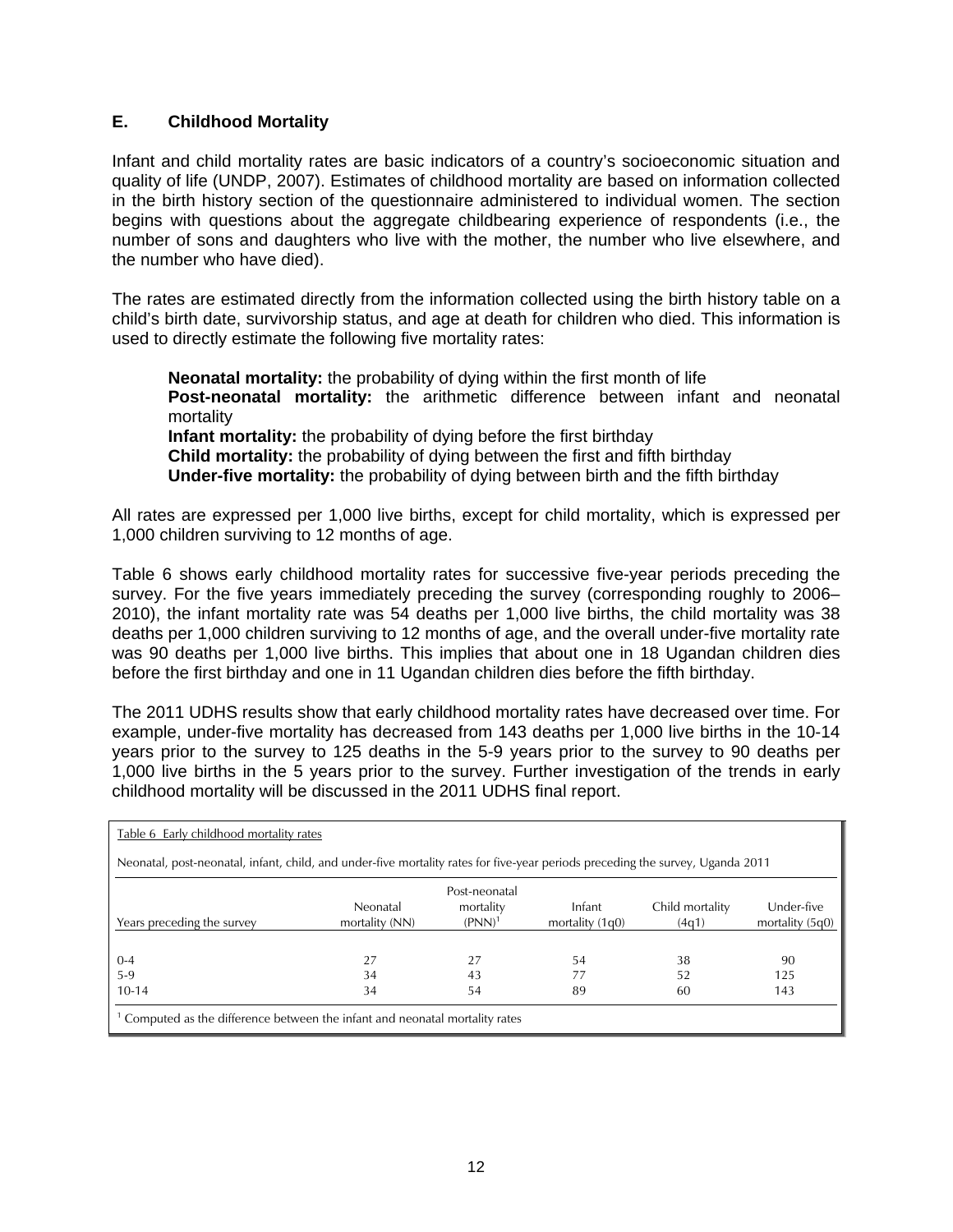## **F. Maternal Care**

Proper care during pregnancy and delivery are important for the health of both the mother and the baby. In the 2011 UDHS, women who had given birth in the five years preceding the survey were asked a number of questions about maternal health care. For the last live birth in that period, mothers were asked whether they had obtained antenatal care during the pregnancy and whether they had received tetanus toxoid injections or iron supplements during pregnancy. They were also asked what type of assistance they received at the time of delivery and where the delivery took place, as well as about postnatal care. Table 7 presents information on some key maternal care indicators.

## *Antenatal Care*

Antenatal care from a trained professional is important for monitoring the pregnancy to reduce potential risks for the mother and child during pregnancy and delivery. Almost all women (95 percent) who gave birth in the five years preceding the survey received antenatal care at least once from a skilled provider (doctor, nurse/midwife or medical assistant/clinical officer). The percentage of women who had antenatal care by a skilled provider varies very little by background characteristics.

## *Tetanus Toxoid*

Tetanus toxoid injections are given during pregnancy to prevent neonatal tetanus, an important cause of infant deaths. Table 7 indicates that 84 percent of women had their last birth in the preceding five years protected against neonatal tetanus, an increase from 76 percent in the 2006 UDHS. By region, the proportion of mothers who last birth was protected against neonatal tetanus is lowest in Central 1 (80 percent) and highest in Karamoja (93 percent). This percentage increases with mother's education.

## *Delivery Care*

Proper medical attention and hygienic conditions during delivery can reduce the risk of complications and infections that can cause the death or serious illness of the mother and/or the baby. Although 95 percent of mothers received antenatal care from a skilled provider for their most recent live birth, only 59 percent of live births in the last five years are delivered by a doctor or nurse/midwife, and 57 percent are delivered in a health facility. This indicates that Uganda is about to meet the Millennium Development Goal 5 (MDG5) target of 60 percent of births to be delivered by a skilled provider (Table 7). Furthermore, it is encouraging to note that the proportion of births delivered by a skilled provider has increased over the last five years, from 42 percent in 2006 to 59 percent in 2011, while the proportion of births delivered in a health facility has increased from 41 percent in 2006 to 57 percent in 2011.

Births to women who give birth at a younger age (<20 years) are more likely than those to older women to be delivered from a skilled provider and to be delivered at a health facility. Delivery care varies markedly by place of residence. The percentage of births delivered by a skilled provider is substantially higher in urban areas (90 percent) than in rural areas (54 percent).

Deliveries in the Kampala are most likely to be assisted by a skilled provider (94 percent) while births in Karamoja are the least likely ((31 percent). Similarly, the percentage of births delivered in a health facility ranges from 27 percent in Karamoja region to 93 percent in the Kampala.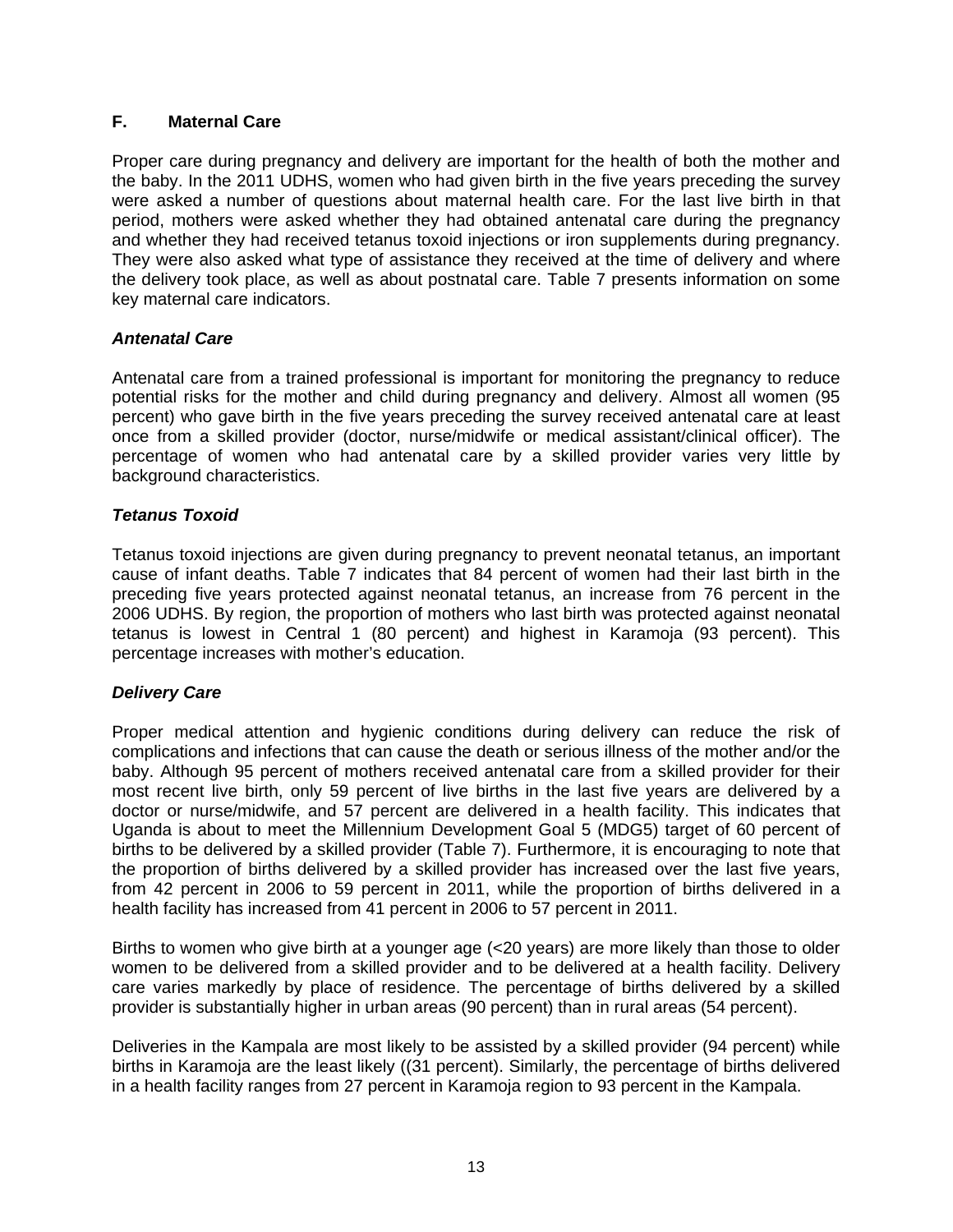The percentage of deliveries by a skilled provider increases significantly with education from 38 percent of births to women with no education to 82 percent of births to women with secondary or higher level of education.

#### Table 7 Maternal care indicators

Among women age 15-49 who had a live birth in the five years preceding the survey, percentage who received antenatal care from a skilled provider for the last live birth and percentage whose last live birth was protected against neonatal tetanus, and among all live births in the five years before the survey, percentage delivered by a skilled provider and percentage delivered in a health facility, by background characteristics, Uganda 2011

| Background characteristic | Percentage<br>with<br>antenatal<br>care from a<br>skilled<br>provider <sup>1</sup> | Percentage<br>whose last<br>live birth<br>was<br>protected<br>against<br>neonatal<br>tetanus <sup>2</sup> | Number of<br>women | Percentage<br>delivered by<br>a skilled<br>provider <sup>3</sup> | Percent-age<br>delivered in<br>a health<br>facility | Number of<br>births |
|---------------------------|------------------------------------------------------------------------------------|-----------------------------------------------------------------------------------------------------------|--------------------|------------------------------------------------------------------|-----------------------------------------------------|---------------------|
|                           |                                                                                    |                                                                                                           |                    |                                                                  |                                                     |                     |
| Mother's age at birth     |                                                                                    |                                                                                                           |                    |                                                                  |                                                     |                     |
| $<$ 20                    | 93.0                                                                               | 80.2                                                                                                      | 703                | 68.2                                                             | 65.8                                                | 1,351               |
| $20 - 34$                 | 96.1                                                                               | 85.0                                                                                                      | 3,412              | 58.3                                                             | 56.5                                                | 5,632               |
| $35+$                     | 91.5                                                                               | 84.6                                                                                                      | 853                | 53.1                                                             | 51.1                                                | 1,092               |
| <b>Residence</b>          |                                                                                    |                                                                                                           |                    |                                                                  |                                                     |                     |
| Urban                     | 97.4                                                                               | 86.4                                                                                                      | 805                | 90.3                                                             | 89.5                                                | 1,147               |
| Rural                     | 94.4                                                                               | 83.8                                                                                                      | 4,163              | 54.1                                                             | 52.0                                                | 6,928               |
| <b>Region</b>             |                                                                                    |                                                                                                           |                    |                                                                  |                                                     |                     |
| Central 1                 | 87.8                                                                               | 80.3                                                                                                      | 504                | 64.4                                                             | 61.7                                                | 797                 |
| Central 2                 | 94.1                                                                               | 84.2                                                                                                      | 507                | 70.5                                                             | 69.1                                                | 842                 |
| Kampala                   | 98.0                                                                               | 84.6                                                                                                      | 358                | 93.8                                                             | 92.9                                                | 489                 |
| <b>East Central</b>       | 91.2                                                                               | 82.3                                                                                                      | 512                | 71.1                                                             | 67.7                                                | 889                 |
| Eastern                   | 94.2                                                                               | 84.9                                                                                                      | 814                | 52.6                                                             | 51.2                                                | 1,392               |
| North                     | 98.7                                                                               | 84.3                                                                                                      | 445                | 54.7                                                             | 51.9                                                | 704                 |
| Karamoja                  | 96.6                                                                               | 93.1                                                                                                      | 186                | 30.9                                                             | 27.1                                                | 322                 |
| West Nile                 | 97.6                                                                               | 87.1                                                                                                      | 299                | 60.6                                                             | 58.7                                                | 484                 |
| Western                   | 95.9                                                                               | 83.6                                                                                                      | 739                | 56.8                                                             | 55.9                                                | 1,177               |
| Southwest                 | 97.6                                                                               | 84.8                                                                                                      | 604                | 41.8                                                             | 40.3                                                | 978                 |
| <b>Mother's education</b> |                                                                                    |                                                                                                           |                    |                                                                  |                                                     |                     |
| No education              | 92.3                                                                               | 79.8                                                                                                      | 713                | 38.3                                                             | 36.1                                                | 1,161               |
| Primary                   | 94.8                                                                               | 83.7                                                                                                      | 3,079              | 56.1                                                             | 54.0                                                | 5,161               |
| Secondary +               | 96.6                                                                               | 88.5                                                                                                      | 1,177              | 82.4                                                             | 81.4                                                | 1,754               |
| Total                     | 94.9                                                                               | 84.3                                                                                                      | 4,968              | 59.3                                                             | 57.4                                                | 8,076               |

<sup>1</sup> Skilled provider includes doctor, nurse/midwife, medical assistant/clinical officer or nursing aide<br><sup>2</sup> lacludes mothers with two injections during the pregnancy of her last live birth, or two or more

<sup>2</sup> Includes mothers with two injections during the pregnancy of her last live birth, or two or more injections (the last within 3 years of the last live birth), or three or more injections (the last within 5 years of the last live birth), or four or more injections (the last within ten years of the last live birth), or five or more injections at any time prior to the last live birth

## **G. Vaccination of Children**

According to the WHO a child is considered fully vaccinated if he or she has received a BCG vaccination against tuberculosis, three doses of DPT vaccine to prevent diphtheria, tetanus, and pertussis, at least three doses of polio vaccine, and one dose of measles vaccine. These vaccinations should be received during the first year of life. The 2011 UDHS collected information on the coverage for these vaccinations among all children under age five.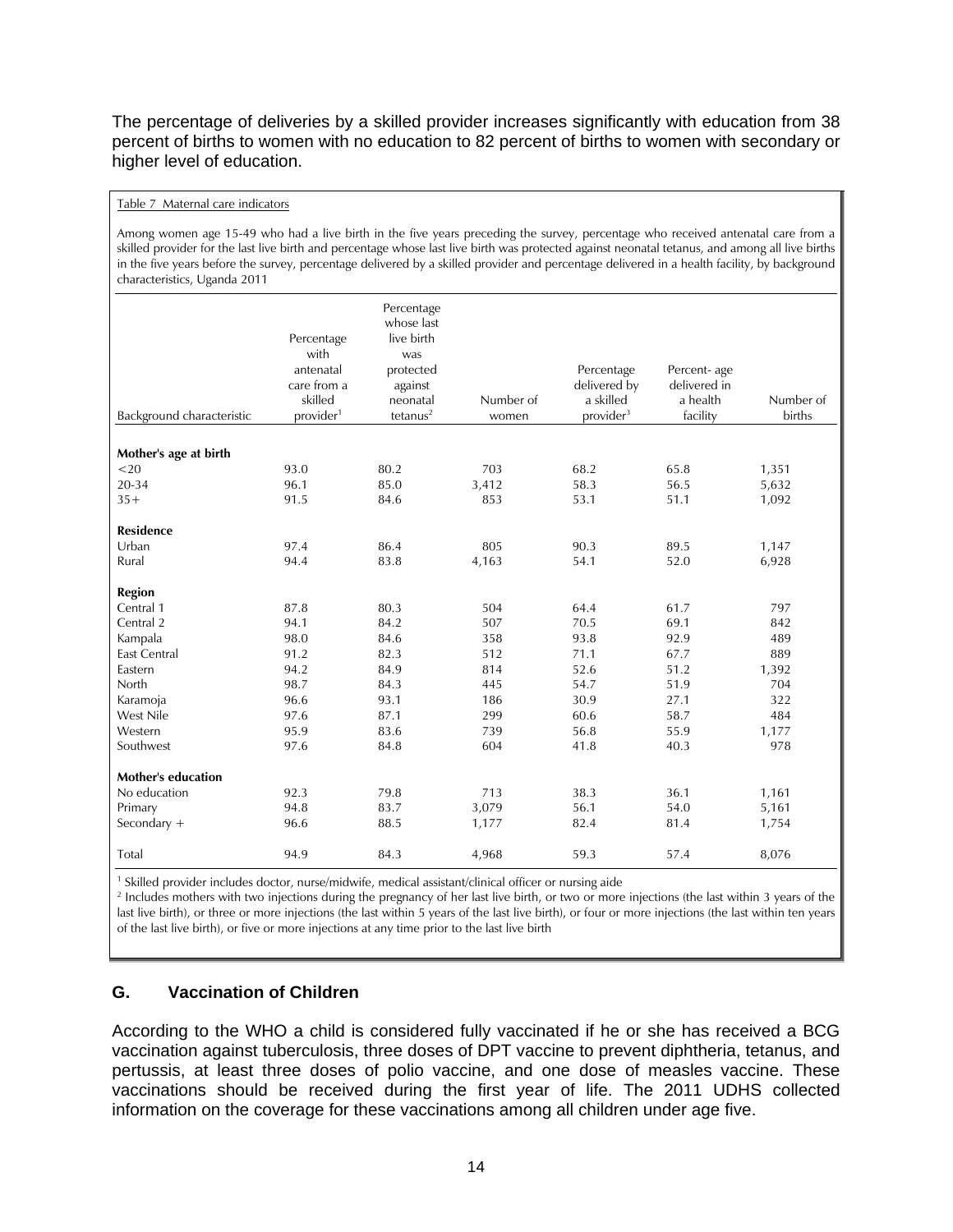#### Table 8 Vaccinations by background characteristics

Percentage of children age 12-23 months who received specific vaccines at any time before the survey by source of information (vaccination card or the mother's report), and percentage with a vaccination card, by background characteristics, Uganda 2011

|                  |            |              |                  |                  |                |         |         |         |         |                    |          | Percent-<br>age with |           |
|------------------|------------|--------------|------------------|------------------|----------------|---------|---------|---------|---------|--------------------|----------|----------------------|-----------|
|                  |            |              |                  |                  |                |         |         |         |         | All basic          | No       | a                    |           |
| Background       |            | <b>DPT</b>   |                  |                  | Polio          |         |         |         |         | vaccine-           | vaccina- | vaccina-             | Number of |
| characteristic   | <b>BCC</b> | $\mathbf{1}$ | DPT <sub>2</sub> | DPT <sub>3</sub> | 0 <sup>1</sup> | Polio 1 | Polio 2 | Polio 3 | Measles | tions <sup>2</sup> | tions    | tion card            | children  |
|                  |            |              |                  |                  |                |         |         |         |         |                    |          |                      |           |
| <b>Sex</b>       |            |              |                  |                  |                |         |         |         |         |                    |          |                      |           |
| Male             | 94.1       | 94.3         | 87.9             | 72.0             | 67.8           | 94.2    | 84.4    | 63.9    | 74.8    | 51.6               | 3.0      | 59.6                 | 679       |
| Female           | 93.3       | 92.0         | 83.3             | 71.0             | 66.6           | 92.5    | 82.5    | 62.1    | 76.6    | 51.7               | 4.5      | 58.9                 | 800       |
| Residence        |            |              |                  |                  |                |         |         |         |         |                    |          |                      |           |
| Urban            | 96.3       | 94.6         | 87.7             | 75.4             | 83.3           | 92.1    | 83.3    | 69.2    | 80.8    | 60.8               | 3.4      | 55.3                 | 204       |
| Rural            | 93.3       | 92.8         | 85.1             | 70.8             | 64.5           | 93.5    | 83.4    | 61.9    | 75.0    | 50.2               | 3.9      | 59.8                 | 1,275     |
| Region           |            |              |                  |                  |                |         |         |         |         |                    |          |                      |           |
| Central 1        | 85.2       | 84.4         | 79.8             | 66.4             | 55.3           | 87.3    | 78.2    | 51.1    | 75.0    | 43.9               | 10.1     | 44.0                 | 153       |
| Central 2        | 94.5       | 89.3         | 80.1             | 61.7             | 67.3           | 91.9    | 78.6    | 54.0    | 70.7    | 43.0               | 3.3      | 52.9                 | 169       |
| Kampala          | 94.6       | 91.8         | 85.9             | 73.5             | 76.3           | 91.6    | 82.1    | 71.6    | 82.0    | 63.4               | 5.4      | 54.1                 | 86        |
| East Central     | 95.4       | 93.9         | 79.0             | 51.9             | 66.0           | 93.1    | 81.1    | 53.3    | 71.0    | 38.3               | 1.3      | 52.6                 | 163       |
| Eastern          | 97.5       | 95.5         | 89.5             | 74.4             | 81.5           | 97.4    | 87.4    | 62.7    | 77.0    | 52.6               | 0.6      | 54.2                 | 265       |
| North            | 94.0       | 95.3         | 89.1             | 73.4             | 77.5           | 93.4    | 80.3    | 59.5    | 72.0    | 49.0               | 3.0      | 68.4                 | 140       |
| Karamoja         | 99.8       | 98.7         | 93.6             | 89.5             | 93.1           | 97.7    | 88.7    | 65.4    | 90.6    | 62.2               | 0.2      | 62.6                 | 58        |
| West Nile        | 98.5       | 97.6         | 90.0             | 82.0             | 91.9           | 97.4    | 90.2    | 64.3    | 77.7    | 52.1               | 0.0      | 67.4                 | 78        |
| Western          | 95.4       | 98.2         | 86.9             | 77.6             | 55.2           | 95.1    | 83.9    | 72.2    | 81.7    | 59.7               | 1.8      | 66.9                 | 196       |
| Southwest        | 85.9       | 88.9         | 86.1             | 79.2             | 36.7           | 88.9    | 86.2    | 78.1    | 71.4    | 61.6               | 11.1     | 74.2                 | 171       |
| <b>Education</b> |            |              |                  |                  |                |         |         |         |         |                    |          |                      |           |
| No               |            |              |                  |                  |                |         |         |         |         |                    |          |                      |           |
| education        | 92.5       | 93.1         | 81.4             | 69.7             | 63.8           | 91.5    | 79.4    | 55.1    | 72.6    | 45.0               | 5.2      | 54.7                 | 191       |
| Primary          | 93.8       | 93.1         | 84.9             | 68.9             | 64.1           | 93.8    | 83.0    | 61.9    | 73.7    | 49.2               | 3.2      | 59.7                 | 937       |
| Secondary +      | 94.0       | 93.0         | 89.2             | 79.2             | 77.1           | 92.8    | 86.4    | 69.8    | 83.1    | 61.7               | 4.6      | 60.4                 | 351       |
|                  |            |              |                  |                  |                |         |         |         |         |                    |          |                      |           |
| Total            | 93.7       | 93.1         | 85.4             | 71.5             | 67.1           | 93.3    | 83.4    | 62.9    | 75.8    | 51.6               | 3.8      | 59.2                 | 1,480     |
|                  |            |              |                  |                  |                |         |         |         |         |                    |          |                      |           |

<sup>1</sup> Polio 0 is the polio vaccination given at birth  $\frac{1}{2}$  *PCC*, moreles and three doses each of DPT a

<sup>2</sup> BCG, measles and three doses each of DPT and polio vaccine excluding polio vaccine given at birth

Information on vaccination coverage was obtained in two ways—from health cards and from verbal reports of mothers. All mothers were asked by interviewers to show the child health cards on which vaccinations are recorded for all children born since January 2006. If the card was available, the interviewer copied into the questionnaire the dates on which each vaccination was received. If a vaccination was not recorded on the child health card, the mother was asked to recall whether that particular vaccination had been given. If the mother was not able to present a child health card for her child, she was asked to recall whether the child had received BCG, polio, DPT and measles. If she indicated that the child had received the polio or DPT vaccines, she was asked about the number of doses that the child received.

Table 8 presents information on vaccination coverage for children age 12-23 months. Overall, 59 percent of children 12-23 months old have a vaccination card, compared with 47 percent in 2000-01 and 63 percent in 2006. Coverage levels include data both from both child health cards and mothers' reports. The results show that fifty-two percent of children aged 12-23 months are fully vaccinated, an increase from 37 percent in 2000-01 and 46 percent in 2006. Ninety-four percent of children have received BCG and 93 percent, each, have received the first dose of polio and DPT vaccine. Coverage for all three of these vaccines has increased since the 2006 UDHS. Seventy-two percent of children completed the three required doses of the DPT and 63 percent completed the three required polio vaccines. Coverage of vaccination against measles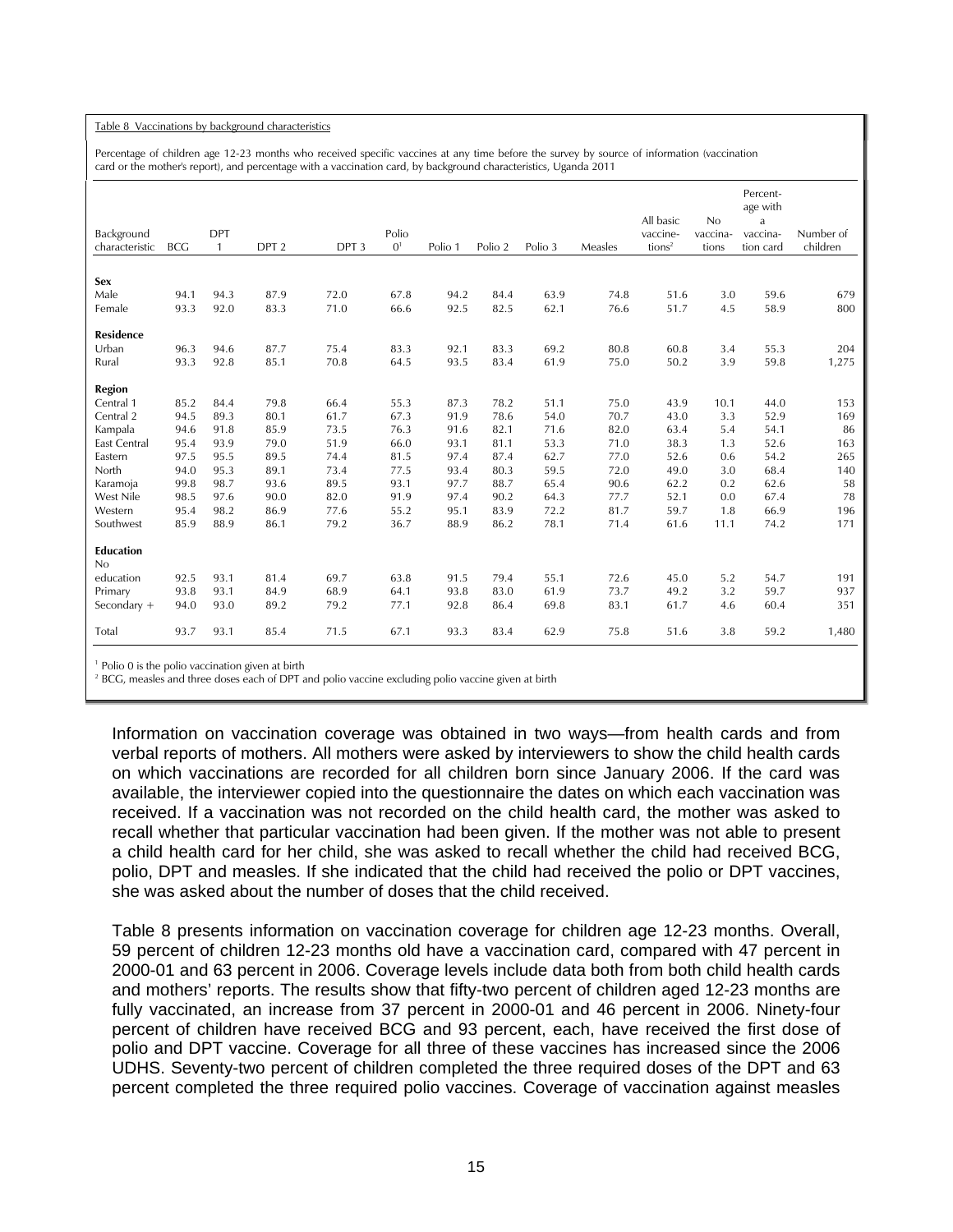is 76 percent. Overall, only 4 percent of children in Uganda have not received any vaccinations, a slight decrease from 7 percent in 2006.

Full vaccination coverage is higher in urban areas (61 percent) than in rural areas (50 percent). Children in Kampala City have the highest percentage of children fully vaccinated (63 percent), while children in the East Central region have the lowest percentage (38 percent). Full vaccination coverage varies by mother's education, increasing from 45 percent among children of mothers with no education to 62 percent among children of mothers with secondary or higher education.

## **H. Treatment of Childhood Illnesses**

Acute respiratory illness (ARI) and dehydration from severe diarrhoea are major causes of childhood mortality. Prompt medical attention for children experiencing symptoms of these illnesses is, therefore, crucial in reducing child deaths. To obtain information on how childhood illnesses are treated, for each child under five years, mothers were asked if the child had experienced cough with short, rapid breathing (symptoms of ARI), fever, and diarrhoea in the two weeks before the survey.

Data from the 2011 UDHS show that 15 percent of children under five years had symptoms of ARI, 40 percent had fever, and 23 percent had diarrhoea in the two weeks preceding the survey (data not shown). Table 9 shows that eight of every 10 children with symptoms of ARI (80 percent) and of children with fever (81 percent) were taken to a health facility or provider for treatment. Youngest children less than six months, male children, those living in rural areas, children in Southwest, and children of mothers with no education are more likely than other children to be taken to a health facility or provider for treatment of ARI or fever.

The administration of Oral Rehydration Therapy (ORT) is a simple means of counteracting the effect of dehydration in children. ORT includes fluid prepared from an Oral Rehydration Packet (ORS) or Recommended Homemade Fluid (RHF). For children with diarrhoea in the last two weeks, mothers were asked what had been done to treat the diarrhoea. Table 9 shows that treatment from a health facility or provider was sought for 73 percent of children with diarrhea in the last two weeks. Furthermore, 44 percent of children with diarrhoea were given fluids made from an ORS packet and 48 percent were given some form of ORT.

Diarrhoea treatment practices vary by background characteristics. Similar to treatment for ARI and fever, children under six months, male children, those living in rural areas and in Southwest are less likely than other children to be treated for diarrhoea at a health facility or from a health provider and to be given ORS or ORT. There are no major differences in the percentage of children who had diarrhoea and received treatment with mother's level of education.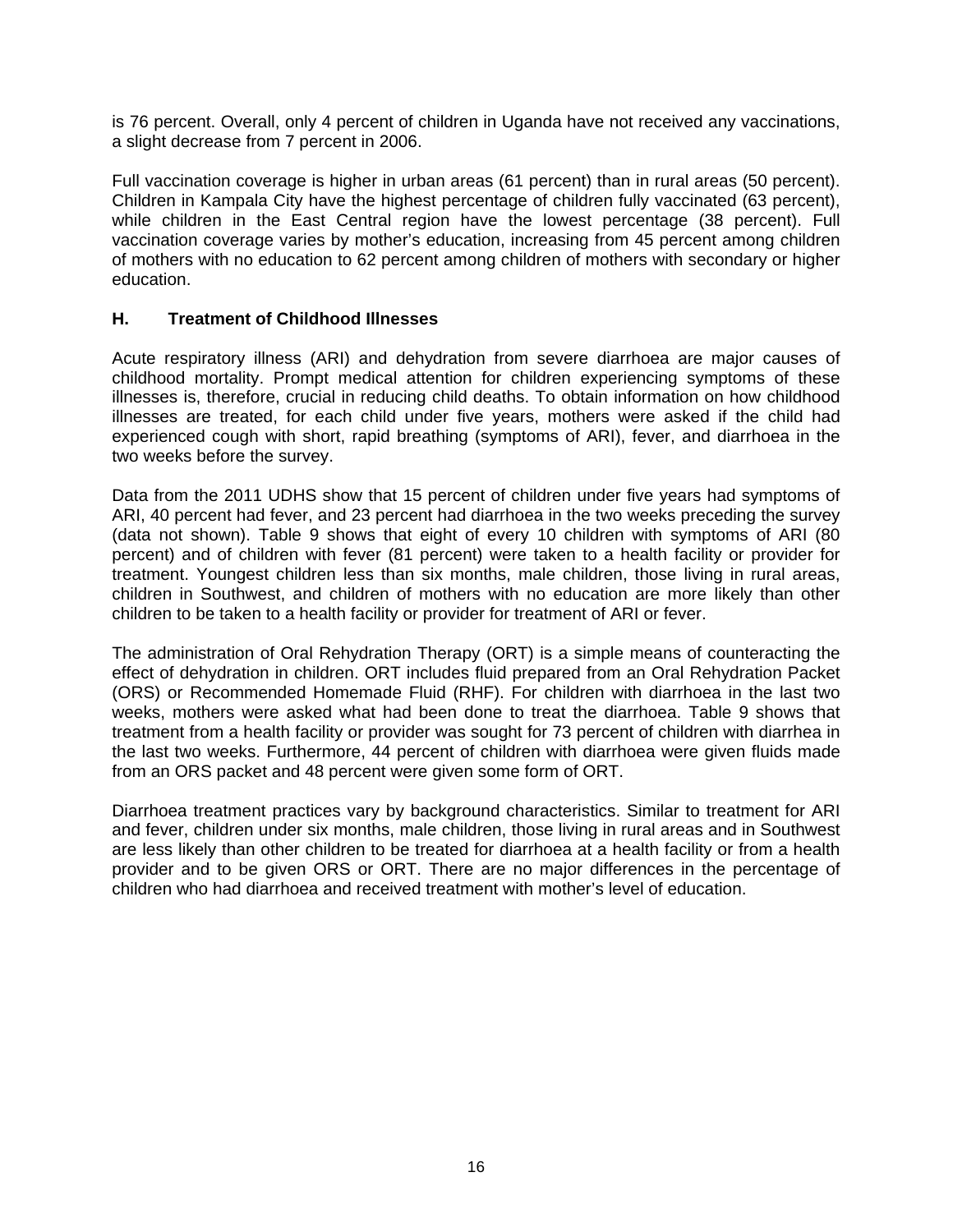#### Table 9 Treatment for acute respiratory infection, fever, and diarrhoea

Among children under five years who had symptoms of acute respiratory infection (ARI) or had fever in the two weeks preceding the survey, percentage for whom treatment was sought from a health facility or provider, and among children under five years who were sick with diarrhoea during the two weeks preceding the survey, percentage for whom treatment was sought from a health facility or provider, percentage given a solution made from oral rehydration salt (ORS) packets, and percentage given oral rehydration therapy (ORT) by background characteristics, Uganda 2011

|                                 |                                  | Children with symptoms of ARI <sup>1</sup> | Children with fever              |             | Children with diarrhoea          |                                  |                  |             |
|---------------------------------|----------------------------------|--------------------------------------------|----------------------------------|-------------|----------------------------------|----------------------------------|------------------|-------------|
|                                 | Percentage for<br>whom treatment |                                            | Percentage for<br>whom treatment |             | Percentage for<br>whom treatment |                                  |                  |             |
|                                 | was sought from                  |                                            | was sought from                  |             |                                  | was sought from Percentage given |                  |             |
| Background                      | a health facility/               |                                            | a health facility/               | Number with | a health facility/               | solution from                    | Percentage given | Number with |
| characteristic                  | provider <sup>2</sup>            | Number with ARI                            | provider <sup>2</sup>            | fever       | provider <sup>2</sup>            | ORS packet                       | ORT <sup>3</sup> | diarrhoea   |
|                                 |                                  |                                            |                                  |             |                                  |                                  |                  |             |
| Age in                          |                                  |                                            |                                  |             |                                  |                                  |                  |             |
| months                          |                                  |                                            |                                  |             |                                  |                                  |                  |             |
| <6                              | 71.6                             | 112                                        | 76.9                             | 211         | 57.0                             | 25.0                             | 27.6             | 154         |
| $6 - 11$                        | 78.7                             | 171                                        | 81.4                             | 385         | 73.5                             | 41.0                             | 46.6             | 356         |
| $12 - 23$                       | 82.2                             | 271                                        | 82.6                             | 716         | 76.8                             | 52.8                             | 56.3             | 556         |
| 24-35                           | 80.0                             | 213                                        | 81.4                             | 651         | 76.0                             | 45.8                             | 51.8             | 337         |
| 36-47                           | 81.8                             | 184                                        | 82.5                             | 555         | 72.5                             | 41.7                             | 46.0             | 215         |
| 48-59                           | 78.0                             | 168                                        | 79.2                             | 524         | 71.4                             | 31.8                             | 37.4             | 148         |
| Sex                             |                                  |                                            |                                  |             |                                  |                                  |                  |             |
| Male                            | 76.0                             | 578                                        | 79.4                             | 1,478       | 71.4                             | 40.5                             | 46.0             | 904         |
| Female                          | 83.2                             | 540                                        | 82.9                             | 1,564       | 75.2                             | 46.8                             | 50.5             | 862         |
|                                 |                                  |                                            |                                  |             |                                  |                                  |                  |             |
| <b>Residence</b>                |                                  |                                            |                                  |             |                                  |                                  |                  |             |
| Urban                           | 84.1                             | 141                                        | 89.0                             | 330         | 72.7                             | 46.2                             | 54.4             | 237         |
| Rural                           | 78.8                             | 977                                        | 80.2                             | 2,712       | 73.3                             | 43.1                             | 47.2             | 1,528       |
|                                 |                                  |                                            |                                  |             |                                  |                                  |                  |             |
| <b>Region</b>                   |                                  |                                            |                                  |             |                                  |                                  |                  |             |
| Central 1                       | 75.3                             | 70                                         | 86.6                             | 315         | 72.3                             | 37.4                             | 50.9             | 166         |
| Central 2                       | 76.9                             | 94                                         | 81.1                             | 337         | 65.7                             | 50.6                             | 54.1             | 166         |
| Kampala                         | 91.8                             | 65                                         | 92.1                             | 112         | 72.7                             | 46.3                             | 53.8             | 112         |
| <b>East Central</b>             | 83.8                             | 123                                        | 71.2                             | 575         | 78.0                             | 57.2                             | 62.0             | 260         |
| Eastern                         | 81.3                             | 220                                        | 79.8                             | 729         | 75.4                             | 37.8                             | 42.2             | 430         |
| North                           | 82.1                             | 148                                        | 87.8                             | 258         | 87.5                             | 46.3                             | 46.5             | 159         |
| Karamoja                        | 86.0                             | 56                                         | 88.4                             | 115         | 93.0                             | 77.3                             | 77.4             | 57          |
| West Nile                       | 82.6                             | 62                                         | 84.7                             | 168         | 78.5                             | 43.4                             | 49.3             | 83          |
| Western                         | 74.5                             | 184                                        | 87.4                             | 319         | 64.4                             | 37.9                             | 38.5             | 206         |
| Southwest                       | 66.8                             | 96                                         | 69.7                             | 115         | 52.2                             | 22.0                             | 27.3             | 126         |
| Mother's<br>education $3$<br>No |                                  |                                            |                                  |             |                                  |                                  |                  |             |
| education                       | 69.1                             | 162                                        | 73.8                             | 430         | 75.4                             | 47.5                             | 52.4             | 232         |
| Primary                         | 81.0                             | 755                                        | 81.1                             | 2,064       | 73.8                             | 41.6                             | 45.8             | 1,208       |
| Secondary                       |                                  |                                            |                                  |             |                                  |                                  |                  |             |
| $^+$                            | 82.2                             | 201                                        | 87.4                             | 549         | 69.6                             | 47.9                             | 53.9             | 326         |
|                                 |                                  |                                            |                                  |             |                                  |                                  |                  |             |
| Total                           | 79.5                             | 1,118                                      | 81.2                             | 3,042       | 73.3                             | 43.5                             | 48.2             | 1,766       |

<sup>1</sup> Symptoms of ARI (cough accompanied by short, rapid breathing which was chest-related and/or by difficult breathing which was chest-related) is considered a proxy for pneumonia

2 Excludes pharmacy, shop, and traditional practitioner

<sup>3</sup> ORT includes fluid prepared from oral rehydration salt (ORS) packets and recommended home fluids (RHF)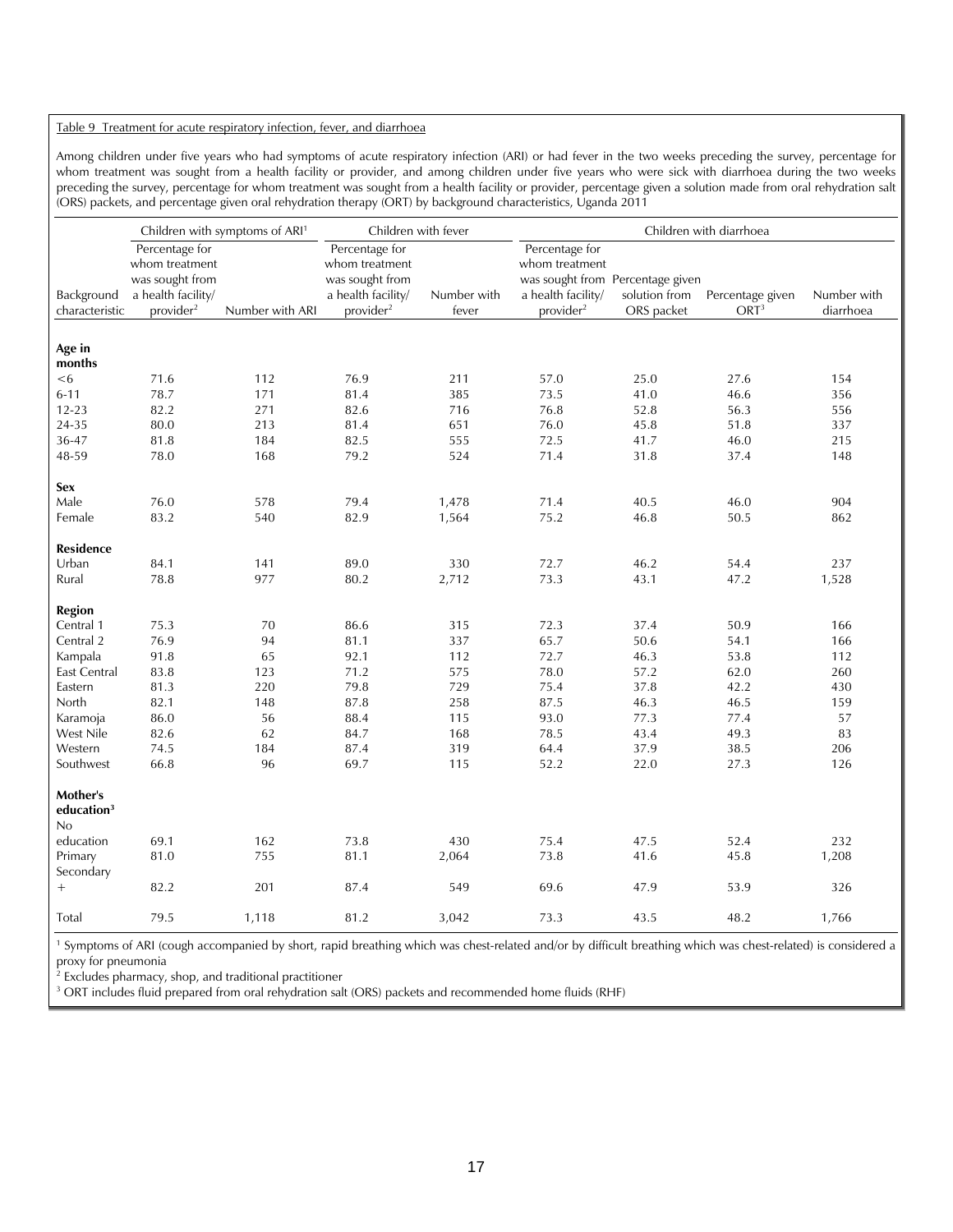## **I. Nutrition**

## *Breastfeeding*

Breast milk is the optimal source of nutrients for infants. Exclusive breastfeeding is recommended during the first six months of a child's life because it limits exposure to diseases as well as provides all of the nutrients that a baby requires.

Table 10 shows the percent distribution of youngest children under two years living with the mother by breastfeeding status and the percentage of children under two years using a bottle with a nipple, according to age in months. Overall, 62 percent of children under six months are exclusively breastfed, a slight improvement from 60 percent reported in 2006. Among subgroups, 82 percent of children less than two months of age are exclusively breastfed, but this percentage drops sharply at subsequent ages.

In addition to breast milk, 5 percent of infants under six months are given plain water only, 4 percent are given non-milk liquids and juice, and 9 percent receive other milk in addition to breast milk. Eighteen percent of children under six months are given complementary foods in addition to breast milk, indicating that very young children are mostly fed breastmilk. All children age 6-9 months, in contrast, should receive complementary foods. However, 77 percent of children 6-9 months received complementary foods the day or night preceding the survey. Bottle-feeding is not common in Uganda. However, 15 percent of children under six months are using a bottle with a nipple, an increase from 11percent in 2006. Bottle feeding peaks at 29-30 percent among children 4-11 months old.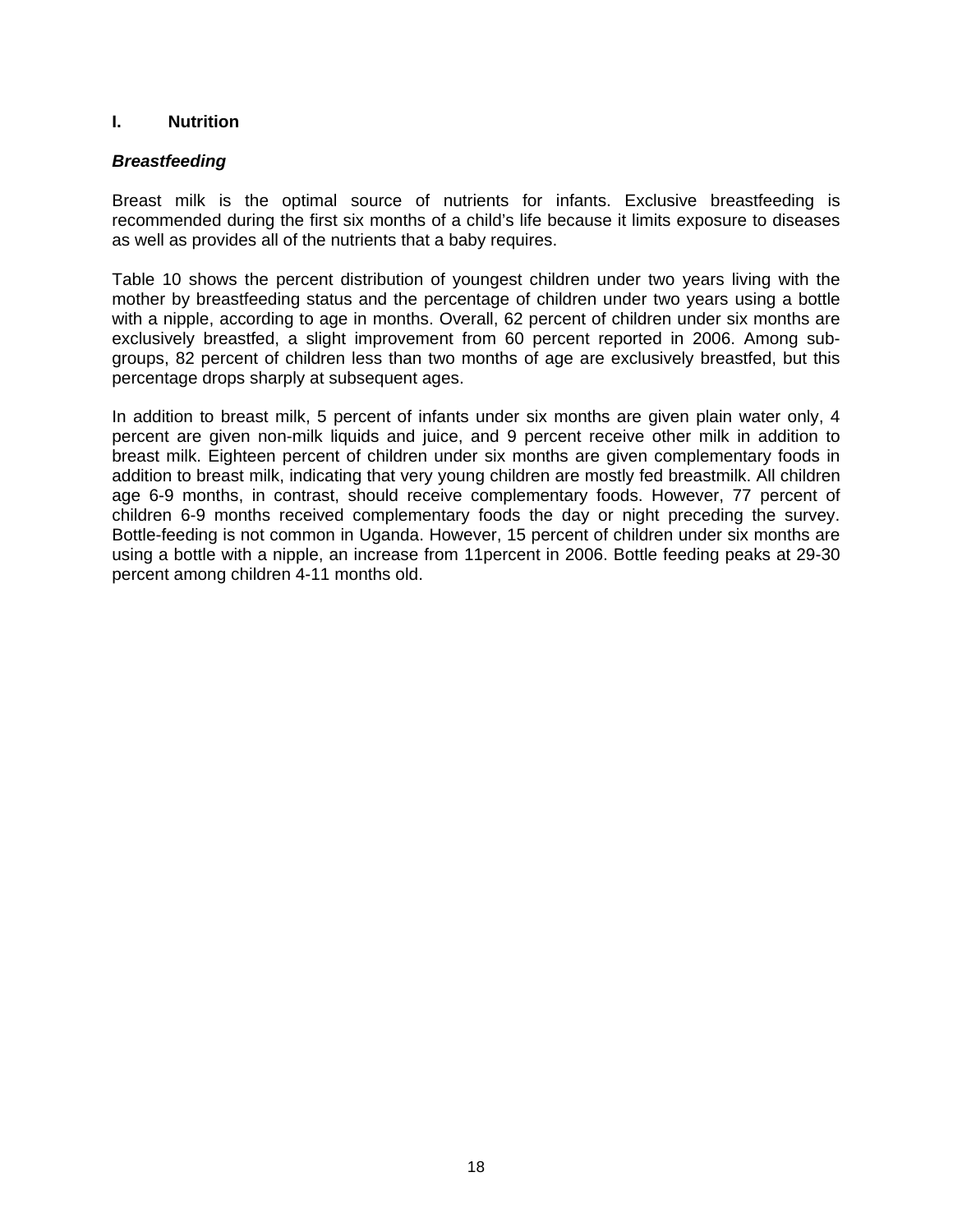|                  |                                       |                          | years using a bottle with a nipple, according to age in months, Uganda 2011                                                                                        |                                                                       |                                                 | Percent distribution of youngest children under two living with their mother by breastfeeding status |       |                                                                                                                                                                                                                                                                                                                                                                                                                                                                                                                                                                                                                                                                                                                                                                            |                                                      |                                               |                                              |
|------------------|---------------------------------------|--------------------------|--------------------------------------------------------------------------------------------------------------------------------------------------------------------|-----------------------------------------------------------------------|-------------------------------------------------|------------------------------------------------------------------------------------------------------|-------|----------------------------------------------------------------------------------------------------------------------------------------------------------------------------------------------------------------------------------------------------------------------------------------------------------------------------------------------------------------------------------------------------------------------------------------------------------------------------------------------------------------------------------------------------------------------------------------------------------------------------------------------------------------------------------------------------------------------------------------------------------------------------|------------------------------------------------------|-----------------------------------------------|----------------------------------------------|
| Age in           | months breastfeeding<br>$\frac{1}{2}$ | Exclusively<br>breastfed | Breastfeeding<br>consuming<br>plain water<br>only<br>and                                                                                                           | Breastfeeding<br>consuming<br>non-milk<br>liquids <sup>1</sup><br>and | Breastfeeding<br>consuming<br>other milk<br>and | and consuming<br>complementary<br>Breastfeeding<br>foods                                             | Total | currently breast<br>Percentage<br>feeding                                                                                                                                                                                                                                                                                                                                                                                                                                                                                                                                                                                                                                                                                                                                  | children under<br>Number of<br>two years<br>youngest | using a bottle<br>with a nipple<br>Percentage | children under<br>Number of all<br>two years |
| $\overline{0}$ - | 3.9                                   | 81.6                     | 4.3                                                                                                                                                                | 2.0                                                                   | 2.0                                             | 6.2                                                                                                  | 100.0 | 96.1                                                                                                                                                                                                                                                                                                                                                                                                                                                                                                                                                                                                                                                                                                                                                                       | 238                                                  | 3.7                                           | 242                                          |
| $2 - 3$          | 0.7                                   | 67.1                     | 2.8                                                                                                                                                                | 3.4                                                                   | 10.1                                            | 15.9                                                                                                 | 100.0 | 99.3                                                                                                                                                                                                                                                                                                                                                                                                                                                                                                                                                                                                                                                                                                                                                                       | 279                                                  | 12.1                                          | 285                                          |
| $4 - 5$          | 3.1                                   | 39.0                     | 6.4                                                                                                                                                                | 5.5                                                                   | 14.1                                            | 31.9                                                                                                 | 100.0 | 96.9                                                                                                                                                                                                                                                                                                                                                                                                                                                                                                                                                                                                                                                                                                                                                                       | 267                                                  | 28.9                                          | 275                                          |
| $6-8$            | 4.0                                   | 9.8                      | 2.2                                                                                                                                                                | 4.5                                                                   | 5.4                                             | 74.1                                                                                                 | 100.0 | 96.0                                                                                                                                                                                                                                                                                                                                                                                                                                                                                                                                                                                                                                                                                                                                                                       | 408                                                  | 29.2                                          | 417                                          |
| $9 - 11$         | 6.4                                   | 0.9                      | 1.4                                                                                                                                                                | $\ddot{1}$                                                            | $0.\overline{5}$                                | 89.3                                                                                                 | 100.0 | 93.6                                                                                                                                                                                                                                                                                                                                                                                                                                                                                                                                                                                                                                                                                                                                                                       | 405                                                  | 29.5                                          | 411                                          |
| $12 - 17$        | 16.3                                  | $\overline{1}$ .0        | 0.4                                                                                                                                                                | 0.5                                                                   | 0.0                                             | 81.8                                                                                                 | 100.0 | 83.7                                                                                                                                                                                                                                                                                                                                                                                                                                                                                                                                                                                                                                                                                                                                                                       | 681                                                  | 25.0                                          | 723                                          |
| $18 - 23$        | 46.9                                  | 0.2                      | 0.4                                                                                                                                                                | $\overline{0}$                                                        | 0.7                                             | 51.5                                                                                                 | 100.0 | 53.1                                                                                                                                                                                                                                                                                                                                                                                                                                                                                                                                                                                                                                                                                                                                                                       | 643                                                  | 19.4                                          |                                              |
| $0-3$            | 2.1                                   | 73.8                     | 3.5                                                                                                                                                                | 2.8                                                                   | 6.3                                             | 11.4                                                                                                 | 100.0 | 97.9                                                                                                                                                                                                                                                                                                                                                                                                                                                                                                                                                                                                                                                                                                                                                                       | 517                                                  | 8.3                                           | 527                                          |
| $0-5$            | 2.5                                   | 62.0                     | 4.5                                                                                                                                                                | 3.7                                                                   | 9.0                                             | 18.4                                                                                                 | 100.0 | 97.5                                                                                                                                                                                                                                                                                                                                                                                                                                                                                                                                                                                                                                                                                                                                                                       | 784                                                  | 15.3                                          | 802                                          |
| $6-9$            | 4.6                                   | 7.8                      | 2.4                                                                                                                                                                | 4.0                                                                   | $\frac{1}{4}$                                   | 77.2                                                                                                 | 100.0 | 95.4                                                                                                                                                                                                                                                                                                                                                                                                                                                                                                                                                                                                                                                                                                                                                                       | 536                                                  | 30.2                                          | 548                                          |
| $12 - 15$        | 13.1                                  | 0.9                      | 0.6                                                                                                                                                                | $0.\overline{5}$                                                      | 0.0                                             | 84.9                                                                                                 | 100.0 | 86.9                                                                                                                                                                                                                                                                                                                                                                                                                                                                                                                                                                                                                                                                                                                                                                       | 465                                                  | 28.5                                          | 485                                          |
| $12 - 23$        | 31.2                                  | 0.6                      | 0.4                                                                                                                                                                | 0.4                                                                   | $0.\overline{3}$                                | 67.1                                                                                                 | 100.0 | 68.8                                                                                                                                                                                                                                                                                                                                                                                                                                                                                                                                                                                                                                                                                                                                                                       | 1,324                                                | 22.2                                          | 1,480                                        |
| $20 - 23$        | 54.2                                  | $\overline{0}$ .         | $0.\overline{5}$                                                                                                                                                   | 0.4                                                                   | $0.\overline{3}$                                | 44.5                                                                                                 | 100.0 | 45.8                                                                                                                                                                                                                                                                                                                                                                                                                                                                                                                                                                                                                                                                                                                                                                       | 438                                                  | 17.8                                          | 535                                          |
|                  |                                       |                          | <sup>1</sup> Non-milk liquids include fresh fruit juice or juice concentrate, any kind<br>are classified in the non-milk liquid category even though they may also |                                                                       | of soup, black tea/coffee or other liquids      |                                                                                                      |       | mutually exclusive, and their percentages add to 100 percent. Thus children who receive breast milk and non-milk liquids and who do not receive other milk and who do not receive complementary foods<br>Note: Breastfeeding status refers to a "24-hour" period (yesterday and last night). Children who are classified as breastfeeding and consuming plain water only consumed no liquid or solid supplements. The<br>categories of not breastfeeding, exclusively breastfeed, breastfeeding and consuming plain water, non-milk liquids/juice, other milk, and complementary foods (solids and semi-solids) are hierarchical and<br>get plain water. Any children who get complementary food are classified in that category as long as they are breastfeeding as well |                                                      |                                               |                                              |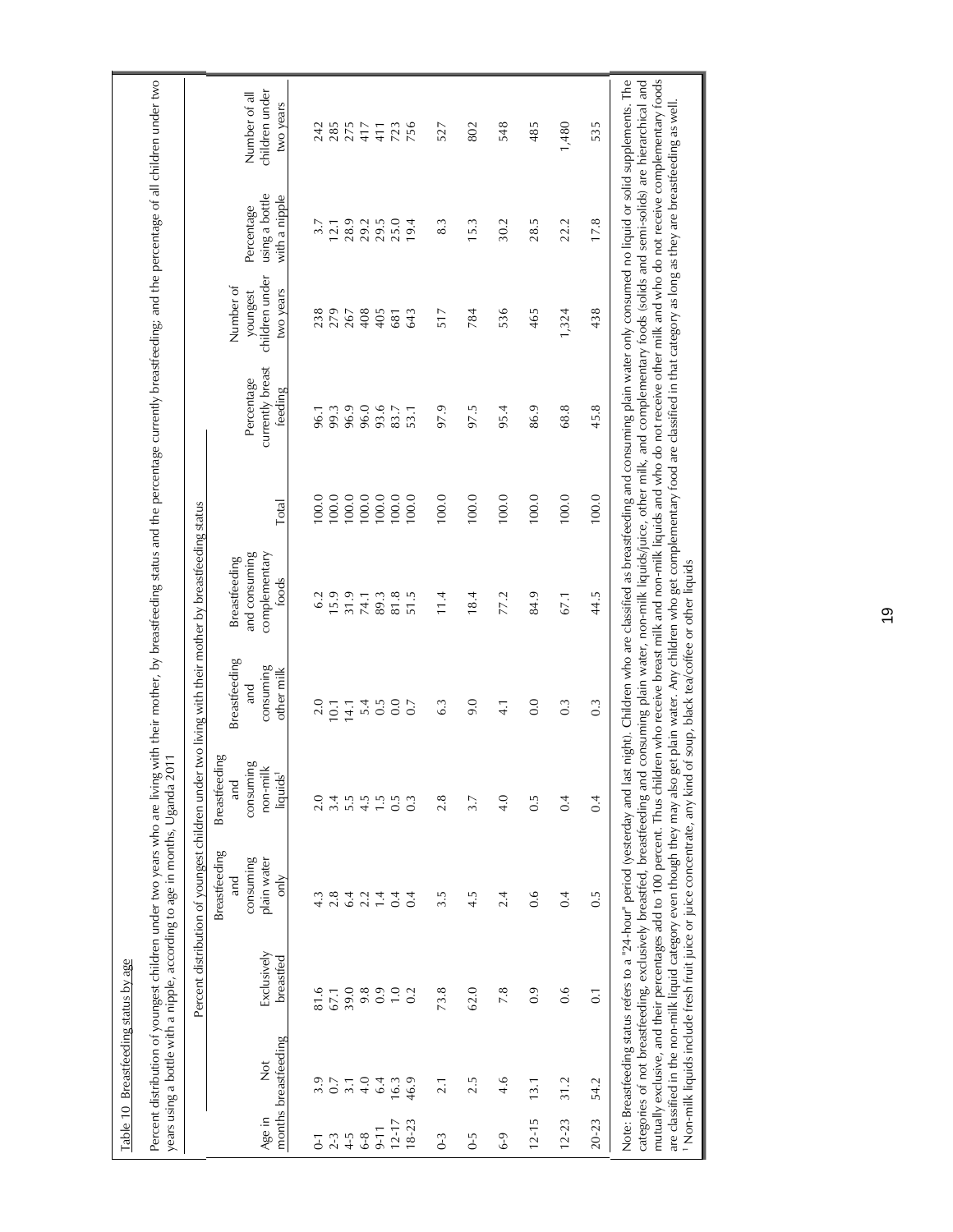## *Nutritional Status of Children*

Poor nutrition places children at an increased risk of morbidity and mortality and is also associated with the mental development of a child especially those aged less than 5 years. Anthropometry provides one of the most important indicators of children's nutritional status. Height and weight measurements were obtained for all children born in the five years before the survey in the sub-sample of households selected for the male survey. The height and weight data are used to compute three summary indices of nutritional status: height-for-age; weight-forheight; and weight-for-age. These three indices are expressed as standard deviation units from the median for the international reference population recommended by the World Health Organization. Children who fall more than two standard deviations (-2 SD) below the reference median are regarded as undernourished, while those who fall more than three standard deviations (-3 SD) below the reference median are considered severely undernourished.

Table 11 shows the nutritional status of children under five. Children whose height-for-age is below minus two standard deviations from the median of the reference population are considered stunted or short for their age. Stunting is the outcome of failure to receive adequate nutrition over an extended period and is also affected by recurrent or chronic illness. Thirty-three percent of children under five are stunted or short for their age and 14 percent are severely stunted.

Children whose weight-for-height is below minus two standard deviations from the median of the reference population are considered wasted or thin. Wasting represents the failure to receive adequate nutrition in the period immediately before the survey, and typically is the result of recent illness episodes, especially diarrhoea, or of a rapid deterioration in food supplies for some regions. In Uganda, 5 percent of children under five are wasted and 2 percent are severely wasted.

Children whose weight-for-age is below minus two standard deviations from the median of the reference population are considered underweight. The measure reflects the effects of both acute and chronic under nutrition. Fourteen percent of children under five are underweight and 3 percent are severely underweight.

Rural children are much more likely to be nutritionally disadvantaged than urban children. Among regions, children in Karamoja have the poorest nutrition status indicators. Children whose mothers have no education are more likely to be stunted, wasted, or underweight than children whose mothers have attended school. In general, the nutritional status of children in Uganda has improved slightly over the last five years (Figure 3).



## *Figure 4* **Trends in Nutritional Status for Children under Five Years, UDHS 2006 and 2011**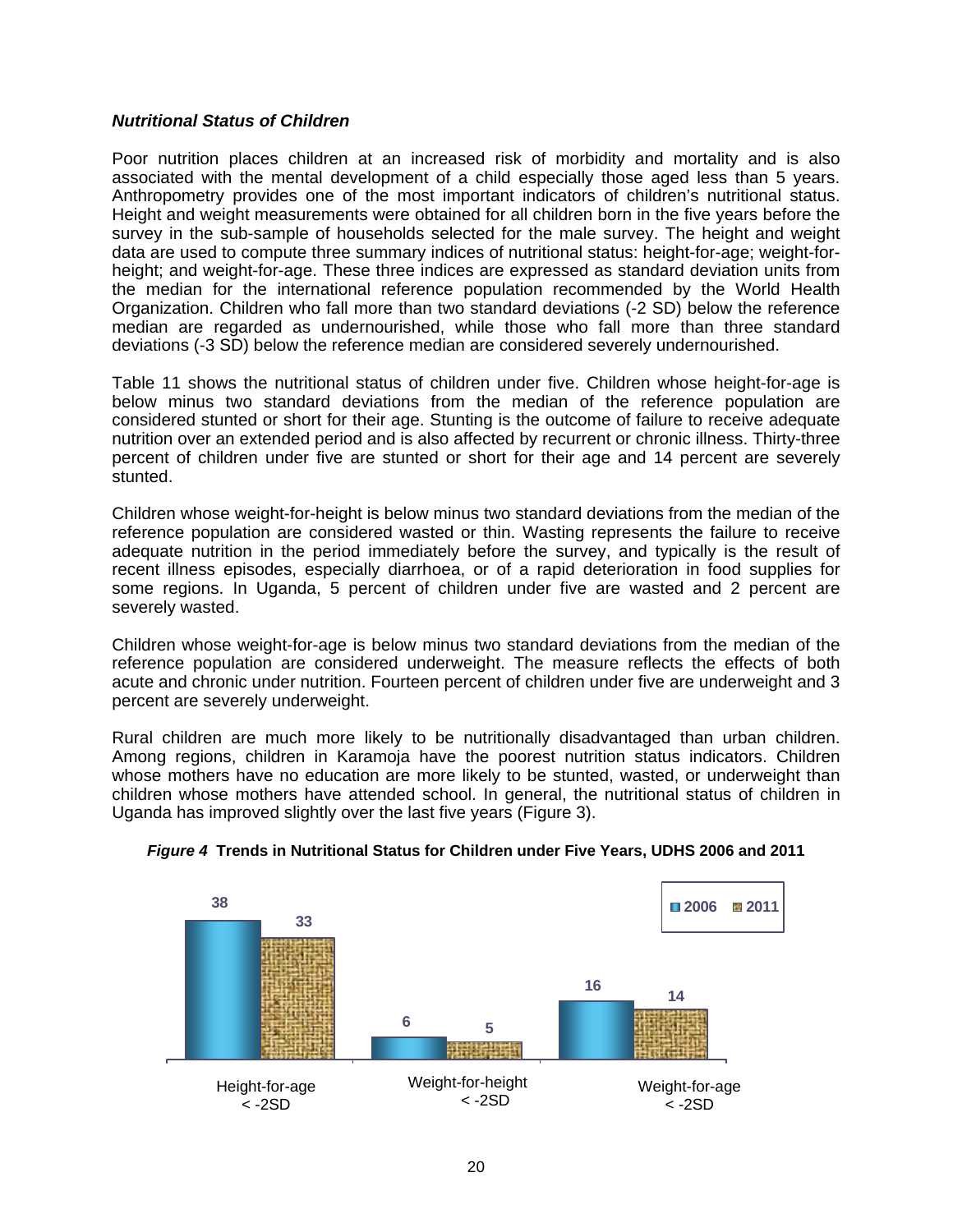| Percentage of children under five years classified as malnourished<br>Uganda 2011                                                                                                                                                          |                                      |                                        |                      |                           |                                           |                           |                         | according to three anthropometric indices of nutritional status: height-for-age, weight-for-height, and weight-for-age, by background characteristics,       |                                        |                                                      |                      |                       |
|--------------------------------------------------------------------------------------------------------------------------------------------------------------------------------------------------------------------------------------------|--------------------------------------|----------------------------------------|----------------------|---------------------------|-------------------------------------------|---------------------------|-------------------------|--------------------------------------------------------------------------------------------------------------------------------------------------------------|----------------------------------------|------------------------------------------------------|----------------------|-----------------------|
|                                                                                                                                                                                                                                            |                                      | Height-for-age <sup>1</sup>            |                      |                           | Weight-for-height                         |                           |                         |                                                                                                                                                              |                                        | Weight-for-age                                       |                      |                       |
| Background characteristic                                                                                                                                                                                                                  | Percentage<br>below -3 SD<br>below-3 | Percentage<br>below -2 SD <sup>2</sup> | Mean Z-score<br>(GD) | Percentage<br>below -3 SD | Percentage<br>below -2<br>SD <sup>2</sup> | Percentage<br>above +2 SD | Mean Z-<br>score (SD)   | Percentage<br>below -3 SD                                                                                                                                    | Percentage<br>below -2 SD <sup>2</sup> | Percentage<br>above +2 SD<br>above $+2$ <sup>'</sup> | Mean Z-Score<br>(SD) | Number of<br>children |
| Age in months                                                                                                                                                                                                                              |                                      |                                        |                      |                           |                                           |                           |                         |                                                                                                                                                              |                                        |                                                      |                      |                       |
| $6-8$<br>$\frac{6}{5}$                                                                                                                                                                                                                     | 4.6<br>2.3                           | 12.4<br><u>ات</u>                      | $-0.4$<br>Ó          | $400$<br>$400$            | ng ng ng ng<br>ng ng ng ng                | cantricon.<br>Cantricon.  | $\sim$<br>¢             | sico di viano<br>Unico di viano                                                                                                                              | $13.3$<br>$19.1$<br>$12.6$             | 01547633                                             | 7.8                  | 228<br>131<br>120     |
| $9 - 11$                                                                                                                                                                                                                                   |                                      | 21.1                                   | $-1.0$               |                           |                                           |                           | $\ddot{q}$              |                                                                                                                                                              |                                        |                                                      | $-0.7$               |                       |
| $12 - 17$                                                                                                                                                                                                                                  | $5.8$<br>13.5                        |                                        | $-1.4$               |                           |                                           |                           | $-0.3$                  |                                                                                                                                                              | 16.1                                   |                                                      | $-0.9$               | 245                   |
| $18 - 23$                                                                                                                                                                                                                                  |                                      | $0.278$<br>$0.2778$<br>$0.4778$        | $-1.7$               |                           |                                           |                           | $-0.1$                  |                                                                                                                                                              | 17.0                                   |                                                      | $-0.9$               | 269                   |
| 24-35                                                                                                                                                                                                                                      | $19.1$<br>$18.7$                     |                                        | $-1.8$               |                           |                                           |                           |                         |                                                                                                                                                              | 14.6                                   |                                                      | $-0.8$               | 444                   |
| $36 - 47$                                                                                                                                                                                                                                  | 16.7                                 |                                        | $-1.7$               | 77007                     | 1.8                                       |                           |                         |                                                                                                                                                              | 1.5                                    |                                                      | $-0.9$               | 477                   |
| 48-59                                                                                                                                                                                                                                      | 12.7                                 | 33.1                                   | $-1.5$               |                           | 2.3                                       |                           |                         |                                                                                                                                                              | 11.2                                   |                                                      | $-0.9$               | 436                   |
| Male<br>Sex                                                                                                                                                                                                                                | 5.6                                  | 37.0                                   | $-1.5$               | 1.0                       | Ō<br>4                                    |                           | 0.0                     |                                                                                                                                                              |                                        |                                                      | $-0.8$               | 1,163                 |
| Female                                                                                                                                                                                                                                     | 11.9                                 | 29.9                                   | $-1.3$               | 1.9                       | 4.6                                       | 3.0                       | 0.0                     | $3.\overline{3}$                                                                                                                                             | $14.9$<br>$12.7$                       | 0.7                                                  | $-0.8$               | 1,188                 |
| Residence                                                                                                                                                                                                                                  |                                      |                                        |                      |                           |                                           |                           |                         |                                                                                                                                                              |                                        |                                                      |                      |                       |
| Urban                                                                                                                                                                                                                                      | $\frac{6}{15.0}$                     | 18.6                                   | $-0.8$               | 2.3                       | 4.2                                       | $\frac{1}{4}$ 3.3         | 0.0                     | $\Box$                                                                                                                                                       | 6.6                                    | 2.6                                                  | $-0.4$               | 307                   |
| Rural                                                                                                                                                                                                                                      |                                      | 35.6                                   |                      | 1.4                       | 4.8                                       |                           | 0.0                     | 3.8                                                                                                                                                          | 14.9                                   | 0.4                                                  | $-0.9$               | 2,043                 |
| Region                                                                                                                                                                                                                                     | 14.2                                 | 32.5                                   |                      | 0.4                       |                                           |                           | 0.0                     | 2.5                                                                                                                                                          | 12.9                                   |                                                      | $-0.8$               |                       |
| Central 1<br>Central 2                                                                                                                                                                                                                     | 14.8                                 | 36.1                                   | $\frac{15}{17}$      | 2.1                       | $5.\overline{3}$                          |                           | $\overline{0}$ .        | 1.4                                                                                                                                                          | 11.4                                   |                                                      | $-0.7$               | 243<br>219            |
| Kampala                                                                                                                                                                                                                                    | 3.1                                  |                                        | $-0.7$               | $\frac{6}{1}$             | 4.4                                       |                           | $\overline{0}$          |                                                                                                                                                              | 5.7                                    |                                                      | $-0.3$               | 132                   |
| East Central                                                                                                                                                                                                                               |                                      | $13.5$<br>$3.3$                        | $-1.4$               |                           | 5.0                                       |                           |                         |                                                                                                                                                              | 16.7                                   |                                                      | $-0.8$               | 269                   |
| Eastern                                                                                                                                                                                                                                    | 12.9                                 | 25.3                                   | ПĪ                   | 7.676                     | 4.8                                       |                           | $-0.2$                  | $\begin{array}{c} 2 & 0 & 0 & 0 & 0 \\ 0 & 0 & 0 & 0 & 0 \\ 0 & 0 & 0 & 0 & 0 \\ 0 & 0 & 0 & 0 & 0 \\ \end{array}$                                           | 10.0                                   |                                                      | $-0.8$               | 446                   |
| North                                                                                                                                                                                                                                      | 9.9                                  |                                        | $-1.3$               |                           |                                           |                           | $\overline{0}$ .        |                                                                                                                                                              | 12.3                                   |                                                      | $-0.7$               | 191                   |
| Karamoja                                                                                                                                                                                                                                   | 23.5                                 | 45.0                                   | $-1.8$               |                           |                                           |                           | $-0.7$                  |                                                                                                                                                              | 31.9                                   |                                                      | $-1.5$               | 82                    |
| West Nile                                                                                                                                                                                                                                  | 18.6                                 | 37.8                                   | $-1.7$               | 2.4                       |                                           |                           | $-0.1$                  | 5.2                                                                                                                                                          | 17.9                                   |                                                      | F.T                  |                       |
| Southwest<br>Western                                                                                                                                                                                                                       | 18.9<br>18.6                         | 43.9<br>41.7                           | $-1.6$<br>$-1.8$     | $1.4$<br>2.8              | $37.079$<br>$47.079$                      | 0.728                     | 0.0<br>$0.\overline{3}$ | 4.6                                                                                                                                                          | 14.9                                   |                                                      | $-1.0$<br>$-0.8$     | $7304$<br>$7304$      |
| Mother's education <sup>3</sup>                                                                                                                                                                                                            |                                      |                                        |                      |                           |                                           |                           |                         |                                                                                                                                                              |                                        |                                                      |                      |                       |
| No education                                                                                                                                                                                                                               | 19.1                                 | 41.8                                   | -T-                  | 2.7                       |                                           |                           | $\overline{Q}$          | $\overline{6}$                                                                                                                                               | 20.3                                   |                                                      | Ξ                    | 275                   |
| Primary                                                                                                                                                                                                                                    | 14.5                                 | 34.3                                   | $-1.4$               | $\frac{15}{15}$           | $6.9$<br>$4.7$                            | $3.75$<br>$3.5$           | 0.0                     | $3.\overline{3}$<br>$2.\overline{8}$                                                                                                                         | 13.6                                   | 0.6                                                  | $-0.9$               | 1,406                 |
| $Secondary +$                                                                                                                                                                                                                              | 9.5                                  | 26.8                                   | $-1.2$               |                           | 5.0                                       |                           | 0.0                     |                                                                                                                                                              | 12.2                                   | 1.4                                                  | $-0.7$               | 374                   |
| Mother's interview status<br>Mother interviewed                                                                                                                                                                                            | 13.7                                 | 33.2                                   | $-1.4$               | 1.6                       | 5.0                                       | 3.7                       | 0.0                     | 3.4                                                                                                                                                          | 13.6                                   | 0.6                                                  | $-0.8$               | 2,053                 |
| Mother not interviewed, but in                                                                                                                                                                                                             |                                      |                                        |                      |                           |                                           |                           |                         |                                                                                                                                                              |                                        |                                                      |                      |                       |
| household                                                                                                                                                                                                                                  | 14.9                                 | 34.3                                   | $-1.4$               | $\ddot{.}$                | $\overline{5}$ .                          | 0.6                       | $-0.2$                  | 2.4                                                                                                                                                          | 21.3                                   | $\overline{1.9}$                                     | $-0.9$               | 85                    |
| Mother not interviewed, not in                                                                                                                                                                                                             |                                      |                                        |                      |                           |                                           |                           |                         |                                                                                                                                                              |                                        |                                                      |                      |                       |
| household <sup>4</sup><br>Total                                                                                                                                                                                                            | $14.0$<br>13.7                       | 35.3                                   | $-1.4$<br>$-1.4$     | $0.2$<br>1.5              | $\frac{7}{4}$ .7                          | $\frac{8}{3}$ .4          | $\overline{0}$<br>0.1   | 4.34                                                                                                                                                         | $\frac{12.4}{13.8}$                    | 0.7                                                  | $-0.7$<br>$^{0.8}$   | 2,350                 |
|                                                                                                                                                                                                                                            |                                      |                                        |                      |                           |                                           |                           |                         |                                                                                                                                                              |                                        |                                                      |                      |                       |
| Note: Table is based on children who spent the night before the                                                                                                                                                                            |                                      |                                        |                      |                           |                                           |                           |                         | interview in the household. Each of the indices is expressed in standard deviation units (SD) from the median of the WHO Child Growth Standards              |                                        |                                                      |                      |                       |
| adopted in 2006. The indices in this table are NOT comparable to<br>measurement of both height and weight.                                                                                                                                 |                                      |                                        |                      |                           |                                           |                           |                         | those based on the previously used 1977 NCHS/CDC/WHO Reference. Table is based on children with valid dates of birth (month and year) and valid              |                                        |                                                      |                      |                       |
| ' Recumbent length is measured for children under age 2 and less than 85 cm; standing height is measured for all other children.<br><sup>2</sup> Includes children who are below -3 standard deviations (SD) from the WHO Growth Standards |                                      |                                        |                      |                           |                                           |                           |                         |                                                                                                                                                              |                                        |                                                      |                      |                       |
| <sup>3</sup> For women who are not interviewed, information is taken from                                                                                                                                                                  |                                      |                                        |                      |                           |                                           |                           |                         | the Household Questionnaire. Excludes children whose mothers are not listed in the Household Questionnaire. <sup>4</sup> Includes children whose mothers are |                                        |                                                      |                      |                       |
| deceased                                                                                                                                                                                                                                   |                                      |                                        |                      |                           |                                           |                           |                         |                                                                                                                                                              |                                        |                                                      |                      |                       |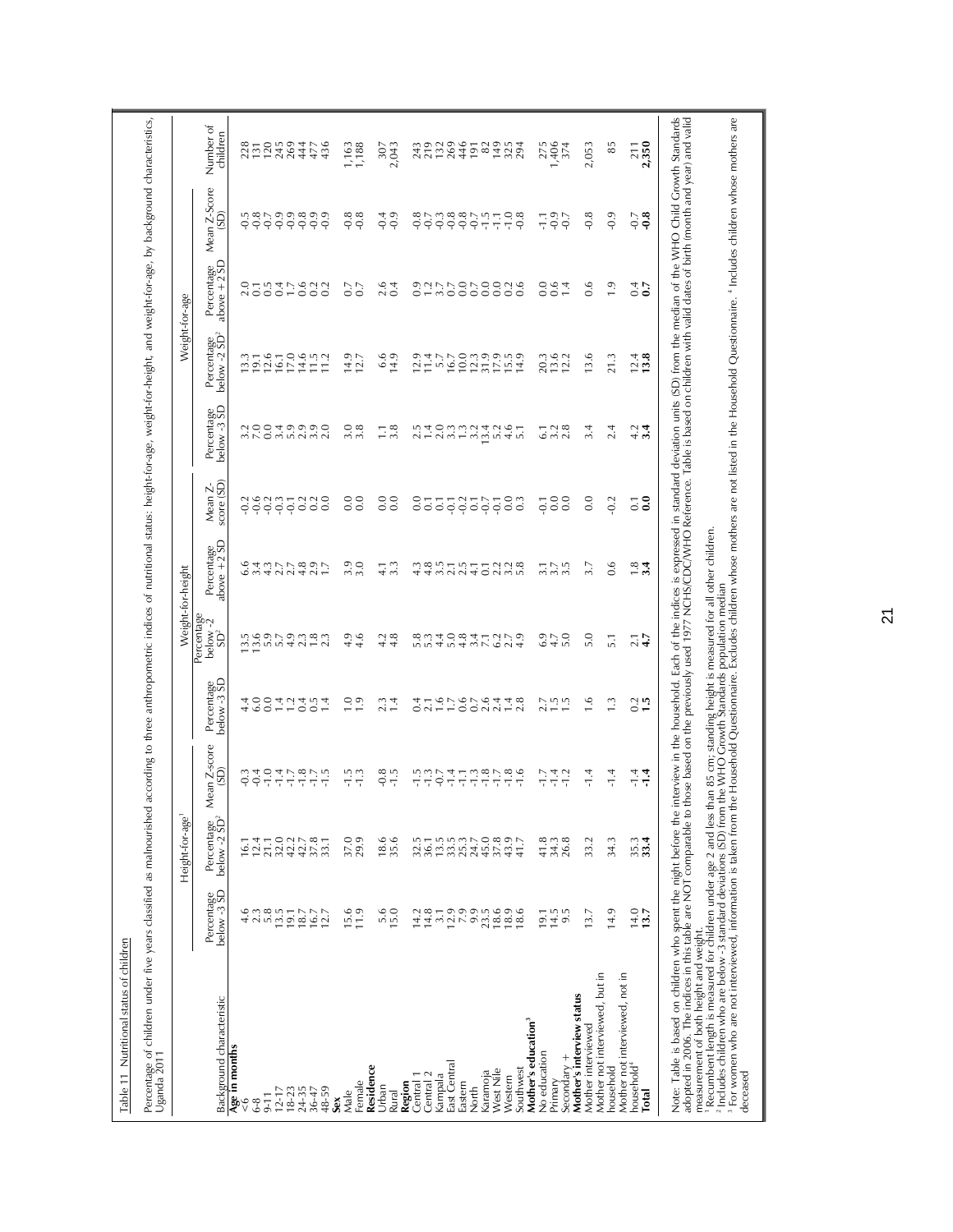## **J. Anaemia Prevalence**

Anaemia, a low level of haemoglobin in the blood, decreases the amount of oxygen reaching the tissues and organs of the body and reduces their capacity to function. It is associated with impaired cognitive and motor development in children. Although there are many causes of anaemia, inadequate intake of iron folate, vitamin B12, or other nutrients usually accounts for the majority of cases in many populations. Malaria accounts for a significant proportion of anaemia in children under five in malaria endemic areas. Other causes of anaemia include thalassemia, sickle cell disease, and intestinal worm infestation. Promotion of the use of insecticide-treated bednets and deworming medication every six months for children under age five are some of the important measures to reduce anaemia prevalence among children.

Table 12 presents anaemia levels for children 6-59 months and for women age 15-49 years. Levels of anaemia were classified as severe, moderate, or mild according to criteria developed by the World Health Organization. Children with <7.0 g/dl of hemoglobin are classified as having severe anaemia, with 7.0-9.9 g/dl as having moderate anaemia, and with 10.0-10.9 g/dl as having mild anaemia. Children with <11.0 g/dl are classified as having any anaemia. Women with <7.0 g/dl are classified as having severe anaemia, with 7.0-9.9 g/dl as having moderate anaemia, non-pregnant women with 10.0-11.9 g/dl and pregnant women with 10.0-10.9 g/dl as having mild anaemia. Non-pregnant women with <12.0 g/dl and pregnant women with <11 g/dl are classified as having any anaemia.

Anaemia is common among children in Uganda. Half of the children 6-59 months are anaemic. Almost all children who suffer from anaemia are mildly anaemic (22 percent of all children) or moderately anaemic (25 percent of all children). Three percent of children 6-59 months are severely anaemic.

Anaemia is less common among women 15-49. Overall, about one in four women (24 percent) show any evidence of anaemia. The large majority of anaemic women are mildly anaemic (18 percent). Five percent of women are moderately anaemic and 2 percent are severely anaemic.

The prevalence of anaemia varies by residence and by region among both children and women. Rural residents and those living in Karamoja are the most likely to be anaemic when compared with urban residents and those living in other regions.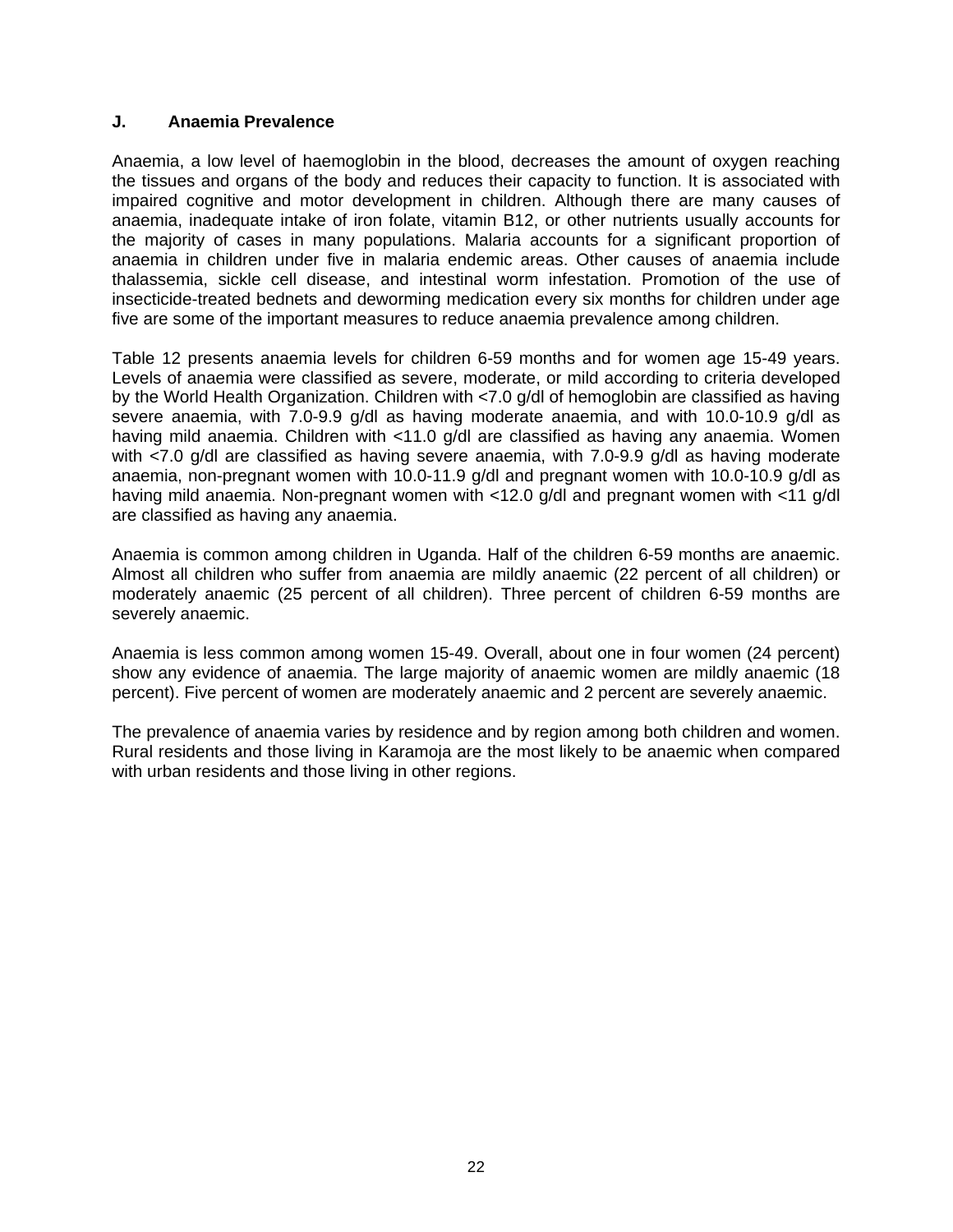#### Table 12 Anaemia among children and women

Percentage of children age 6-59 months and women age 15-49 years classified as having anaemia, by background characteristics, Uganda 2011

|                           |             | Percentage with anaemia |          |         |        |
|---------------------------|-------------|-------------------------|----------|---------|--------|
|                           |             |                         | Moderate | Severe  |        |
| Background characteristic | Any anaemia | Mild anaemia            | anaemia  | anaemia | Number |
|                           |             | <b>CHILDREN</b>         |          |         |        |
| <b>Residence</b>          |             |                         |          |         |        |
| Urban                     | 38.0        | 19.3                    | 18.3     | 0.4     | 265    |
| Rural                     | 52.1        | 22.5                    | 26.1     | 3.5     | 1,877  |
| <b>Region</b>             |             |                         |          |         |        |
| Central 1                 | 56.8        | 27.0                    | 29.1     | 0.7     | 209    |
| Central 2                 | 56.2        | 21.7                    | 29.3     | 5.1     | 199    |
| Kampala                   | 39.8        | 17.0                    | 22.3     | 0.5     | 122    |
| <b>East Central</b>       | 67.5        | 21.7                    | 43.4     | 2.4     | 257    |
| Eastern                   | 58.1        | 21.8                    | 27.9     | 8.4     | 419    |
| North                     | 34.0        | 21.1                    | 12.6     | 0.4     | 178    |
| Karamoja                  | 69.8        | 34.7                    | 34.6     | 0.6     | 79     |
| West Nile                 | 64.4        | 26.9                    | 36.3     | 1.2     | 141    |
| Western                   | 40.2        | 21.9                    | 14.9     | 3.4     | 285    |
| Southwest                 | 24.6        | 16.2                    | 8.4      | 0.0     | 253    |
| Total                     | 50.4        | 22.1                    | 25.2     | 3.1     | 2,142  |
|                           |             | <b>WOMEN</b>            |          |         |        |
| <b>Residence</b>          |             |                         |          |         |        |
| Urban                     | 19.9        | 13.9                    | 5.8      | 0.2     | 521    |
| Rural                     | 25.2        | 18.5                    | 4.4      | 2.4     | 2,090  |
| <b>Region</b>             |             |                         |          |         |        |
| Central 1                 | 23.5        | 17.8                    | 5.5      | 0.1     | 269    |
| Central 2                 | 33.6        | 22.9                    | 5.3      | 5.4     | 259    |
| Kampala                   | 19.6        | 14.1                    | 5.3      | 0.3     | 246    |
| <b>East Central</b>       | 28.8        | 22.3                    | 6.0      | 0.5     | 258    |
| Eastern                   | 32.9        | 24.3                    | 4.0      | 4.6     | 403    |
| North                     | 13.1        | 10.3                    | 2.7      | 0.0     | 219    |
| Karamoja                  | 43.5        | 35.1                    | 8.0      | 0.3     | 81     |
| West Nile                 | 32.3        | 26.4                    | 5.5      | 0.5     | 163    |
| Western                   | 18.8        | 10.2                    | 4.7      | 3.9     | 381    |
| Southwest                 | 11.4        | 8.5                     | 2.9      | 0.0     | 333    |
| Total                     | 24.2        | 17.6                    | 4.7      | 1.9     | 2,610  |

Note: Table is based on children and women who stayed in the household the night before the interview. Prevalence of anaemia, based on hemoglobin levels, is adjusted for altitude (for children and women) and smoking (for women) using CDC formulas (CDC, 1998). Women and children with <7.0 g/dl of hemoglobin have severe anaemia, women and children with 7.0-9.9 g/dl have moderate anaemia, and non-pregnant women with 10.0-11.9 g/dl and children and pregnant women with 10.0-10.9 g/dl have mild anaemia.

## **K. Malaria**

Malaria is one of the leading causes of death in developing countries (WHO, 2008). The 2011 UDHS collected data on measures to prevent malaria, including indoor residual spraying, the use of mosquito nets among women and children and the prophylactic use of antimalarial drugs.

All households in the 2011 UDHS were asked whether they own mosquito nets and, if so, how many. Respondents were asked to show mosquito nets to the interviewer so that he or she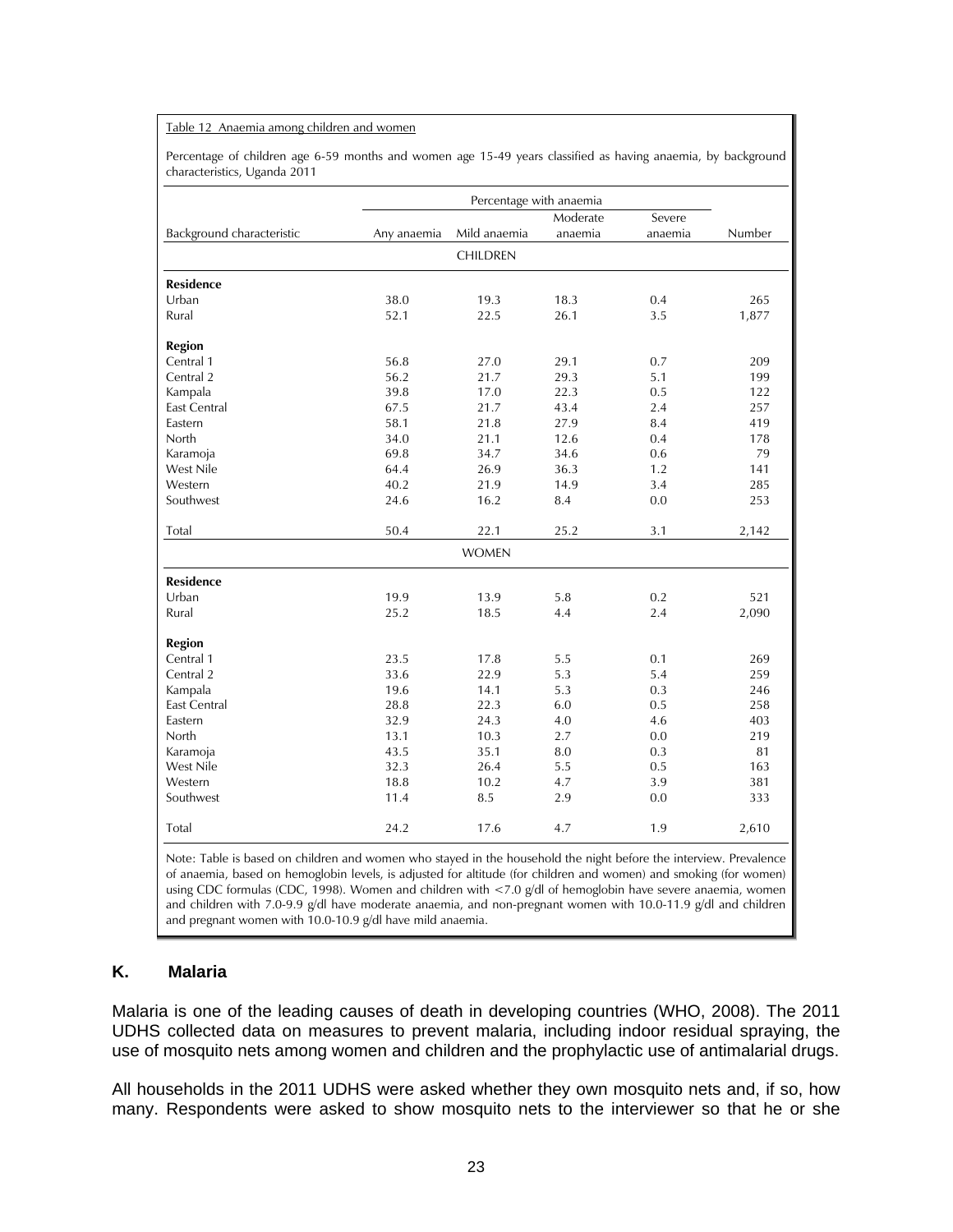could identify and record the brand name. Brand name and treatment history were used to classify nets as treated or untreated.

## *Ownership of Mosquito Nets*

Table 13 shows that 74 percent of households nationwide own at least one mosquito net of any type. A larger percentage of urban (81 percent) than rural (72 percent) households own a net. Sixty percent of households own at least one insecticide-treated net (ITN). The pattern of urbanrural variation in ownership of ITNs contrasts to that of ownership of any net; a lower percentage of urban households (58 percent) own an ITN compared with rural households (60 percent). Overall, ownership of nets has increased markedly since the 2006 UDHS, when only 34 percent of households owned a mosquito net of any type and 16 percent owned at least one ITN.

## *Use of Mosquito Nets*

Table 13 shows that 53 percent of children under age 5 slept under a mosquito net the night before the survey, 68 percent in urban areas compared with 51 percent in rural areas. Fortythree percent of children under age 5 were reported to have slept under an ITN the night before the survey, 49 percent in urban areas compared with 42 percent in rural areas. In households owning at least one ITN, 63 percent slept under an ITN the night before the survey, 70 percent in urban areas compared with 62 percent in rural areas.

Overall, about six in every 10 pregnant women age 15-49 (59 percent) slept under a mosquito net the night before the survey, 72 percent in urban areas versus 58 percent in rural areas. Forty-seven percent of pregnant women slept under an ITN the night before the survey, 56 percent in urban areas and 46 percent in rural areas. Among pregnant women in households owning at least one ITN, 71 percent slept under an ITN the night before the survey, 86 percent in urban areas and 69 percent in rural areas (Table 13).

## *Indoor Residual Spraying*

Another means to reduce malaria transmission is indoor residual spraying (IRS). This is where specially trained staff of a government or NGO malaria control programme visits a household and spray insecticide on the interior walls of a dwelling. This insecticide helps to kill mosquitoes for several months. Table 13 shows that seven (7) percent of the households had received IRS in the 12 months preceding the survey. Households in rural areas were far more likely to have received IRS than those in urban areas (8 and 4 percent, respectively). Overall, 47 percent of children under five and 50 percent of pregnant women slept the night before the interview either under an ITN or in a household that had been sprayed with IRS in the past 12 months.

## *Preventive Malaria Treatment during Pregnancy*

The 2011 UDHS also collected data on preventive malaria treatment during pregnancy. WHO recommendations to prevent malaria during pregnancy include intermittent preventive treatment (IPTp) with at least two doses of an effective antimalarial drug, such as sulfadoxinepyrimethamine (SP), during routine antenatal clinic visits (WHO, 2008). Table 13 shows that 68 percent of pregnant women in Uganda took antimalarial drugs for malaria prevention during their last pregnancy in the two years preceding the survey. A higher proportion of pregnant women in urban areas took antimalarial drugs during their last pregnancy when compared with pregnant women in rural areas (70 percent versus 67 percent). However, only one in every four pregnant women (25 percent) received IPTp – that is, received at least two doses of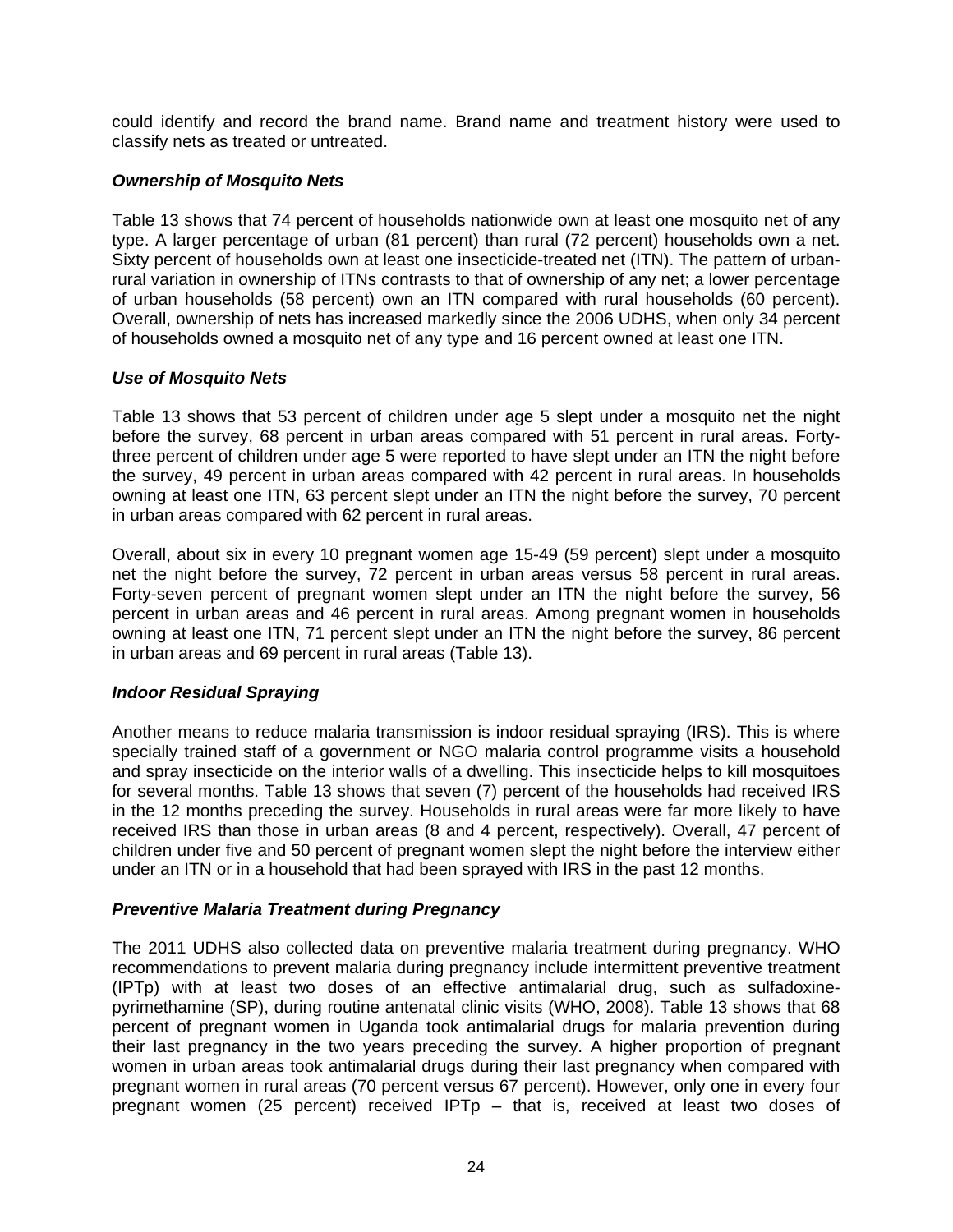SP/Fansidar at least one of which was during an antenatal care visit (30 percent in urban areas and 24 percent in rural areas).

## *Treatment of Fever among Children*

Four in every 10 children under age 5 were reported to have had a fever in the two weeks preceding the survey. Among children under age 5 with fever in the two weeks preceding the survey, about two- thirds (65 percent) took antimalarial drugs, with no rural-urban differences. Among children with fever, 43 percent took antimalarial drugs the same or next day after developing a fever, 47 percent in urban areas and 43 percent in rural areas (Table 13).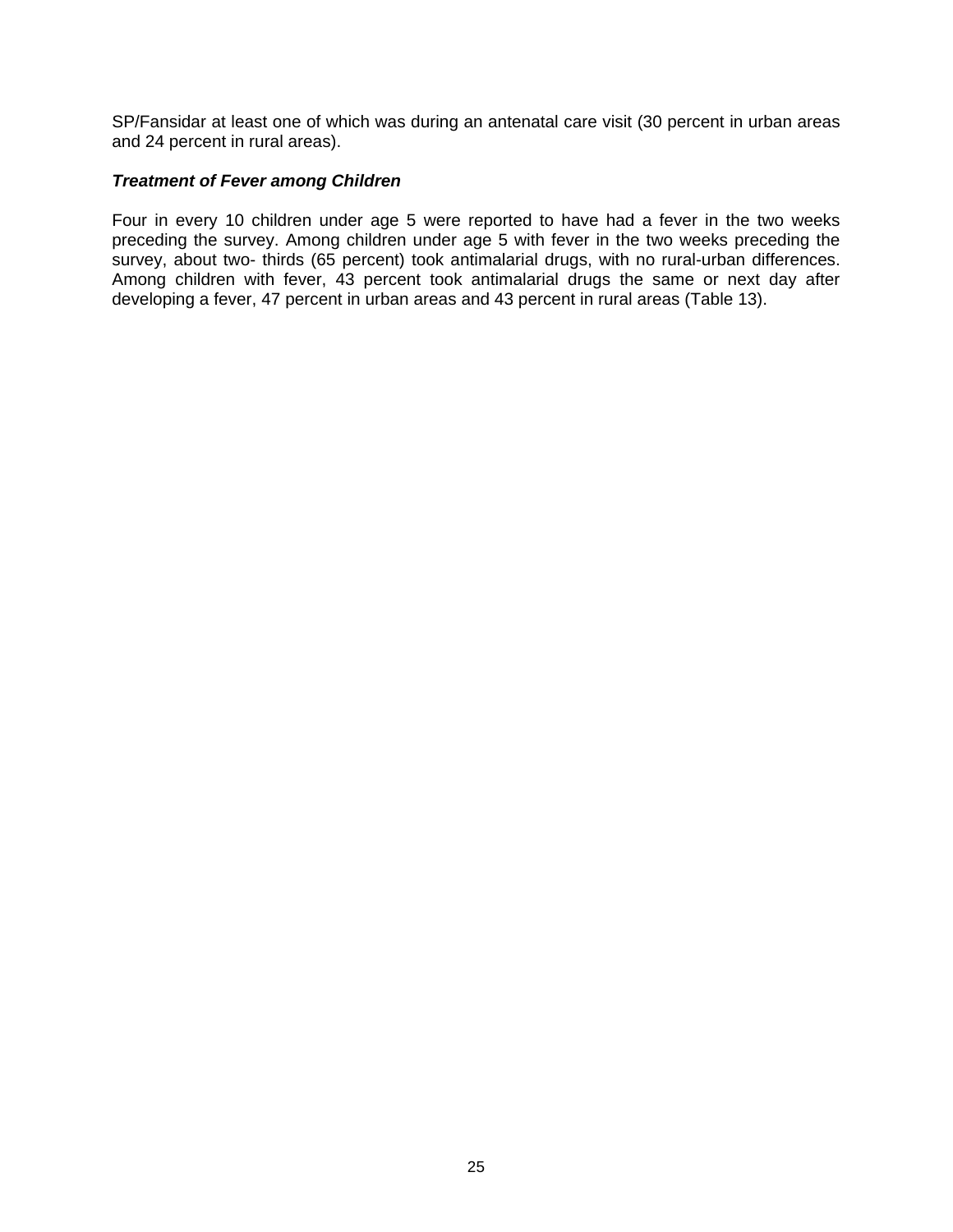#### Table 13 Malaria indicators

Possession and use of mosquito nets, preventive malaria treatment during pregnancy, and treatment of children with fever using antimalarial drugs, by urban-rural residence, Uganda 2011

|                                                                                                                                                                                                                                                                                                                                                                                                                            |                |            | Residence    |                |              |                |
|----------------------------------------------------------------------------------------------------------------------------------------------------------------------------------------------------------------------------------------------------------------------------------------------------------------------------------------------------------------------------------------------------------------------------|----------------|------------|--------------|----------------|--------------|----------------|
|                                                                                                                                                                                                                                                                                                                                                                                                                            |                | Urban      |              | Rural          |              | Total          |
| Malaria indicators                                                                                                                                                                                                                                                                                                                                                                                                         | Percentage     | Number     | Percentage   | Number         | Percentage   | Number         |
| <b>Mosquito nets</b>                                                                                                                                                                                                                                                                                                                                                                                                       |                |            |              |                |              |                |
| Percentage of households with at least one mosquito net (treated or<br>untreated)                                                                                                                                                                                                                                                                                                                                          | 80.9           | 1,691      | 72.4         | 7,342          | 74.0         | 9,033          |
| Percentage of households with at least one Insecticide Treated Net<br>$(ITN)$ <sup>1</sup>                                                                                                                                                                                                                                                                                                                                 | 58.4           | 1,691      | 60.0         | 7,342          | 59.7         | 9,033          |
| Percentage of children under age five who slept under a mosquito net<br>(treated or untreated) last night                                                                                                                                                                                                                                                                                                                  | 66.7           | 1,060      | 51.2         | 7,235          | 53.1         | 8,295          |
| Percentage of children under age five who slept under an ITN last<br>night                                                                                                                                                                                                                                                                                                                                                 | 48.6           | 1,060      | 41.9         | 7,235          | 42.8         | 8,295          |
| Percentage of children under age five who slept under an ITN last<br>night in households with an ITN                                                                                                                                                                                                                                                                                                                       | 70.3           | 733        | 61.9         | 4,904          | 63.0         | 5,637          |
| Percentage of pregnant women age 15-49 who slept under a<br>mosquito net (treated or untreated) last night                                                                                                                                                                                                                                                                                                                 | 71.5           | 135        | 57.5         | 874            | 59.4         | 1,009          |
| Percentage of pregnant women age 15-49 who slept under an ITN last<br>night <sup>1</sup>                                                                                                                                                                                                                                                                                                                                   | 55.8           | 135        | 45.7         | 874            | 47.1         | 1,009          |
| Percentage of pregnant women age 15-49 who slept under an ITN last<br>night in households with an ITN <sup>1</sup>                                                                                                                                                                                                                                                                                                         | 85.7           | 88         | 68.9         | 581            | 71.1         | 669            |
| Indoor Residual Spraying (IRS)                                                                                                                                                                                                                                                                                                                                                                                             |                |            |              |                |              |                |
| Percentage of surveyed households sprayed with a residual insecticide<br>in the last 12 months                                                                                                                                                                                                                                                                                                                             | 4.4            | 1,691      | 7.8          | 7,342          | 7.2          | 9,033          |
| Percentage of children under age five who slept under an ITN last<br>night or in household sprayed with IRS in the past 12 months <sup>1</sup>                                                                                                                                                                                                                                                                             | 50.9           | 1,060      | 45.9         | 7,235          | 46.5         | 8,295          |
| Percentage of pregnant women who slept under an ITN last night or in<br>household sprayed with IRS in the past 12 months <sup>1</sup>                                                                                                                                                                                                                                                                                      | 57.5           | 135        | 48.9         | 874            | 50.0         | 1,009          |
| Preventive malaria treatment during pregnancy<br>Percentage of last birth in the two years preceding the survey for which<br>the mother took antimalarial drugs for prevention during the pregnancy<br>Percentage of last birth in the two years preceding the survey for which<br>the mother took 2+ doses of SP/Fansidar during pregnancy (IPTp) an<br>received at least one dose during an antenatal visit <sup>2</sup> | 70.3<br>29.8   | 458<br>458 | 67.0<br>23.6 | 2,634<br>2,634 | 67.5<br>24.5 | 3,092<br>3,092 |
|                                                                                                                                                                                                                                                                                                                                                                                                                            |                |            |              |                |              |                |
| <b>Treatment of fever</b><br>Proportion of children under age five with fever in the two weeks<br>preceding the survey:                                                                                                                                                                                                                                                                                                    | 30.8           | 1,118      | 42.0         | 6,417          | 40.4         | 7,535          |
| Among children under age 5 with fever in the two weeks<br>preceding the survey, percentage who took antimalarial drugs                                                                                                                                                                                                                                                                                                     |                |            |              |                |              |                |
| Any antimalarial drug<br>SP/Fansidar                                                                                                                                                                                                                                                                                                                                                                                       | 63.6<br>1.6    | 345<br>345 | 64.6<br>2.5  | 2,698<br>2,698 | 64.5<br>2.4  | 3,042<br>3,042 |
| Chloroquine                                                                                                                                                                                                                                                                                                                                                                                                                | 3.0            | 345        | 3.7          | 2,698          | 3.7          | 3,042          |
| Chloroquine with Fansidar                                                                                                                                                                                                                                                                                                                                                                                                  | 0.7            | 345        | 0.8          | 2,698          | 0.8          | 3,042          |
| COARTEM/ACTS                                                                                                                                                                                                                                                                                                                                                                                                               | 45.5           | 345        | 44.1         | 2,698          | 44.2         | 3,042          |
| Quinine<br>Other antimalarial                                                                                                                                                                                                                                                                                                                                                                                              | 14.6<br>2.4    | 345<br>345 | 15.7<br>1.6  | 2,698<br>2,698 | 15.6<br>1.7  | 3,042<br>3,042 |
| Among children under age 5 with fever in the two weeks<br>preceding the survey, percentage who took antimalarial drugs the<br>same day/next day after developing fever                                                                                                                                                                                                                                                     |                |            |              |                |              |                |
| Any antimalarial drug                                                                                                                                                                                                                                                                                                                                                                                                      | 46.8           | 345        | 43.0         | 2,698          | 43.4         | 3,042          |
| SP/Fansidar                                                                                                                                                                                                                                                                                                                                                                                                                | 1.0            | 345        | 1.6          | 2,698          | 1.5          | 3,042          |
| Chloroquine                                                                                                                                                                                                                                                                                                                                                                                                                | 1.5            | 345        | 2.1          | 2,698          | 2.0          | 3,042          |
| Chloroquine with Fansidar                                                                                                                                                                                                                                                                                                                                                                                                  | 0.5            | 345        | 0.4          | 2,698          | 0.4          | 3,042          |
| COARTEM/ACTS                                                                                                                                                                                                                                                                                                                                                                                                               | 33.4           | 345        | 29.5         | 2,698          | 29.9         | 3,042          |
| Quinine<br>Other antimalarial                                                                                                                                                                                                                                                                                                                                                                                              | 9.5<br>$2.4\,$ | 345<br>345 | 9.7<br>1.1   | 2,698<br>2,698 | 9.7<br>1.3   | 3,042<br>3,042 |

<sup>1</sup> An Insecticide Treated Net (ITN) is a permanent net that does not require any treatment, a pretreated net obtained within the last 12 months or a net

that has been soaked with insecticide within the past 12 months.<br><sup>2</sup> Intermittent Preventive Treatment is preventive treatment with at least two doses of PS/Fansidar during antenatal visit.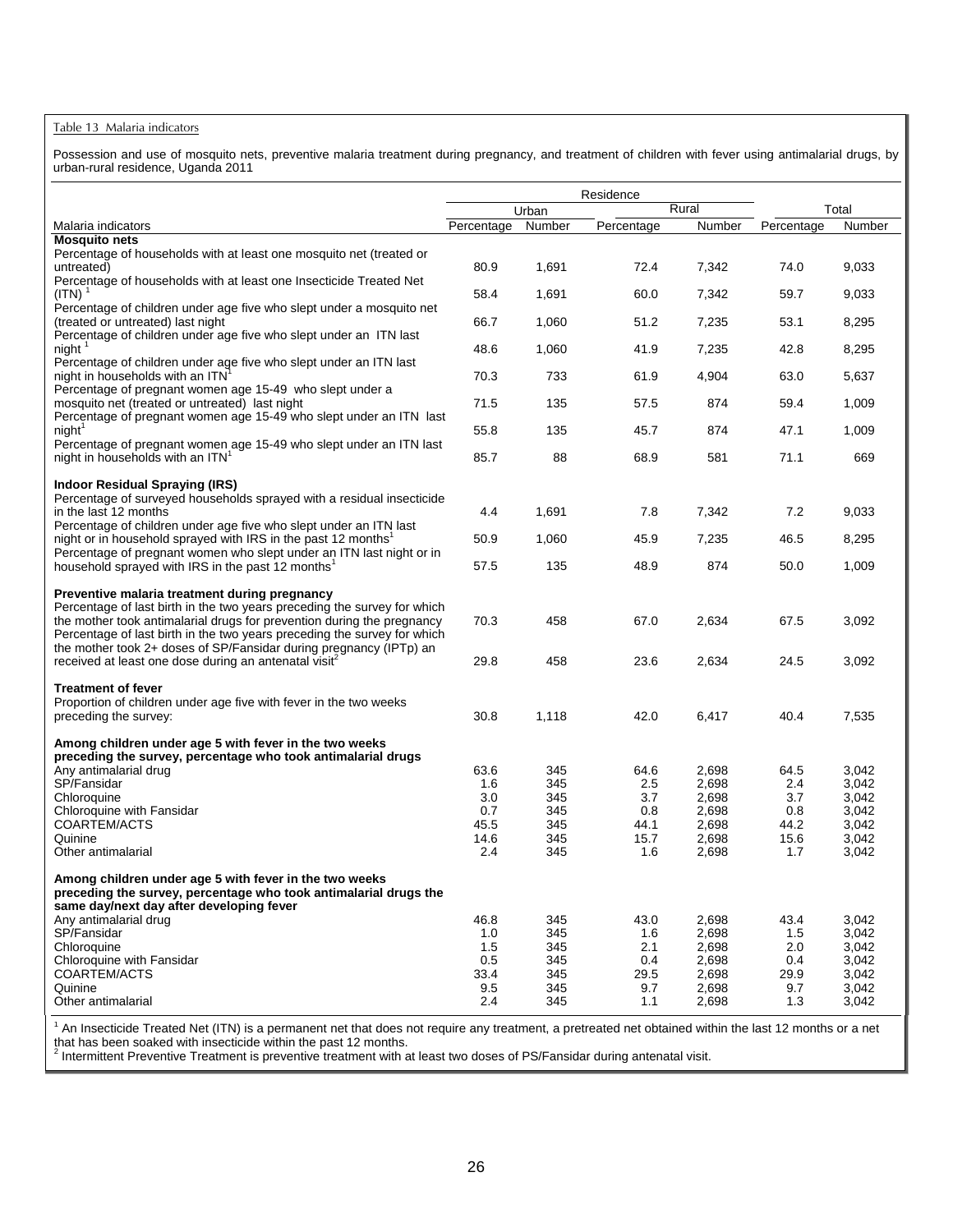## **L. HIV/AIDS Knowledge and Behavior**

The HIV/AIDS epidemic is a serious threat to social and economic development around the world. The 2011 UDHS included a series of questions that assessed respondents' knowledge about AIDS and their knowledge of modes of transmission of the human immunodeficiency virus that causes AIDS, and of behaviors that can prevent the spread of HIV. Table 14 shows that virtually almost all women and men in Uganda say that they have heard of AIDS. Knowledge does not vary by background characteristics.

Table 14 Knowledge of AIDS

Percentage of women and men who have heard of AIDS, by background characteristics, Uganda 2011

|                            |             | Women    |             | Men       |
|----------------------------|-------------|----------|-------------|-----------|
|                            | Have        |          | Have        |           |
|                            | heard of    | Number   | heard of    | Number of |
| Background characteristic  | <b>AIDS</b> | of women | <b>AIDS</b> | men       |
|                            |             |          |             |           |
| Age                        |             |          |             |           |
| $15 - 24$                  | 99.6        | 3,677    | 99.4        | 872       |
| $15 - 19$                  | 99.3        | 2,048    | 99.1        | 554       |
| $20 - 24$                  | 99.9        | 1,629    | 99.9        | 318       |
| 25-29                      | 99.6        | 1,569    | 99.8        | 361       |
| 30-39                      | 99.8        | 2,112    | 100.0       | 592       |
| $40 - 49$                  | 99.9        | 1,316    | 100.0       | 348       |
| <b>Marital status</b>      |             |          |             |           |
| Never married              | 99.3        | 2,118    | 99.3        | 834       |
| Ever had sex               | 99.9        | 837      | 100.0       | 440       |
| Never had sex              | 98.9        | 1,281    | 98.5        | 394       |
| Married or living together | 99.9        | 5,418    | 100.0       | 1,228     |
| Divorced/separated/widowed | 99.6        | 1,134    | 100.0       | 111       |
| <b>Residence</b>           |             |          |             |           |
| Urban                      | 99.7        | 1,717    | 99.9        | 439       |
| Rural                      | 99.7        | 6,957    | 99.7        | 1,734     |
| Region                     |             |          |             |           |
| Central 1                  | 99.7        | 956      | 100.0       | 209       |
| Central 2                  | 100.0       | 902      | 100.0       | 236       |
| Kampala                    | 99.7        | 839      | 100.0       | 221       |
| <b>East Central</b>        | 99.4        | 826      | 100.0       | 226       |
| Eastern                    | 99.5        | 1,309    | 100.0       | 298       |
| <b>North</b>               | 99.9        | 735      | 100.0       | 199       |
|                            | 99.9        | 289      | 99.1        | 55        |
| Karamoja<br>West Nile      | 99.9        | 500      | 99.4        | 133       |
| Western                    | 99.2        | 1,221    | 98.5        | 322       |
| Southwest                  | 99.9        |          | 100.0       | 273       |
|                            |             | 1,097    |             |           |
| <b>Education</b>           |             |          |             |           |
| No education               | 99.7        | 1,120    | 99.7        | 104       |
| Primary                    | 99.6        | 5,152    | 99.6        | 1,382     |
| Secondary $+$              | 99.8        | 2,402    | 100.0       | 809       |
| <b>Total 15-49</b>         | 99.7        | 8,674    | 99.7        | 2,173     |
| Men 50-59                  | na          | na       | 100.0       | 122       |
| <b>Total 15-59</b>         | na          | na       | 99.7        | 2,295     |
| na: Not applicable         |             |          |             |           |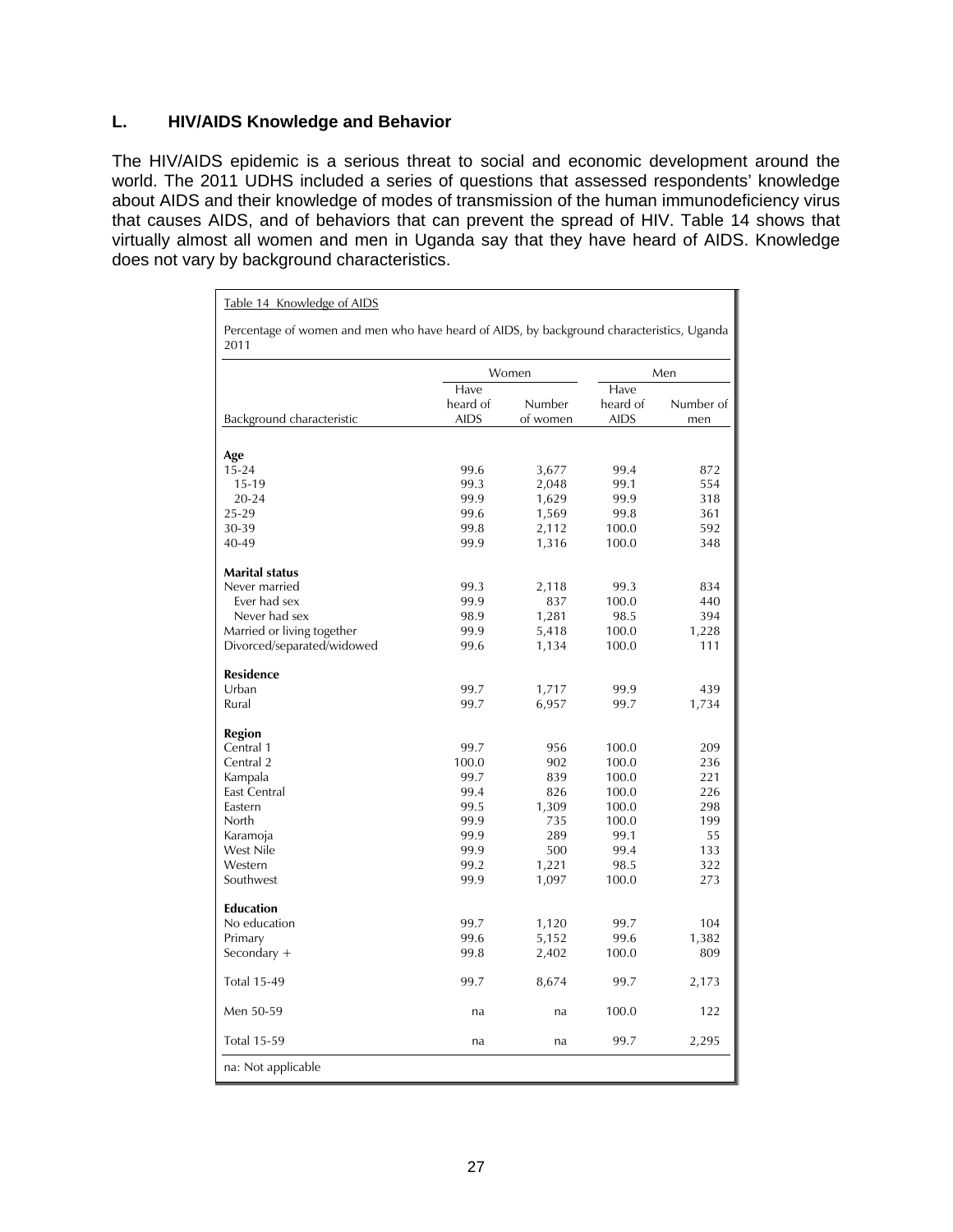HIV prevention initiatives focus their messages and efforts on two important aspects of sexual behavior, namely faithfulness (having only one sexual partner) and use of condoms. The 2011 UDHS asked a series of questions to women and men related to these behaviors in order to monitor certain HIV/AIDS indicators.

Table 15 shows that 79 percent of women and 84 percent of men age 15-49 reported that people can reduce the risk of getting the AIDS virus by using condoms every time they have sexual intercourse. The proportion of women and men who say that limiting sexual intercourse to one uninfected partner who has no other partners can reduce the risk of infection of HIV is 89 percent and 91 percent, respectively. Overall, 74 percent of women and 79 percent of men know both of the HIV prevention methods.

Knowledge of both the HIV prevention methods is lowest among women and men age 15-19 years old, those who have never married and never had sex, and respondents who have no education. The proportion of respondents who know both HIV prevention methods is higher in urban areas than in rural areas, with the difference being more pronounced among women (82 percent versus 72 percent) than among men (84 percent versus 78 percent).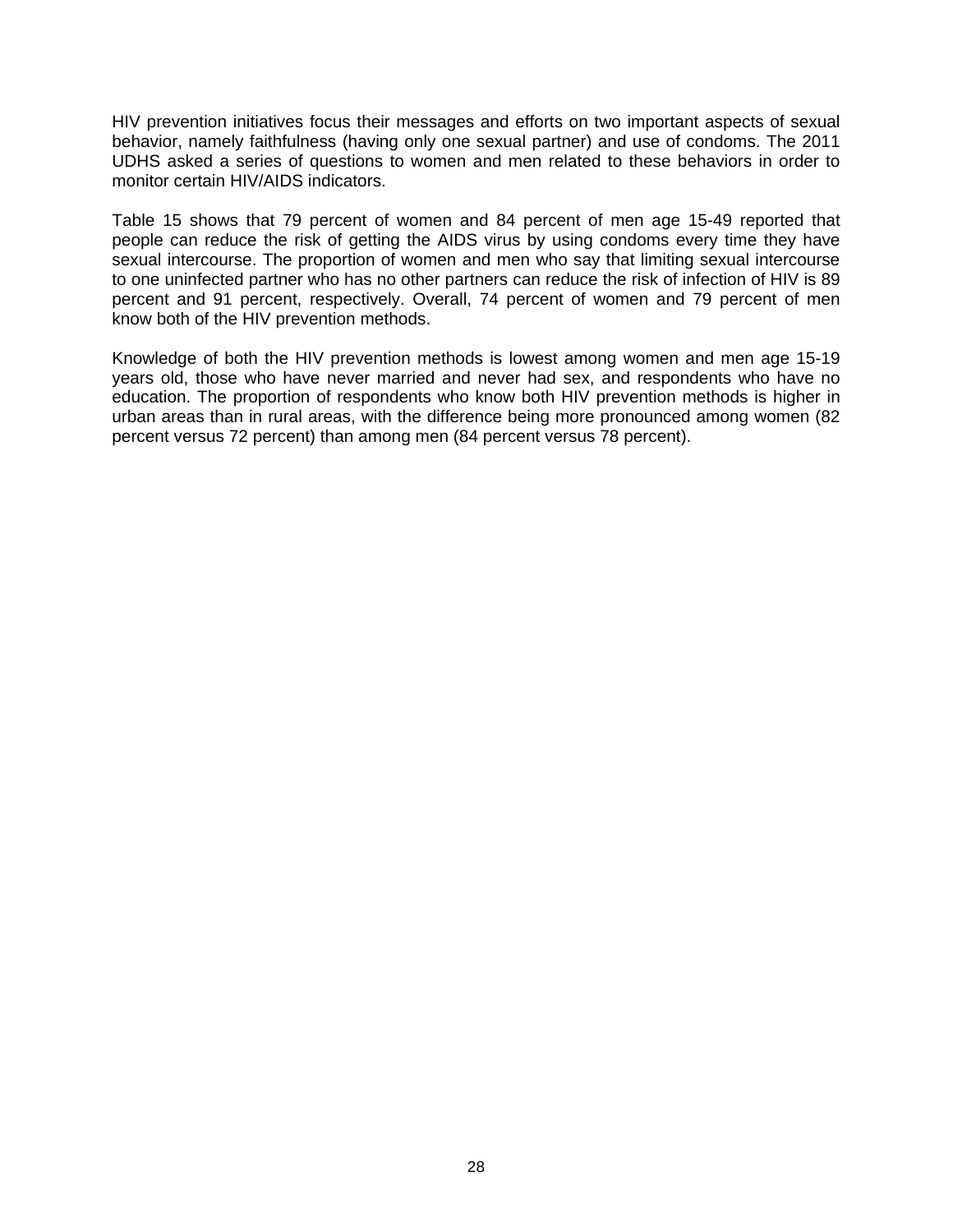#### Table 15 Knowledge of HIV prevention methods

Percentage of women and men age 15-49 who, in response to prompted questions, say that people can reduce the risk of getting the AIDS virus by using condoms every time they have sexual intercourse and by having one partner who is not infected and has no other partners, by background characteristics, Uganda 2011

|                            |                               | Percentage of women who say HIV can be prevented by:                              |                                                                                                            |                    |                               | Percentage of men who say HIV can be prevented by:                                |                                                                                                            |                  |
|----------------------------|-------------------------------|-----------------------------------------------------------------------------------|------------------------------------------------------------------------------------------------------------|--------------------|-------------------------------|-----------------------------------------------------------------------------------|------------------------------------------------------------------------------------------------------------|------------------|
| Background characteristic  | Using<br>condoms <sup>1</sup> | Limiting<br>sexual<br>intercourse<br>to one<br>uninfected<br>partner <sup>2</sup> | Using<br>condoms<br>and limiting<br>sexual<br>intercourse<br>to one<br>uninfected<br>partner <sup>12</sup> | Number of<br>women | Using<br>condoms <sup>1</sup> | Limiting<br>sexual<br>intercourse<br>to one<br>uninfected<br>partner <sup>2</sup> | Using<br>condoms<br>and limiting<br>sexual<br>intercourse<br>to one<br>uninfected<br>partner <sup>12</sup> | Number of<br>men |
|                            |                               |                                                                                   |                                                                                                            |                    |                               |                                                                                   |                                                                                                            |                  |
| Age                        |                               |                                                                                   |                                                                                                            |                    |                               |                                                                                   |                                                                                                            |                  |
| $15 - 24$                  | 79.0                          | 87.3                                                                              | 73.6                                                                                                       | 3,677              | 83.9                          | 90.9                                                                              | 79.1                                                                                                       | 872              |
| $15-19$                    | 75.7                          | 85.1                                                                              | 69.5                                                                                                       | 2,048              | 82.4                          | 89.8                                                                              | 77.2                                                                                                       | 554              |
| 20-24                      | 83.1                          | 90.1                                                                              | 78.8                                                                                                       | 1,629              | 86.7                          | 93.0                                                                              | 82.4                                                                                                       | 318              |
| 25-29<br>30-39             | 79.2<br>80.7                  | 89.6<br>89.6                                                                      | 75.1                                                                                                       | 1,569              | 87.1<br>82.6                  | 92.6                                                                              | 83.0<br>78.3                                                                                               | 361<br>592       |
|                            |                               | 90.5                                                                              | 75.5                                                                                                       | 2,112              |                               | 91.6                                                                              |                                                                                                            |                  |
| 40-49                      | 75.5                          |                                                                                   | 72.0                                                                                                       | 1,316              | 83.1                          | 89.5                                                                              | 76.9                                                                                                       | 348              |
| <b>Marital status</b>      |                               |                                                                                   |                                                                                                            |                    |                               |                                                                                   |                                                                                                            |                  |
| Never married              | 76.5                          | 86.0                                                                              | 70.5                                                                                                       | 2,118              | 83.9                          | 91.0                                                                              | 79.0                                                                                                       | 834              |
| Ever had sex               | 85.0                          | 89.7                                                                              | 79.5                                                                                                       | 837                | 88.2                          | 94.1                                                                              | 84.8                                                                                                       | 440              |
| Never had sex              | 70.9                          | 83.5                                                                              | 64.6                                                                                                       | 1,281              | 79.0                          | 87.4                                                                              | 72.5                                                                                                       | 394              |
| Married or living together | 79.8                          | 89.9                                                                              | 75.4                                                                                                       | 5,418              | 84.0                          | 90.6                                                                              | 78.9                                                                                                       | 1,228            |
| Divorced/separated/widowed | 79.8                          | 88.9                                                                              | 74.9                                                                                                       | 1,134              | 84.2                          | 99.1                                                                              | 84.2                                                                                                       | 111              |
| Residence                  |                               |                                                                                   |                                                                                                            |                    |                               |                                                                                   |                                                                                                            |                  |
| Urban                      | 86.4                          | 91.7                                                                              | 82.1                                                                                                       | 1,717              | 87.2                          | 93.5                                                                              | 83.5                                                                                                       | 439              |
| Rural                      | 77.1                          | 88.0                                                                              | 72.1                                                                                                       | 6,957              | 83.1                          | 90.6                                                                              | 78.1                                                                                                       | 1,734            |
| Region                     |                               |                                                                                   |                                                                                                            |                    |                               |                                                                                   |                                                                                                            |                  |
| Central 1                  | 87.6                          | 91.9                                                                              | 81.3                                                                                                       | 956                | 88.4                          | 98.5                                                                              | 87.5                                                                                                       | 209              |
| Central 2                  | 84.4                          | 91.7                                                                              | 80.0                                                                                                       | 902                | 92.9                          | 98.4                                                                              | 91.9                                                                                                       | 236              |
| Kampala                    | 88.7                          | 90.3                                                                              | 83.0                                                                                                       | 839                | 85.2                          | 94.6                                                                              | 84.0                                                                                                       | 221              |
| East Central               | 89.2                          | 92.8                                                                              | 85.1                                                                                                       | 826                | 86.4                          | 91.7                                                                              | 82.1                                                                                                       | 226              |
| Eastern                    | 70.2                          | 80.7                                                                              | 66.2                                                                                                       | 1,309              | 79.7                          | 70.6                                                                              | 61.3                                                                                                       | 298              |
| North                      | 87.7                          | 94.8                                                                              | 85.5                                                                                                       | 735                | 92.3                          | 98.2                                                                              | 91.1                                                                                                       | 199              |
| Karamoja                   | 38.3                          | 85.1                                                                              | 37.3                                                                                                       | 289                | 53.1                          | 80.9                                                                              | 52.9                                                                                                       | 55               |
| West Nile                  | 65.5                          | 86.2                                                                              | 59.9                                                                                                       | 500                | 55.6                          | 91.9                                                                              | 50.6                                                                                                       | 133              |
| Western                    | 78.8                          | 87.0                                                                              | 72.5                                                                                                       | 1,221              | 88.6                          | 95.1                                                                              | 85.7                                                                                                       | 322              |
| Southwest                  | 73.0                          | 89.0                                                                              | 67.5                                                                                                       | 1,097              | 82.7                          | 90.7                                                                              | 77.8                                                                                                       | 273              |
| <b>Education</b>           |                               |                                                                                   |                                                                                                            |                    |                               |                                                                                   |                                                                                                            |                  |
| No education               | 65.0                          | 84.2                                                                              | 59.9                                                                                                       | 1,120              | 71.9                          | 86.3                                                                              | 64.4                                                                                                       | 104              |
| Primary                    | 78.4                          | 88.1                                                                              | 73.4                                                                                                       | 5,152              | 83.6                          | 90.6                                                                              | 78.5                                                                                                       | 1,382            |
| Secondary +                | 86.6                          | 92.3                                                                              | 82.2                                                                                                       | 2,402              | 85.9                          | 92.6                                                                              | 81.6                                                                                                       | 809              |
| <b>Total 15-49</b>         | 78.9                          | 88.8                                                                              | 74.1                                                                                                       | 8,674              | 83.9                          | 91.2                                                                              | 79.2                                                                                                       | 2,173            |
| Men 50-54                  | na                            | na                                                                                | na                                                                                                         | na                 | 82.5                          | 90.0                                                                              | 74.8                                                                                                       | 122              |
| <b>Total 15-54</b>         | na                            | na                                                                                | na                                                                                                         | na                 | 83.9                          | 91.1                                                                              | 78.9                                                                                                       | 2,295            |
| $na = Not applicable$      |                               |                                                                                   |                                                                                                            |                    |                               |                                                                                   |                                                                                                            |                  |

<sup>1</sup> Using condoms every time they have sexual intercourse

Tables 16.1 and 16.2 present information on multiple sexual partners among women and men in the last 12 months, condom use during their last sexual encounter with a partner in the last 12 months, and the mean number of sexual partners in their lifetime.

About 2 percent of women and 19 percent of men age 15-49 say that they had two or more sexual partners in the past 12 months. The proportion of women with two or more sexual partners in the past 12 months is higher among women who live in urban areas (3 percent),

<sup>2</sup> Partner who has no other partners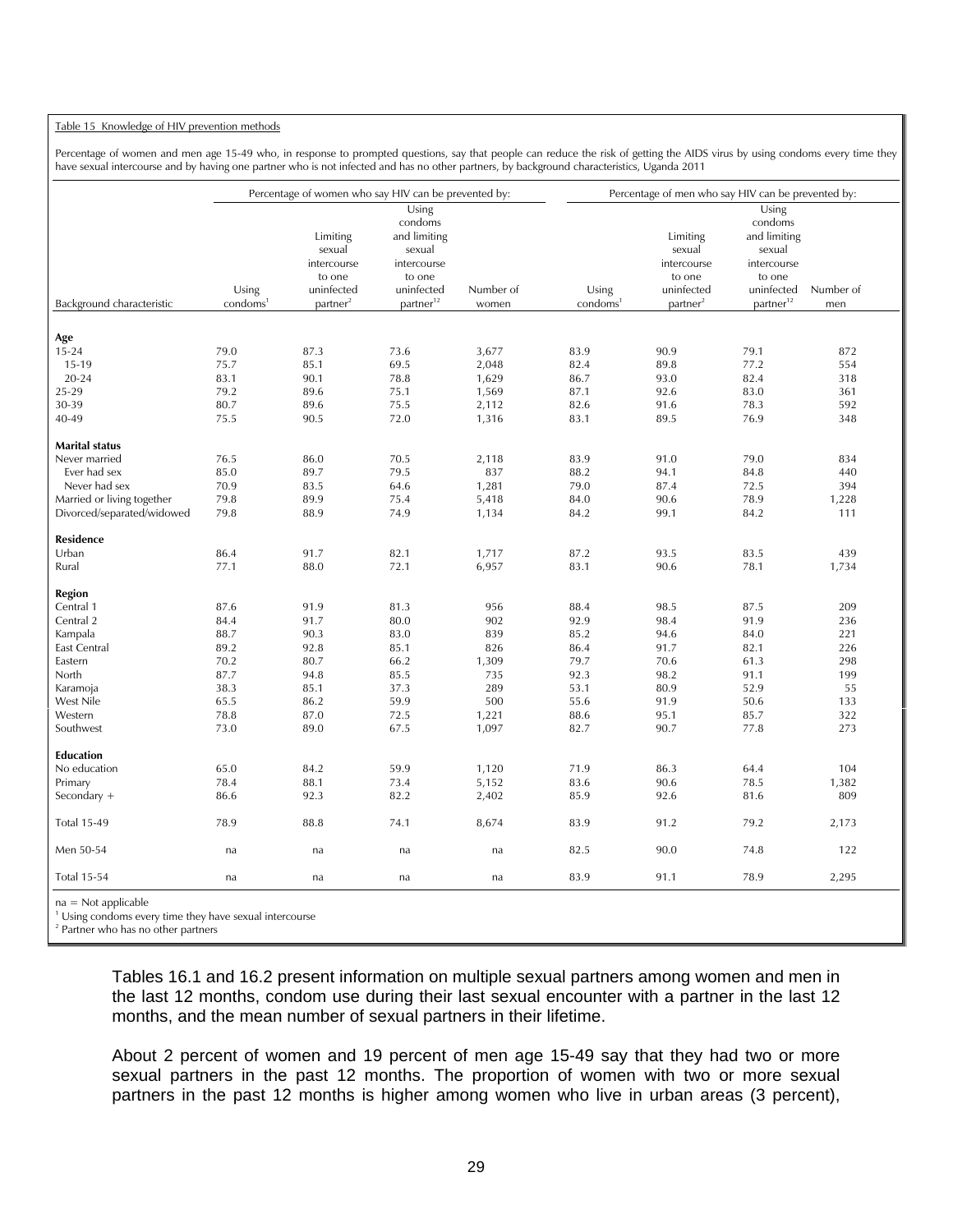divorced, separated or widowed women (3 percent), and those who live in Central 1 (4 percent) and East Central (3 percent) regions. The proportion of men with two or more sexual partners in the past 12 months is higher among men age 40-49 (29 percent), men who are currently in union (26 percent), those who live in urban areas (20 percent), and in Central 1 (27 percent), Karamoja (26 percent) and East Central (25 percent) regions. The proportion of men with two or more sexual partners in the past 12 months varies by level of education; it is highest among those with no education (36 percent) compared with men with any education (18-19 percent). Even though an overwhelming majority of women and men say that the risk of getting the AIDS virus can be reduced by using condoms every time they have sexual intercourse, only 31 percent of women 15-49 and 18 percent of men 15-59 reported using a condom during their last sexual intercourse.

Among men, the mean number of sexual partners increases with age.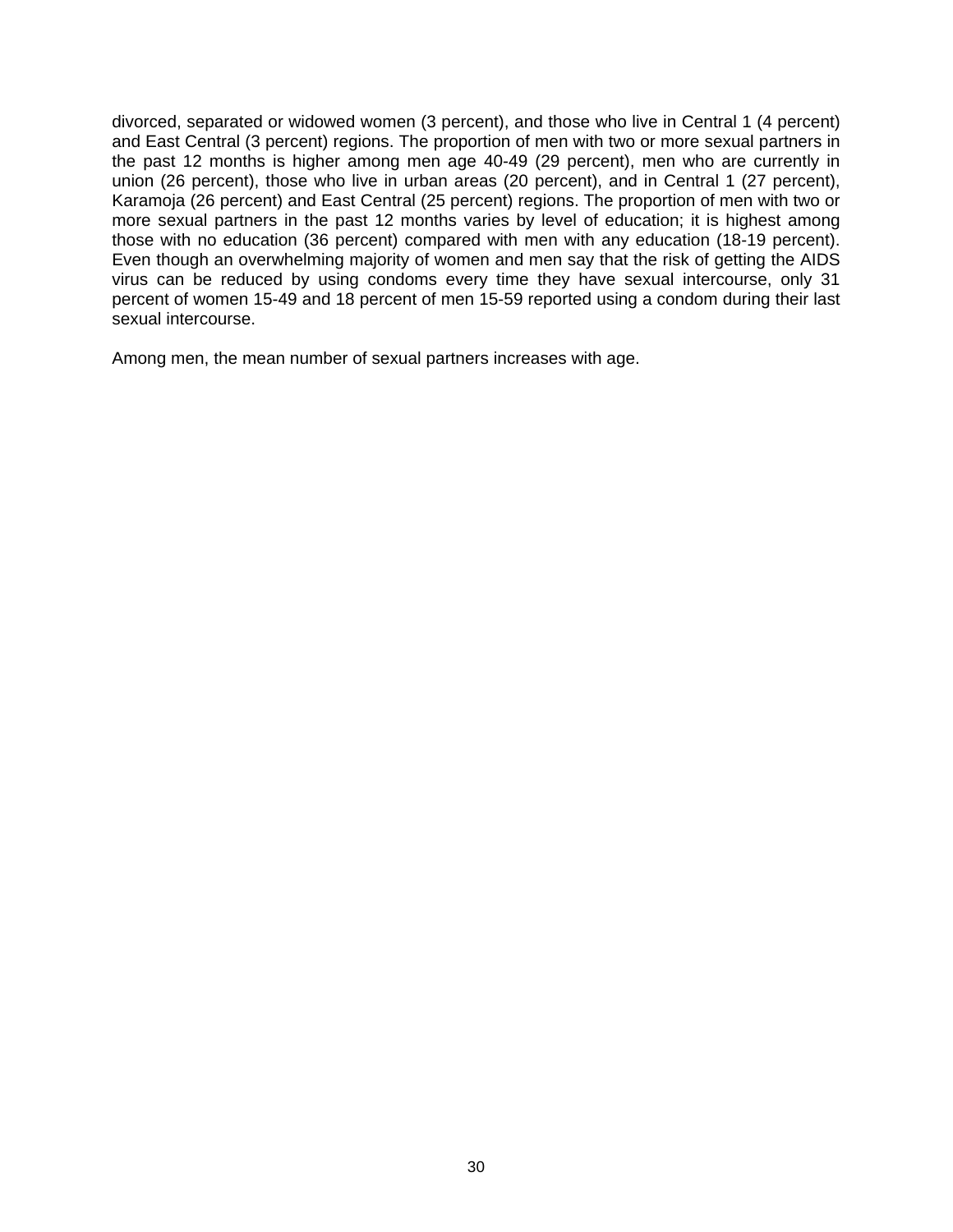#### Table 16.1 Multiple sexual partners in the past 12 months: Women

Among all women age 15-49, the percentage who had sexual intercourse with more than one sexual partner in the past 12 months; among those having more than one partner in the past 12 months, the percentage reporting that a condom was used at last intercourse; and the mean number of sexual partners during her lifetime for women who ever had sexual intercourse, by background characteristics, Uganda 2011

|                            |                                                               | All women             | in the past 12 months:                                                              | Among women who had 2+ partners | intercourse <sup>1</sup> :                       | Among women who ever had sexual |
|----------------------------|---------------------------------------------------------------|-----------------------|-------------------------------------------------------------------------------------|---------------------------------|--------------------------------------------------|---------------------------------|
| Background characteristic  | Percentage who<br>had 2+ partners<br>in the past 12<br>months | Number<br>of<br>women | Percentage who<br>reported using a<br>condom during last<br>sexual inter-<br>course | Number<br>of<br>women           | Mean number of<br>sexual partners in<br>lifetime | Number<br>of<br>women           |
|                            |                                                               |                       |                                                                                     |                                 |                                                  |                                 |
| Age                        |                                                               |                       |                                                                                     |                                 |                                                  |                                 |
| $15 - 24$                  | 2.1                                                           | 3,677                 | 26.8                                                                                | 75                              | 1.8                                              | 2,415                           |
| 15-19                      | 1.5                                                           | 2,048                 | 29.6                                                                                | 31                              | 1.6                                              | 923                             |
| $20 - 24$                  | 2.8                                                           | 1,629                 | 24.8                                                                                | 45                              | 1.9                                              | 1,492                           |
| 25-29                      | 1.9                                                           | 1,569                 | 34.4                                                                                | 27                              | 2.1                                              | 1,546                           |
| 30-39                      | 1.1                                                           | 2,112                 | 31.5                                                                                | 22                              | 2.2                                              | 2,093                           |
| 40-49                      | 1.4                                                           | 1,316                 | 42.0                                                                                | 14                              | 2.5                                              | 1,306                           |
| <b>Marital status</b>      |                                                               |                       |                                                                                     |                                 |                                                  |                                 |
| Never married              | 1.5                                                           | 2,118                 | 39.2                                                                                | 32                              | 1.8                                              | 834                             |
| Married/living together    | 1.4                                                           | 5,418                 | 15.7                                                                                | 69                              | 2.0                                              | 5,400                           |
| Divorced/separated/widowed | 3.4                                                           | 1,134                 | 50.8                                                                                | 38                              | 2.9                                              | 1,125                           |
| <b>Residence</b>           |                                                               |                       |                                                                                     |                                 |                                                  |                                 |
| Urban                      | 2.6                                                           | 1,717                 | 29.0                                                                                | 41                              | 2.5                                              | 1,444                           |
| Rural                      | 1.5                                                           | 6,957                 | 31.2                                                                                | 97                              | 2.0                                              | 5,915                           |
| <b>Region</b>              |                                                               |                       |                                                                                     |                                 |                                                  |                                 |
| Central 1                  | 3.5                                                           | 956                   | 31.7                                                                                | 33                              | 2.4                                              | 814                             |
| Central 2                  | 2.1                                                           | 902                   | 53.5                                                                                | 17                              | 2.4                                              | 772                             |
| Kampala                    | 1.8                                                           | 839                   | 49.2                                                                                | 14                              | 2.5                                              | 703                             |
| East Central               | 3.2                                                           | 826                   | 11.6                                                                                | 22                              | 2.3                                              | 720                             |
| Eastern                    | 1.9                                                           | 1,309                 | 24.5                                                                                | 25                              | 2.1                                              | 1,130                           |
| North                      | 0.3                                                           | 735                   | 0.0                                                                                 | $\mathbf{1}$                    | 1.7                                              | 628                             |
| Karamoja                   | 0.2                                                           | 289                   | 77.1                                                                                | $\mathbf{1}$                    | 1.4                                              | 253                             |
| West Nile                  | 1.0                                                           | 500                   | 61.1                                                                                | $\overline{4}$                  | 1.8                                              | 417                             |
| Western                    | 1.5                                                           | 1,221                 | 18.6                                                                                | 16                              | 2.2                                              | 1,068                           |
| Southwest                  | 0.5                                                           | 1,097                 | 18.5                                                                                | 6                               | 1.4                                              | 853                             |
| <b>Education</b>           |                                                               |                       |                                                                                     |                                 |                                                  |                                 |
| No education               | 1.1                                                           | 1,120                 | 40.9                                                                                | 11                              | 1.9                                              | 1,087                           |
| Primary                    | 1.7                                                           | 5,152                 | 26.9                                                                                | 82                              | 2.1                                              | 4,365                           |
| Secondary +                | 2.0                                                           | 2,402                 | 34.6                                                                                | 46                              | 2.2                                              | 1,908                           |
| Total                      | 1.7                                                           | 8,674                 | 30.6                                                                                | 139                             | 2.1                                              | 7,359                           |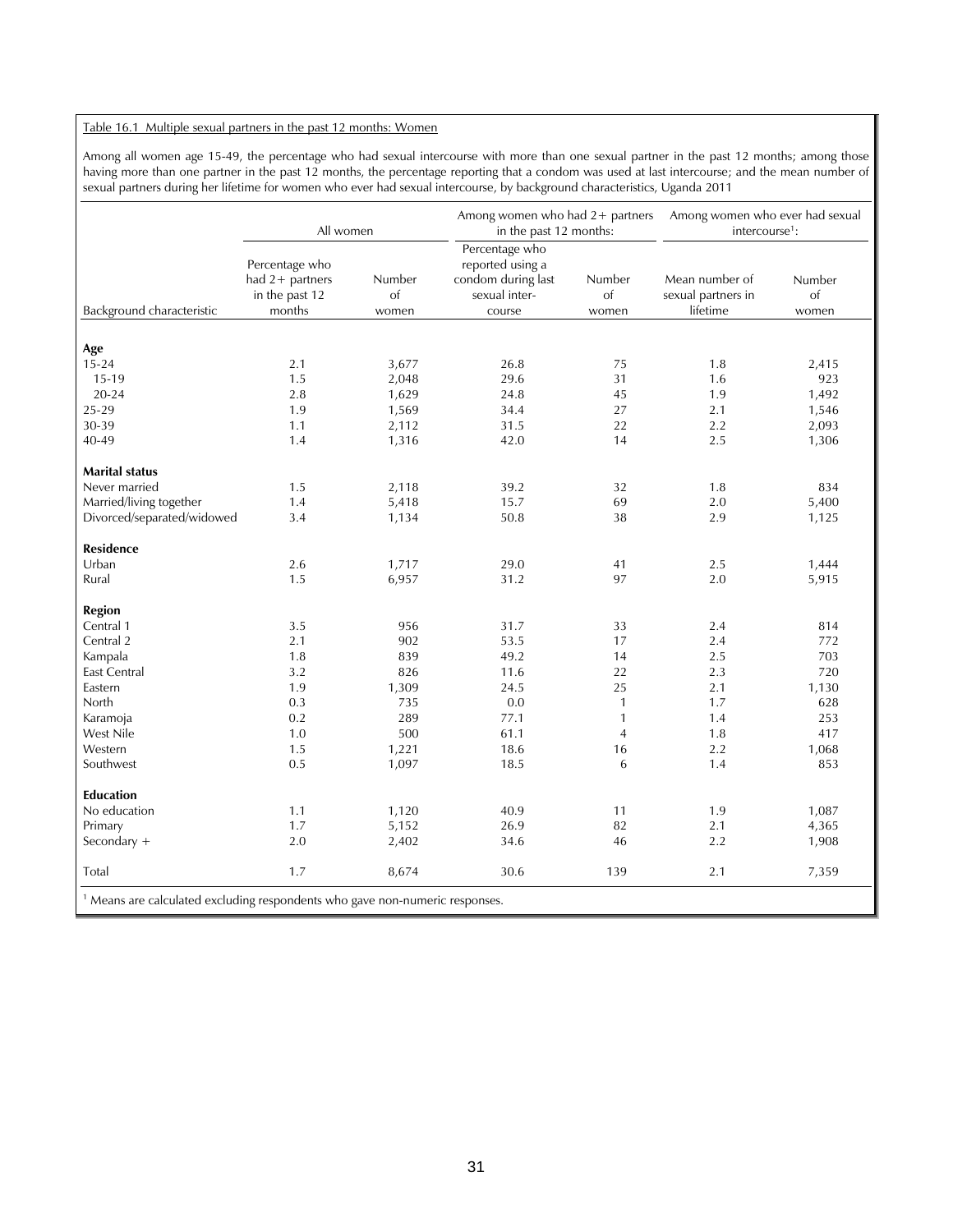#### Table 16.2 Multiple sexual partners in the past 12 months: Men

Among all men age 15-49, the percentage who had sexual intercourse with more than one sexual partner; among those having more than one partner in the past 12 months, the percentage reporting that a condom was used at last intercourse; and the mean number of sexual partners during his lifetime for men who ever had sexual intercourse, by background characteristics, Uganda 2011

|                                                                                         | All men                                                            |                     | Among men who had 2+ partners in<br>the past 12 months:                           |                     | Among men who ever had sexual<br>intercourse <sup>1</sup> : |                     |
|-----------------------------------------------------------------------------------------|--------------------------------------------------------------------|---------------------|-----------------------------------------------------------------------------------|---------------------|-------------------------------------------------------------|---------------------|
| Background characteristic                                                               | Percentage<br>who had<br>$2+$ partners in<br>the past<br>12 months | Number<br>of<br>men | Percentage who<br>reported using a<br>condom during<br>last sexual<br>intercourse | Number<br>of<br>men | Mean number of<br>sexual partners in<br>lifetime            | Number<br>of<br>men |
|                                                                                         |                                                                    |                     |                                                                                   |                     |                                                             |                     |
| Age                                                                                     |                                                                    |                     |                                                                                   |                     |                                                             |                     |
| $15 - 24$                                                                               | 8.9                                                                | 872                 | 47.3                                                                              | 78                  | 3.5                                                         | 489                 |
| 15-19                                                                                   | 5.4                                                                | 554                 | 55.7                                                                              | 30                  | 2.8                                                         | 222                 |
| $20 - 24$                                                                               | 15.0                                                               | 318                 | 42.1                                                                              | 48                  | 4.2                                                         | 267                 |
| 25-29                                                                                   | 23.3                                                               | 361                 | 18.2                                                                              | 84                  | 5.6                                                         | 346                 |
| 30-39                                                                                   | 24.1                                                               | 592                 | 10.0                                                                              | 142                 | 7.7                                                         | 573                 |
| 40-49                                                                                   | 29.0                                                               | 348                 | 10.3                                                                              | 101                 | 9.0                                                         | 339                 |
| <b>Marital status</b>                                                                   |                                                                    |                     |                                                                                   |                     |                                                             |                     |
| Never married                                                                           | 7.5                                                                | 834                 | 70.4                                                                              | 63                  | 4.1                                                         | 437                 |
|                                                                                         |                                                                    |                     |                                                                                   |                     | 6.9                                                         |                     |
| Married/living together<br>Divorced/separated/widowed                                   | 25.7<br>23.7                                                       | 1,228<br>111        | 6.3<br>48.7                                                                       | 316<br>26           | 10.0                                                        | 1,204<br>106        |
|                                                                                         |                                                                    |                     |                                                                                   |                     |                                                             |                     |
| <b>Residence</b>                                                                        |                                                                    |                     |                                                                                   |                     |                                                             |                     |
| Urban                                                                                   | 20.0                                                               | 439                 | 36.0                                                                              | 88                  | 7.2                                                         | 370                 |
| Rural                                                                                   | 18.3                                                               | 1,734               | 14.2                                                                              | 317                 | 6.1                                                         | 1,377               |
| <b>Region</b>                                                                           |                                                                    |                     |                                                                                   |                     |                                                             |                     |
| Central 1                                                                               | 27.0                                                               | 209                 | 18.9                                                                              | 56                  | 8.6                                                         | 167                 |
| Central 2                                                                               | 18.0                                                               | 236                 | 24.6                                                                              | 42                  | 6.6                                                         | 196                 |
| Kampala                                                                                 | 16.9                                                               | 221                 | 43.9                                                                              | 37                  | 6.5                                                         | 180                 |
| <b>East Central</b>                                                                     | 25.0                                                               | 226                 | 24.8                                                                              | 57                  | 5.5                                                         | 183                 |
| Eastern                                                                                 | 11.7                                                               | 298                 | 9.6                                                                               | 35                  | 6.7                                                         | 241                 |
| North                                                                                   | 19.9                                                               | 199                 | 4.3                                                                               | 40                  | 7.3                                                         | 169                 |
| Karamoja                                                                                | 26.4                                                               | 55                  | 3.5                                                                               | 15                  | 3.8                                                         | 48                  |
| West Nile                                                                               | 14.5                                                               | 133                 | 15.1                                                                              | 19                  | 4.5                                                         | 105                 |
| Western                                                                                 | 19.4                                                               | 322                 | 15.1                                                                              | 63                  | 7.4                                                         | 263                 |
| Southwest                                                                               | 15.1                                                               | 273                 | 17.6                                                                              | 41                  | 4.0                                                         | 195                 |
| <b>Education</b>                                                                        |                                                                    |                     |                                                                                   |                     |                                                             |                     |
| No education                                                                            | 36.1                                                               | 104                 | 6.2                                                                               | 38                  | 5.8                                                         | 91                  |
| Primary                                                                                 | 19.0                                                               | 1,382               | 16.6                                                                              | 262                 | 7.2                                                         | 1,106               |
| Secondary +                                                                             | 18.0                                                               | 809                 | 24.5                                                                              | 144                 | 6.5                                                         | 667                 |
|                                                                                         |                                                                    |                     |                                                                                   |                     |                                                             |                     |
| <b>Total 15-49</b>                                                                      | 18.6                                                               | 2,173               | 19.0                                                                              | 405                 | 6.4                                                         | 1,747               |
| Men 50-59                                                                               | 33.1                                                               | 122                 | 11.3                                                                              | 39                  | 14.1                                                        | 118                 |
| <b>Total 15-59</b>                                                                      | 19.4                                                               | 2,295               | 18.3                                                                              | 444                 | 6.8                                                         | 1,865               |
| <sup>1</sup> Means are calculated excluding respondents who gave non-numeric responses. |                                                                    |                     |                                                                                   |                     |                                                             |                     |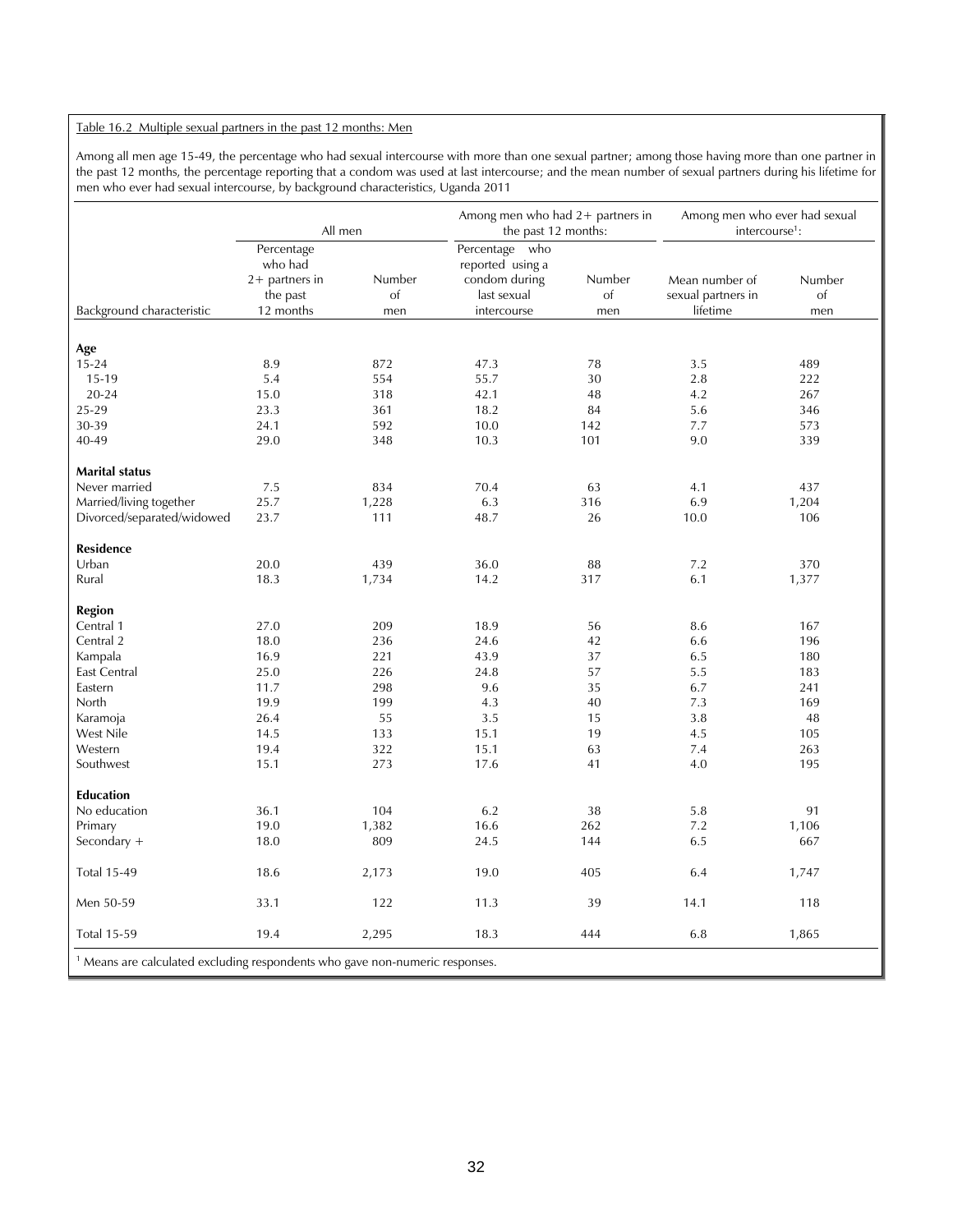## **M. School Attendance Ratios**

Uganda uses a 7-6-3 formal education system, i.e., seven years of primary education, six years of secondary education (four years of ordinary secondary and two years of advanced secondary), and three years of university/tertiary education. The official age ranges for the three levels of education are: 6-12 years, 13-18 years, and 19-24 years, respectively.

## *Pre-School Attendance Ratios*

The Net Attendance Ratio (NAR) for the pre-school education is the percentage of the preschool-age population (age 3-5) that is attending pre-school. Overall, the pre-school NAR in Uganda is 23 percent (Table 17). In urban areas, 53 percent of children age 3-5 are attending pre-school compared with 20 percent in rural areas. There is virtually no difference in the preschool net attendance ratio by sex; the NAR is 24 percent for females versus 23 percent for males.

There is some variation in the NAR for pre-school by region. Kampala city leads with a NAR for pre-school of 62 percent. On the other hand, the West Nile and Northern regions have the lowest NAR for pre-school, with 5 and 6 percent, respectively, of children age 3-5 attending preschool.

The Gross Attendance Ratio (GAR) measures attendance irrespective of the official age at each level. The GAR for pre-school is the total number of pre-school children expressed as a percentage of the official pre-school-age population (age 3-5). Overall, the pre-school GAR is 41, with the highest GAR in urban areas (75 percent) and in Kampala (82 percent). It is notable that the pre-school GAR in the Karamoja region is only 7 percent. As was the case with the NAR, the pre-school GAR has no notable differences by sex.

The Gender Parity Index (GPI) is a measure of the ratio of females to males attending school, regardless of age. For pre-school, the GPI is 1.06, indicating that the number of female slightly outnumbers the males. There is not much variation in the GPI for the pre-school GAR by background characteristics.

The big disparity between GAR and NAR in preschool is proof of over age children in preschool.

## *Primary School Attendance Ratios*

The NAR for the primary school is the percentage of the primary school-age population (age 6- 12) that is attending primary school. Overall, the primary school NAR in Uganda is 81 percent (Table 17). The NAR is slightly higher in urban areas (85 percent) than in rural areas (81 percent).

There is some variation in the NAR by region. Eastern region leads with a primary school NAR of 88 percent, compared with 51 percent in the North region. There is virtually no difference in the primary school net attendance ratio by sex; the NAR is 80 percent for females versus 82 percent for males. The GPIs are close to 100 percent in all areas except for the Northern region.

The GAR for primary school is the total number of primary school students expressed as a percentage of the official primary-school-age population (age 6-12). A major contributing factor to high GAR is children starting primary school later than the recommended age of 6 years. In addition, although the Universal Primary Education (UPE) programme, introduced in 1997, was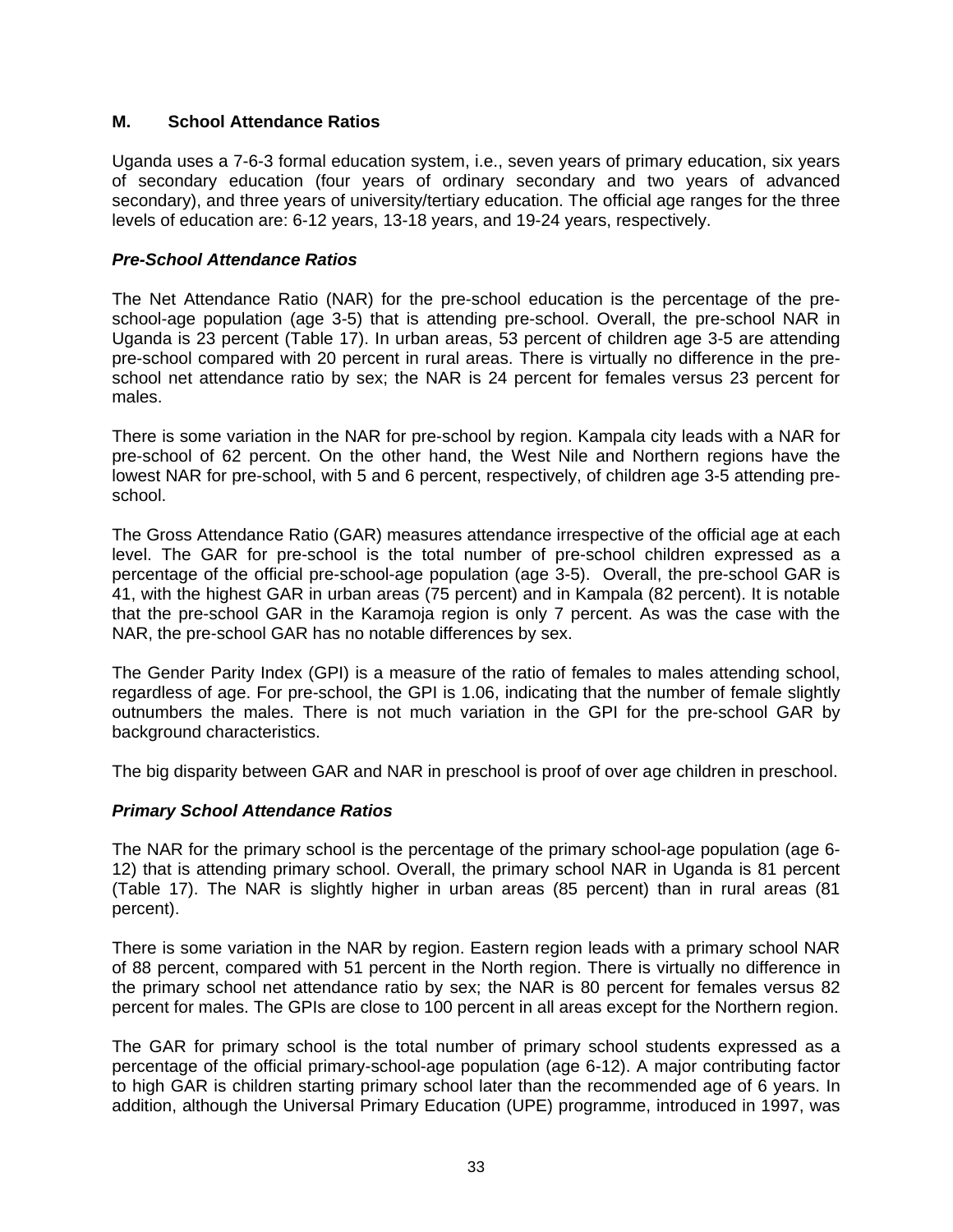intended for all children age 6-15 years to attend primary school at the expense of government, many children above age 15 enrolled in primary school as a result of the initiative. This is another factor that may contribute to overage participation at the primary level and, thus, a high GAR.

Overall, the primary school GAR is 123 percent, with the highest GAR in the Eastern region (133 percent) and the lowest in the North region (73 percent). There are no notable differences by sex.

The GPI for primary school is 0.94, indicating that the number of female and male students is almost the same, with males slightly outnumbering females. The Central 2 region which has the highest GPI (1.03), while the South region has the lowest GPI (0.89).

## *Secondary School Attendance Ratios*

The NAR for the secondary school is the percentage of the secondary school-age population (age 13-18) that is attending secondary school. Table 17 shows that the secondary school NAR in Uganda is 17 percent, 35 percent in urban areas compared with 14 percent in rural areas. There is no difference in the secondary school net attendance ratio by sex. By region, Kampala has the highest secondary school NAR (40 percent), while Karamoja has the lowest (5 percent).

The GAR for secondary school is the total number of secondary school students expressed as a percentage of the official secondary-school-age population (age 13-18). The secondary school GAR is 23 percent, with urban areas having a GAR more than twice as high as that in rural areas (44 percent versus 20 percent). The highest secondary school GAR is in Kampala (47 percent) and the lowest in the North and Karamoja regions (8 and 9 percent, respectively). There are no notable differences by sex.

The GPI for secondary school is 0.95, indicating that the number of female and male students is almost the same, with males slightly outnumbering females. The lowest GPI for secondary school is in North region (1.31) and the highest is in Central 1 (1.31).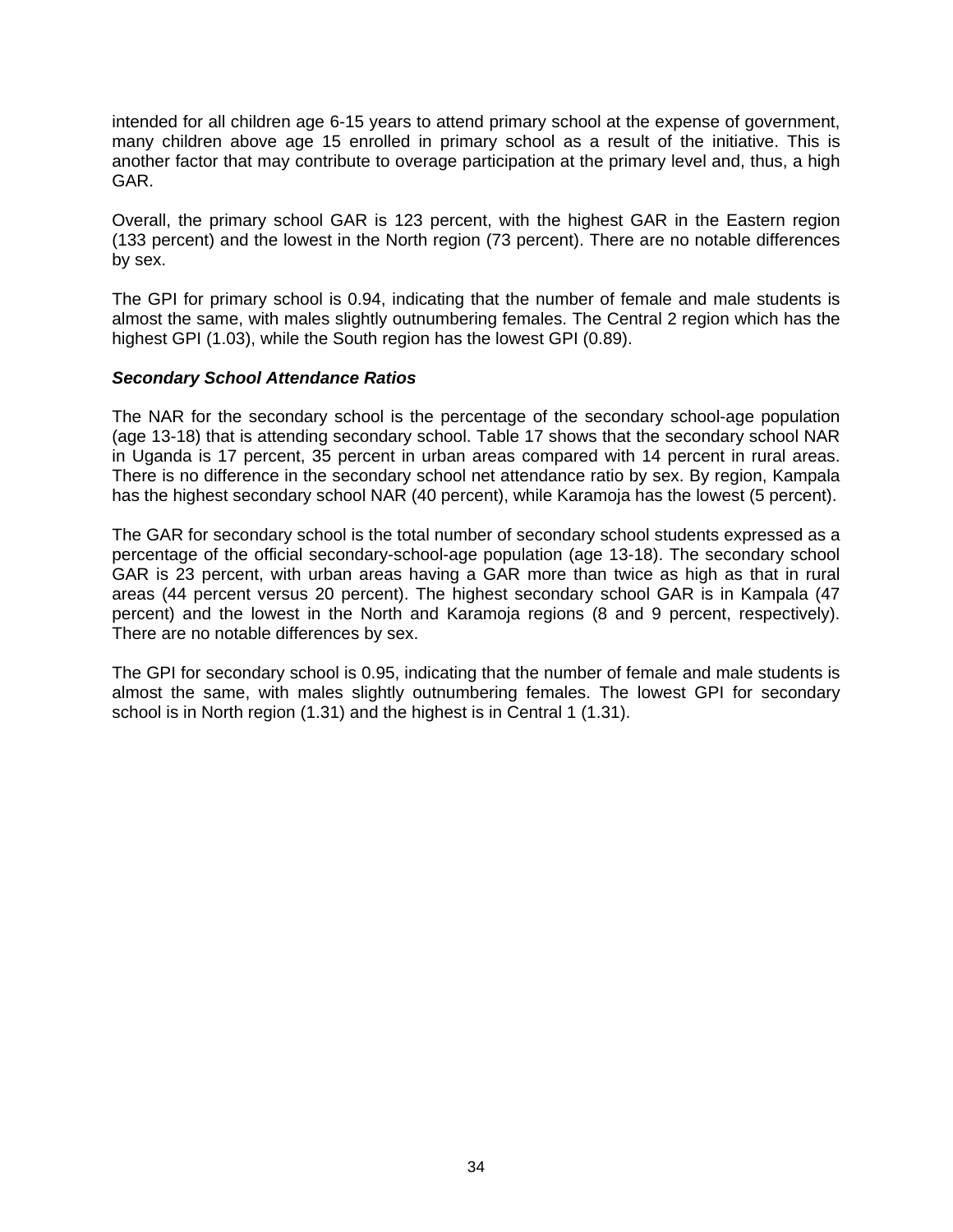#### Table 17 School attendance ratios - with pre-school

Net attendance ratios (NAR) and gross attendance ratios (GAR) for the de facto household population by sex and level of schooling; and the Gender Parity Index (GPI), according to background characteristics, Uganda 2011

|                     |              |              | Net attendance ratio <sup>1</sup> |                    |              |              | Gross attendance ratio <sup>2</sup> |                    |
|---------------------|--------------|--------------|-----------------------------------|--------------------|--------------|--------------|-------------------------------------|--------------------|
|                     |              |              |                                   | Gender             |              |              |                                     | Gender             |
| Background          |              |              |                                   | Parity             |              |              |                                     | Parity             |
| characteristic      | Male         | Female       | Total                             | Index <sup>3</sup> | Male         | Female       | Total                               | Index <sup>3</sup> |
|                     |              |              |                                   | PRE-SCHOOL         |              |              |                                     |                    |
| <b>Residence</b>    |              |              |                                   |                    |              |              |                                     |                    |
| Urban               | 49.6         | 55.9         | 52.8                              | 1.13               | 70.1         | 79.0         | 74.6                                | 1.13               |
| Rural               | 19.4         | 19.7         | 19.5                              | 1.01               | 36.2         | 37.8         | 37.1                                | 1.04               |
| Region              |              |              |                                   |                    |              |              |                                     |                    |
| Central 1           | 31.8         | 39.9         | 35.8                              | 1.25               | 45.6         | 58.6         | 52.1                                | 1.29               |
| Central 2           | 36.1         | 33.4         | 34.8                              | 0.93               | 72.9         | 62.5         | 67.8                                | 0.86               |
| Kampala             | 58.4         | 64.8         | 61.7                              | 1.11               | 75.4         | 87.2         | 81.5                                | 1.16               |
| East Central        | 15.4         | 20.7         | 17.9                              | 1.34               | 29.6         | 36.7         | 33.0                                | 1.24               |
| Eastern             | 9.8          | 15.7         | 13.0                              | 1.59               | 15.1         | 28.9         | 22.7                                | 1.91               |
| Karamoja            | 14.0         | 8.4          | 11.2                              | 0.60               | 21.2         | 15.5         | 18.3                                | 0.73               |
| North               | 4.3          | 7.5          | 6.0                               | 1.73               | 13.3         | 13.7         | 13.5                                | 1.03               |
| West Nile           | 5.2          | 4.5          | 4.8                               | 0.86               | 8.0          | 5.6          | 6.7                                 | 0.70               |
| Western             | 27.6         | 24.9         | 26.1                              | 0.90               | 49.5         | 50.8         | 50.2                                | 1.03               |
| Southwest           | 30.9         | 29.0         | 30.0                              | 0.94               | 63.9         | 62.8         | 63.4                                | 0.98               |
| <b>Total</b>        | 23.0         | 23.8         | 23.4                              | 1.04               | 40.2         | 42.6         | 41.4                                | 1.06               |
|                     |              |              |                                   | PRIMARY SCHOOL     |              |              |                                     |                    |
| <b>Residence</b>    |              |              |                                   |                    |              |              |                                     |                    |
| Urban               | 85.4         | 84.6         | 85.0                              | 0.99               | 118.2        | 117.0        | 117.6                               | 0.99               |
| Rural               | 81.2         | 80.0         | 80.6                              | 0.98               | 127.2        | 119.0        | 123.0                               | 0.94               |
| Region              |              |              |                                   |                    |              |              |                                     |                    |
| Central 1           | 88.6         | 85.8         | 87.3                              | 0.97               | 128.2        | 115.0        | 122.2                               | 0.90               |
| Central 2           | 77.9         | 81.7         | 79.6                              | 1.05               | 116.8        | 120.9        | 118.6                               | 1.03               |
| Kampala             | 86.8         | 83.0         | 84.9                              | 0.96               | 110.2        | 103.5        | 106.9                               | 0.94               |
| East Central        | 84.2         | 84.8         | 84.5                              | 1.01               | 127.6        | 126.8        | 127.2                               | 0.99               |
| Eastern             | 90.0         | 86.0         | 87.7                              | 0.96               | 140.2        | 127.1        | 132.8                               | 0.91               |
| Karamoja            | 80.3         | 77.5         | 79.0                              | 0.96               | 133.3        | 124.3        | 129.2                               | 0.93               |
| North               | 56.3         | 46.5         | 51.4                              | 0.83               | 75.6         | 70.5         | 73.1                                | 0.93               |
| West Nile           | 78.8         | 79.1         | 78.9                              | 1.00               | 127.1        | 123.9        | 125.5                               | 0.97               |
| Western             | 80.2         | 79.4         | 79.7                              | 0.99               | 130.0        | 120.0        | 124.4                               | 0.92               |
| Southwest           | 78.2         | 79.0         | 78.6                              | 1.01               | 128.4        | 114.6        | 121.0                               | 0.89               |
| <b>Total</b>        | 81.7         | 80.4         | 81.0                              | 0.99               | 126.2        | 118.8        | 122.5                               | 0.94               |
|                     |              |              |                                   | SECONDARY SCHOOL   |              |              |                                     |                    |
|                     |              |              |                                   |                    |              |              |                                     |                    |
| <b>Residence</b>    |              |              |                                   |                    |              |              |                                     |                    |
| Urban               | 36.6         | 32.7         | 34.7                              | 0.89               | 47.4         | 40.7         | 44.0                                | 0.86               |
| Rural               | 13.9         | 14.2         | 14.0                              | 1.02               | 20.2         | 19.5         | 19.9                                | 0.97               |
| Region              |              |              |                                   |                    |              |              |                                     |                    |
| Central 1           | 20.4         | 28.1         | 23.7                              | 1.38               | 27.0         | 35.4<br>29.9 | 30.6                                | 1.31               |
| Central 2           | 19.6         | 25.7         | 22.4                              | 1.31               | 26.7         |              | 28.2                                | 1.12               |
| Kampala             | 39.9         | 39.8         | 39.8<br>20.0                      | 1.00               | 49.2         | 45.7         | 47.4<br>28.7                        | 0.93               |
| <b>East Central</b> | 21.5         | 18.2<br>13.9 |                                   | 0.85<br>1.02       | 29.8<br>23.3 | 27.4<br>19.6 | 21.4                                | 0.92<br>0.84       |
| Eastern             | 13.6<br>4.9  | 4.7          | 13.8<br>4.8                       | 0.96               | 8.5          | 8.8          | 8.6                                 | 1.04               |
| Karamoja<br>North   | 12.5         | 3.0          | 7.4                               | 0.24               | 12.8         | 3.6          | 7.9                                 | 0.28               |
| West Nile           | 11.0         | 8.2          | 9.7                               |                    |              |              |                                     |                    |
| Western             |              |              |                                   | 0.75<br>0.89       | 20.5         | 13.0<br>19.2 | 16.9<br>20.8                        | 0.63<br>0.85       |
| Southwest           | 16.4         | 14.6         | 15.5<br>14.9                      |                    | 22.6         | 20.6         | 21.3                                | 0.94               |
| <b>Total</b>        | 16.1<br>16.9 | 13.5<br>16.9 | 16.9                              | 0.84<br>1.00       | 21.9<br>23.9 | 22.6         | 23.3                                | 0.95               |
|                     |              |              |                                   |                    |              |              |                                     |                    |

<sup>1</sup> The NAR for pre-school is the percentage of the pre-school age (3-5 years) population that is attending pre-school. The NAR for primary school is the percentage of the primary-school age (6-12 years) population that is attending primary school. The NAR for secondary school is the percentage of the secondary-school age (13-18 years) population that is attending secondary school. By definition the NAR cannot exceed 100 percent. 2

<sup>2</sup> The GAR for pre-school is the total number of pre-school students, expressed as a percentage of the official pre-school-age population. The GAR for primary school is the total number of primary school students, expressed as a percentage of the official primary school-age population. The GAR for secondary school is the total number of secondary school students, expressed as a percentage of the official secondary-school-age population. If there are significant numbers of overage and underage students at a given level of schooling, the GAR can exceed 100 percent.

<sup>3</sup> The Gender Parity Index for primary school is the ratio of the primary school NAR(GAR) for females to the NAR(GAR) for males. The Gender Parity Index for secondary school is the ratio of the secondary school NAR(GAR) for females to the NAR(GAR) for males.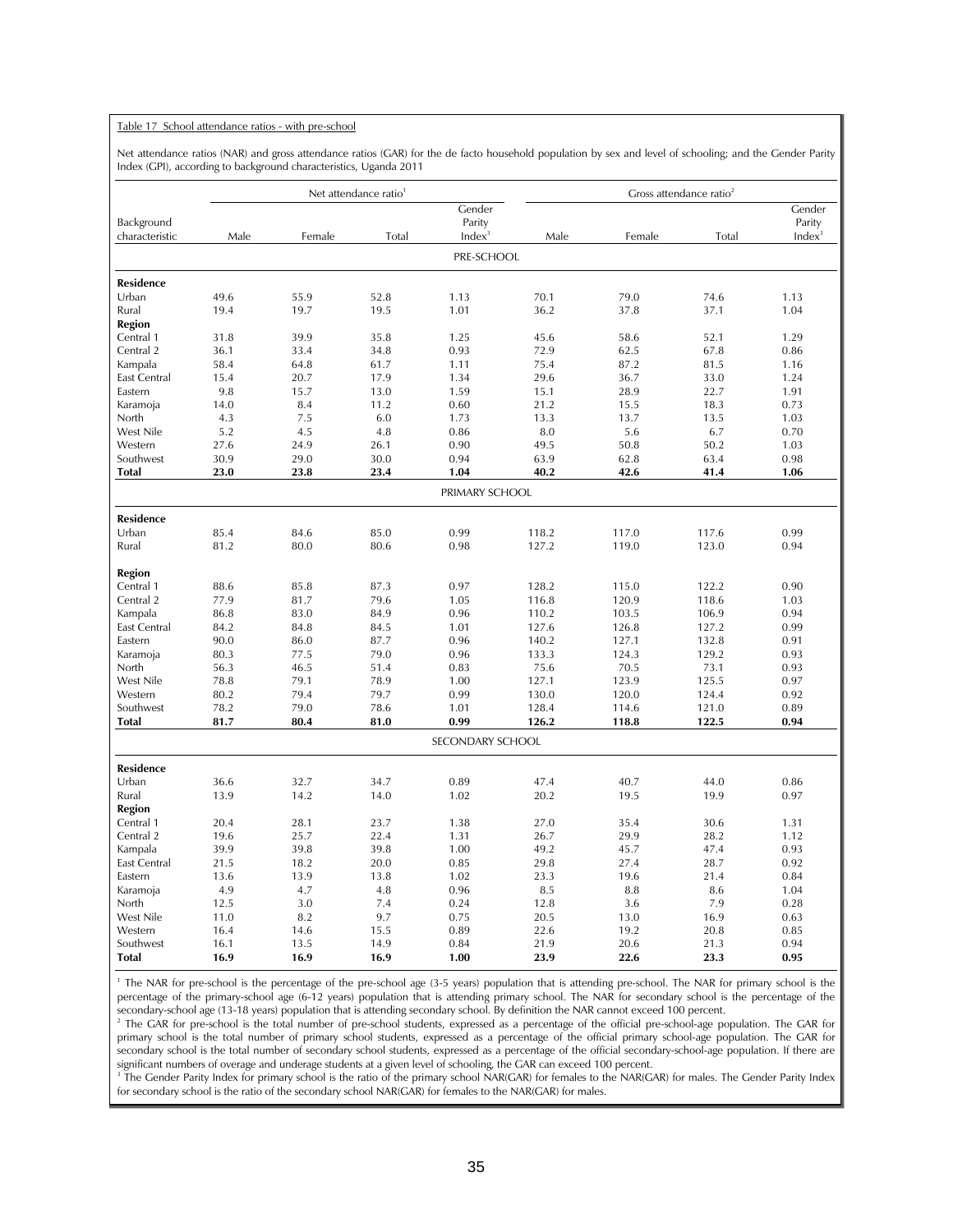## **N. Birth Registration**

It is a human right for a child to know who his parents are and to have a nationality through registration. The birth registration system in Uganda is still undergoing revival and significant progress has been made to extend coverage to all districts. The revival process is spearheaded by the Ministry of Justice and Constitutional Affairs and supported by UNICEF, Plan International, and UBOS, among others. To date, registration of births is being undertaken in more than 36 districts countrywide. In addition to being the first legal document to acknowledge the birth and existence of a child, the birth registration is fundamental to the provision of health care and access to immunisation. A well-established and functioning birth registration system ensures that the country has an up-to-date and reliable database of births. This is as useful for national-level planning as it is for local government bodies that are responsible for provision of education, health, and other social services for the community.

Table 18 shows that only three in every ten births of children under five are registered in Uganda. Birth registration is higher among the older children 2-4 years compared with younger children under the age of 2 years (32 and 26 percent). There is a slightly higher proportion of births registered in urban areas than in rural areas (38 percent compared with 29 percent). There is a higher proportion of births registered in Kampala (45 percent) and Central 1 (42 percent) regions than in other regions.

### Table 18 Birth registration of children under age five

|                           |                                                   | Children whose births are registered                  |                                                     |                          |                       |
|---------------------------|---------------------------------------------------|-------------------------------------------------------|-----------------------------------------------------|--------------------------|-----------------------|
| Background characteristic | Percentage who<br>had a birth<br>certificate seen | Percentage who had<br>a birth certificate<br>not seen | Percentage who<br>did not have<br>birth certificate | Percentage<br>registered | Number of<br>children |
| Age                       |                                                   |                                                       |                                                     |                          |                       |
| ${<}2$                    | 8.3                                               | 7.1                                                   | 11.0                                                | 26.3                     | 3,301                 |
| $2 - 4$                   | 7.8                                               | 11.4                                                  | 13.0                                                | 32.2                     | 5,060                 |
| <b>Sex</b>                |                                                   |                                                       |                                                     |                          |                       |
| Male                      | 8.1                                               | 9.2                                                   | 12.6                                                | 29.9                     | 4,182                 |
| Female                    | 7.9                                               | 10.1                                                  | 11.9                                                | 29.9                     | 4,179                 |
| <b>Residence</b>          |                                                   |                                                       |                                                     |                          |                       |
| Urban                     | 10.1                                              | 15.5                                                  | 12.5                                                | 38.0                     | 1,068                 |
| Rural                     | 7.7                                               | 8.8                                                   | 12.2                                                | 28.7                     | 7,293                 |
| <b>Region</b>             |                                                   |                                                       |                                                     |                          |                       |
| Central 1                 | 9.4                                               | 13.1                                                  | 19.8                                                | 42.3                     | 866                   |
| Central 2                 | 13.8                                              | 11.8                                                  | 7.7                                                 | 33.3                     | 873                   |
| Kampala                   | 10.6                                              | 16.9                                                  | 17.0                                                | 44.5                     | 440                   |
| East Central              | 9.6                                               | 12.3                                                  | 4.6                                                 | 26.4                     | 924                   |
| Eastern                   | 7.1                                               | 9.1                                                   | 16.6                                                | 32.8                     | 1,390                 |
| Karamoja                  | 8.1                                               | 10.6                                                  | 13.1                                                | 31.8                     | 749                   |
| North                     | 2.3                                               | 5.6                                                   | 3.2                                                 | 11.1                     | 314                   |
| West Nile                 | 4.1                                               | 5.2                                                   | 8.6                                                 | 17.8                     | 530                   |
| Western                   | 9.4                                               | 6.8                                                   | 19.3                                                | 35.5                     | 1,230                 |
| Southwest                 | 2.7                                               | 6.6                                                   | 4.1                                                 | 13.5                     | 1,047                 |
| Total                     | 8.0                                               | 9.7                                                   | 12.2                                                | 29.9                     | 8,361                 |

Percentage of de jure children under five years of age whose births are registered with the civil authorities, according to background characteristics, Uganda 2011